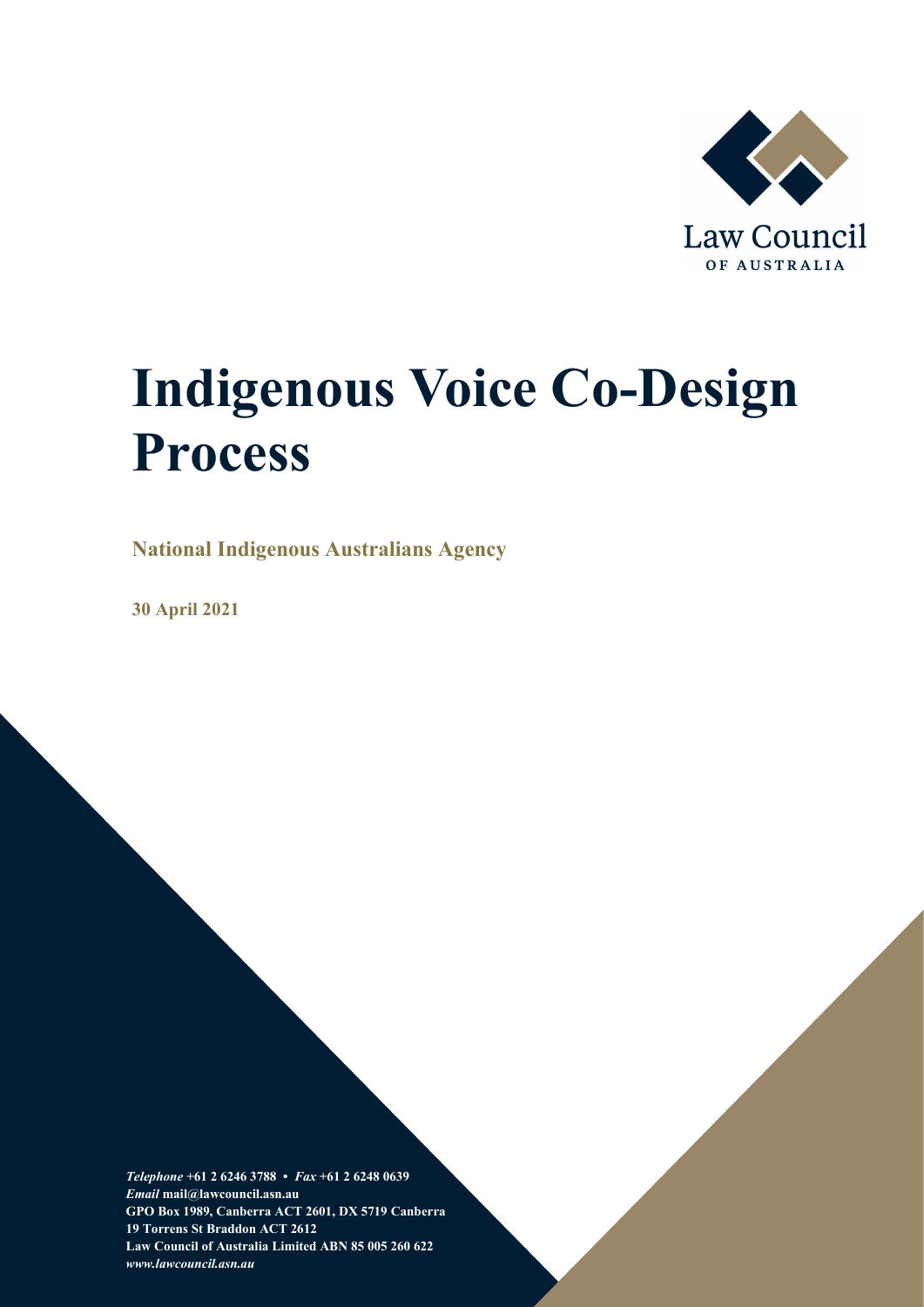# Table of Contents

| Requirements on the Australian Government and Parliament to Consult and |  |
|-------------------------------------------------------------------------|--|
|                                                                         |  |
|                                                                         |  |
|                                                                         |  |
|                                                                         |  |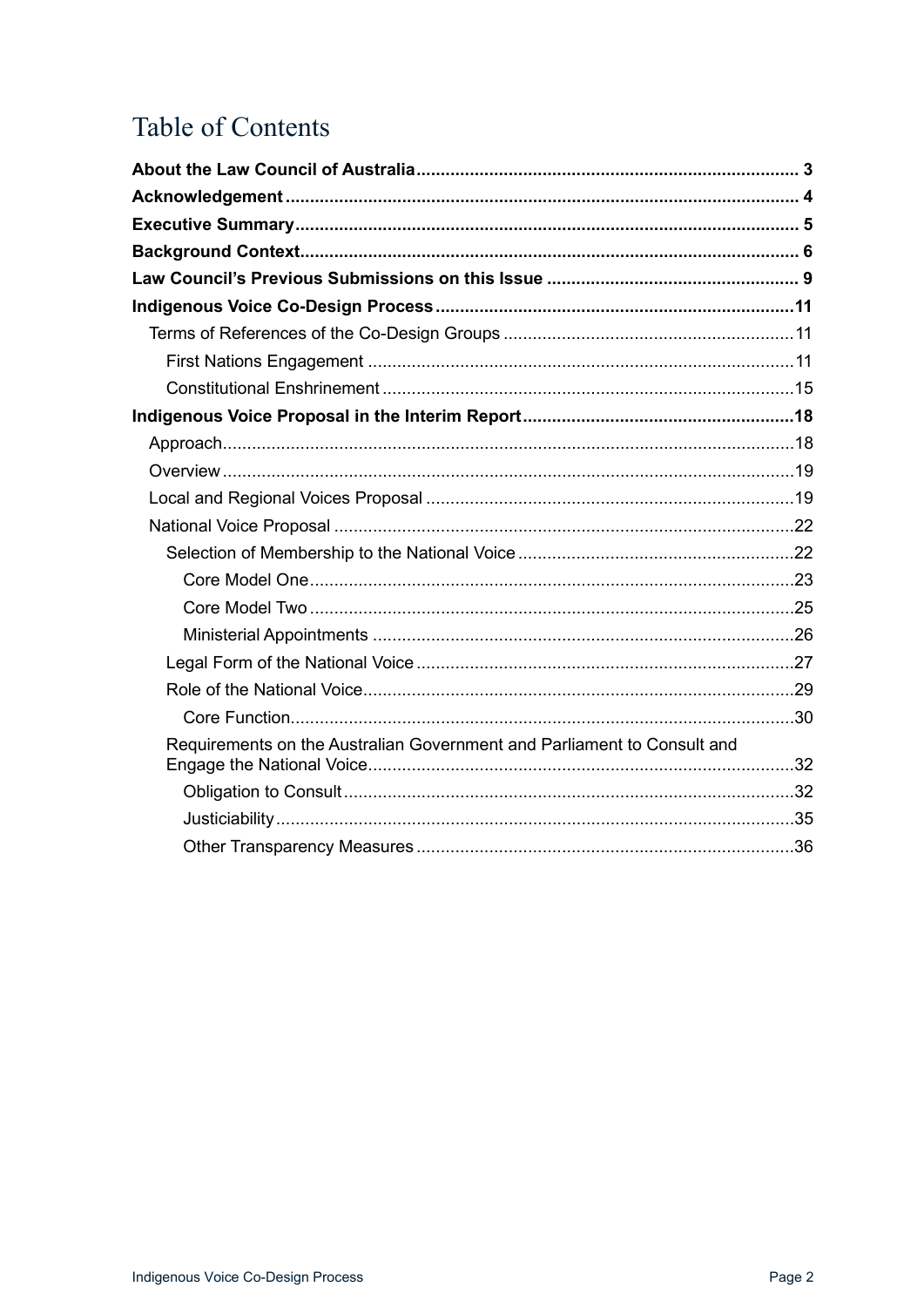# <span id="page-2-0"></span>About the Law Council of Australia

The Law Council of Australia exists to represent the legal profession at the national level, to speak on behalf of its Constituent Bodies on national issues, and to promote the administration of justice, access to justice and general improvement of the law.

The Law Council advises governments, courts and federal agencies on ways in which the law and the justice system can be improved for the benefit of the community. The Law Council also represents the Australian legal profession overseas, and maintains close relationships with legal professional bodies throughout the world.

The Law Council was established in 1933, and represents 16 Australian State and Territory law societies and bar associations and the Law Firms Australia, which are known collectively as the Council's Constituent Bodies. The Law Council's Constituent Bodies are:

- Australian Capital Territory Bar Association
- Australian Capital Territory Law Society
- Bar Association of Queensland Inc
- Law Institute of Victoria
- Law Society of New South Wales
- Law Society of South Australia
- Law Society of Tasmania
- Law Society Northern Territory
- Law Society of Western Australia
- New South Wales Bar Association
- Northern Territory Bar Association
- Queensland Law Society
- South Australian Bar Association
- Tasmanian Bar
- Law Firms Australia
- The Victorian Bar Inc
- Western Australian Bar Association

Through this representation, the Law Council effectively acts on behalf of more than 60,000 lawyers across Australia.

The Law Council is governed by a board of 23 Directors – one from each of the constituent bodies and six elected Executive members. The Directors meet quarterly to set objectives, policy and priorities for the Law Council. Between the meetings of Directors, policies and governance responsibility for the Law Council is exercised by the elected Executive members, led by the President who normally serves a 12 month term. The Council's six Executive members are nominated and elected by the board of Directors.

Members of the 2021 Executive as at 1 January 2021 are:

- Dr Jacoba Brasch QC, President
- Mr Tass Liveris, President-Elect
- Mr Ross Drinnan, Treasurer
- Mr Luke Murphy, Executive Member
- Mr Greg McIntyre SC, Executive Member
- Ms Caroline Counsel, Executive Member

The Chief Executive Officer of the Law Council is Mr Michael Tidball. The Secretariat serves the Law Council nationally and is based in Canberra.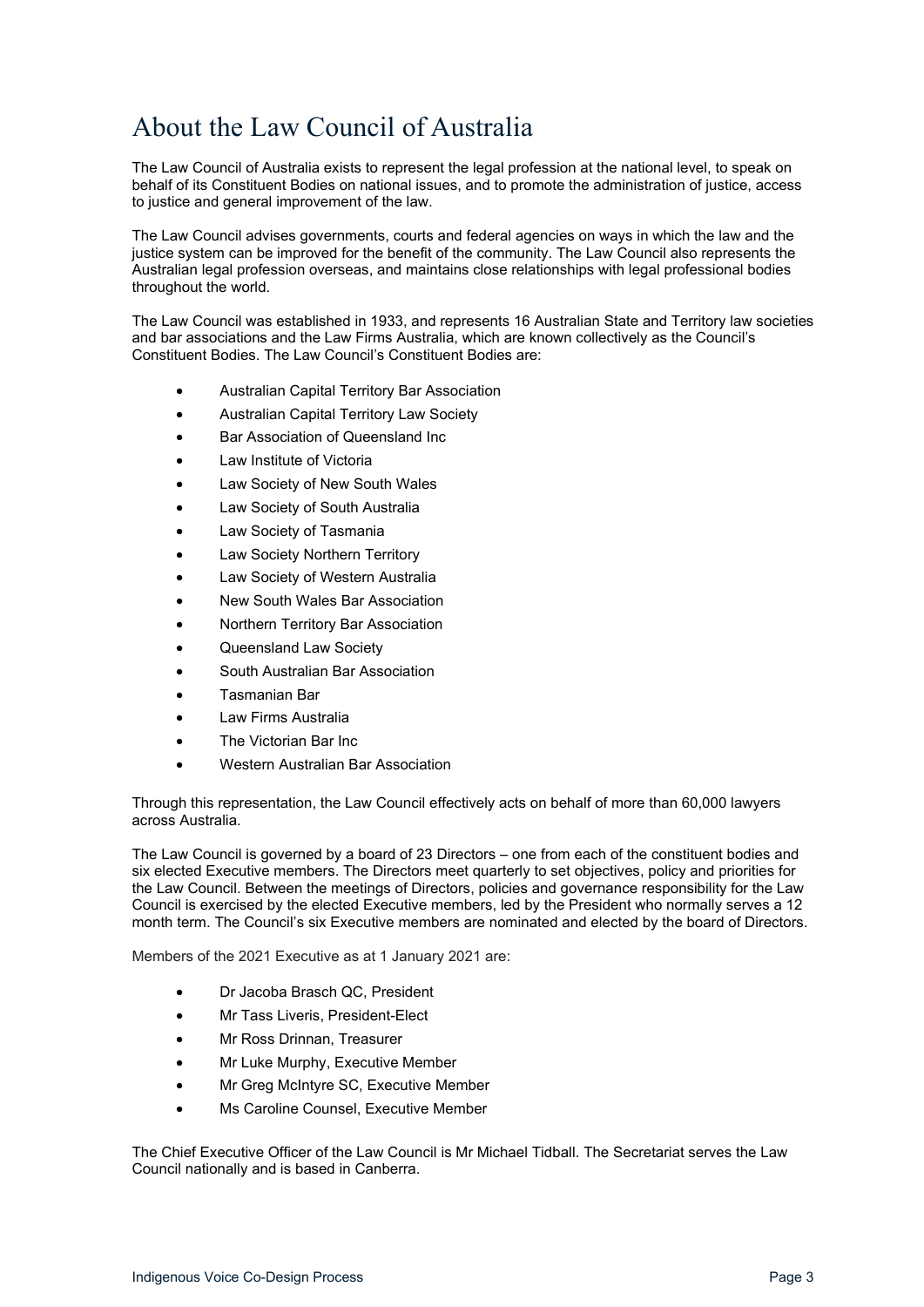# <span id="page-3-0"></span>**Acknowledgement**

The Law Council is grateful to the Law Institute of Victoria, Law Society of New South Wales, Law Society of South Australia, and Queensland Law Society, as well as its expert advisory Indigenous Legal Issues Committee, for assistance in the preparation of this submission.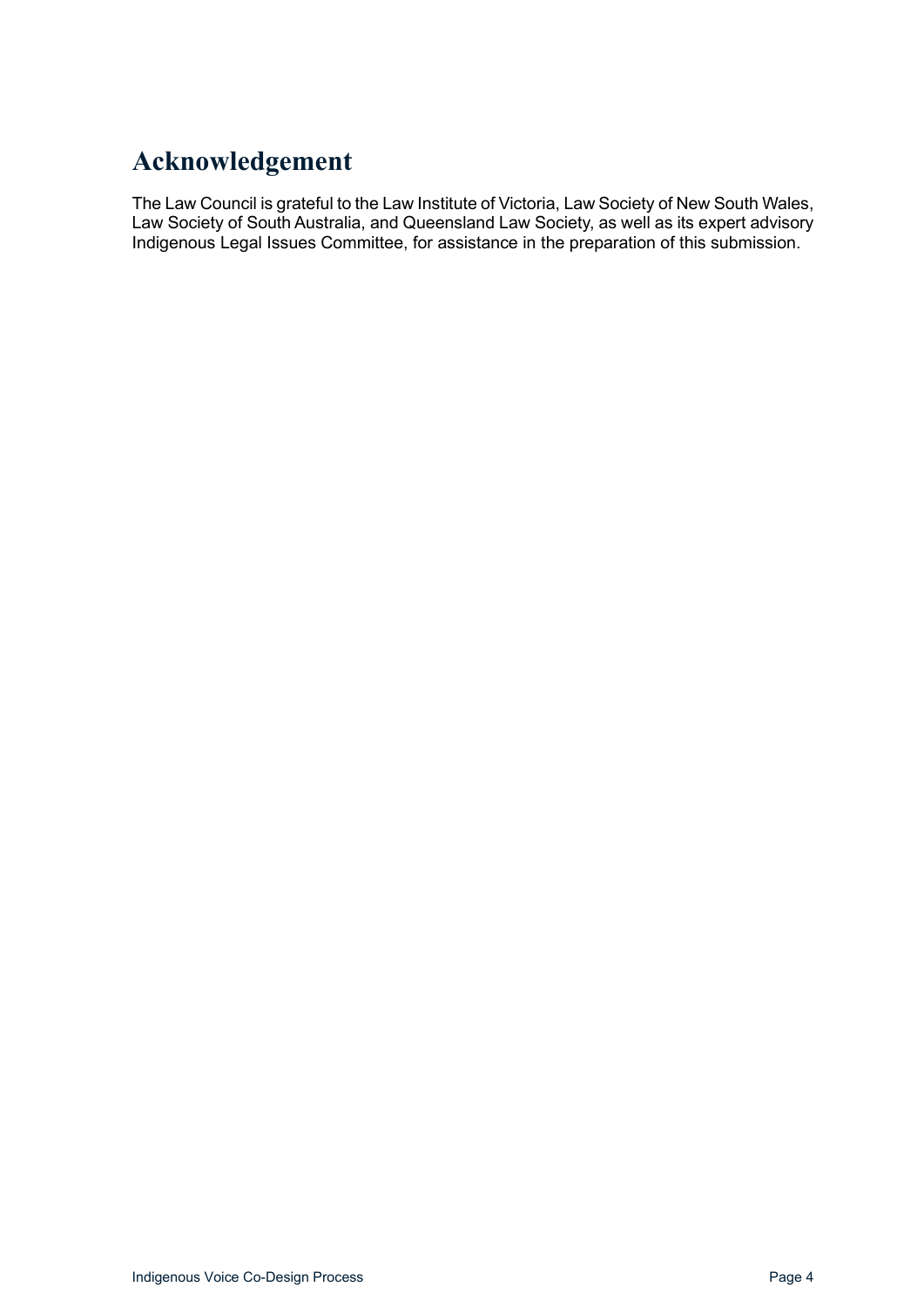### <span id="page-4-0"></span>**Executive Summary**

- 1. The Law Council thanks the National Indigenous Australians Agency (**NIAA**) for the opportunity to respond to the second stage of the Australian Government's Indigenous Voice Co-Design Process (**the Co-Design Process**).
- 2. The Law Council restates its strong and continuing support for a First Nations Voice to Parliament enshrined in the Australian Constitution, as called for in the Uluru Statement from the Heart and the recommendations of the Referendum Council, and further canvassed in the work of the Joint Select Committee.
- 3. The Co-Design Process does not include fundamental aspects of this prior work: first, that the Voice be organised around the individual First Nations and, second, that the Voice be constitutionally enshrined. This fundamentally changes the proposition put forward at the Uluru Convention, compromising the Voice's intended purpose and efficacy. On this basis, the Law Council cannot offer its support for the proposals put forward through the Co-Design Process.
- 4. Consultation that was undertaken through the regional dialogues that led to the UIuru Convention asked and permitted First Nations to consider the most fundamental and fulsome engagement possible with the Australian people. That process provided the clear statement that the issues of First Nations representation, treaties and truth telling were the objectives for engagement.
- 5. The Co-Design Process stands apart from those regional dialogues and the Uluru Statement from the Heart, particularly in its engagement with the individual First Nations. The Law Council recommends that the Australian Government significantly reframe the Co-Design Process, refocusing on First Nations empowerment and committing to constitutional entrenchment of a First Nations Voice, with a referendum as soon as practicable, and, importantly, prior to legislating.
- 6. The Law Council takes the view that this process and its results must have the objective of providing representation for First Nations for the coming decades.
- 7. Should this approach not be accepted, the Law Council makes the following comments, aimed at reframing the direction of the Co-Design Process going forward:
	- noting that the exercise of self-determination through a representative voice is best facilitated through a structure or structures that are comprised of and accountable to First Nations:
		- consideration be given to a tiered approach when designing Local and Regional Voices, whereby the order of priority in identifying existing structures begins with First Nations;
		- the design of the National Voice engage in greater detail with protecting the rights and status of First Nations, and membership being primarily derived from the authority to speak for country; and
		- there be no ministerial appointments to the National Voice;
	- consideration be given to the types of services and the resourcing that will be required to garner the greatest participation of Aboriginal and Torres Strait Islander peoples in the membership selection process, with the models put forth informed by direct and indirect barriers to participation and representation;
	- First Nations views be sought on the legal form of the National Voice;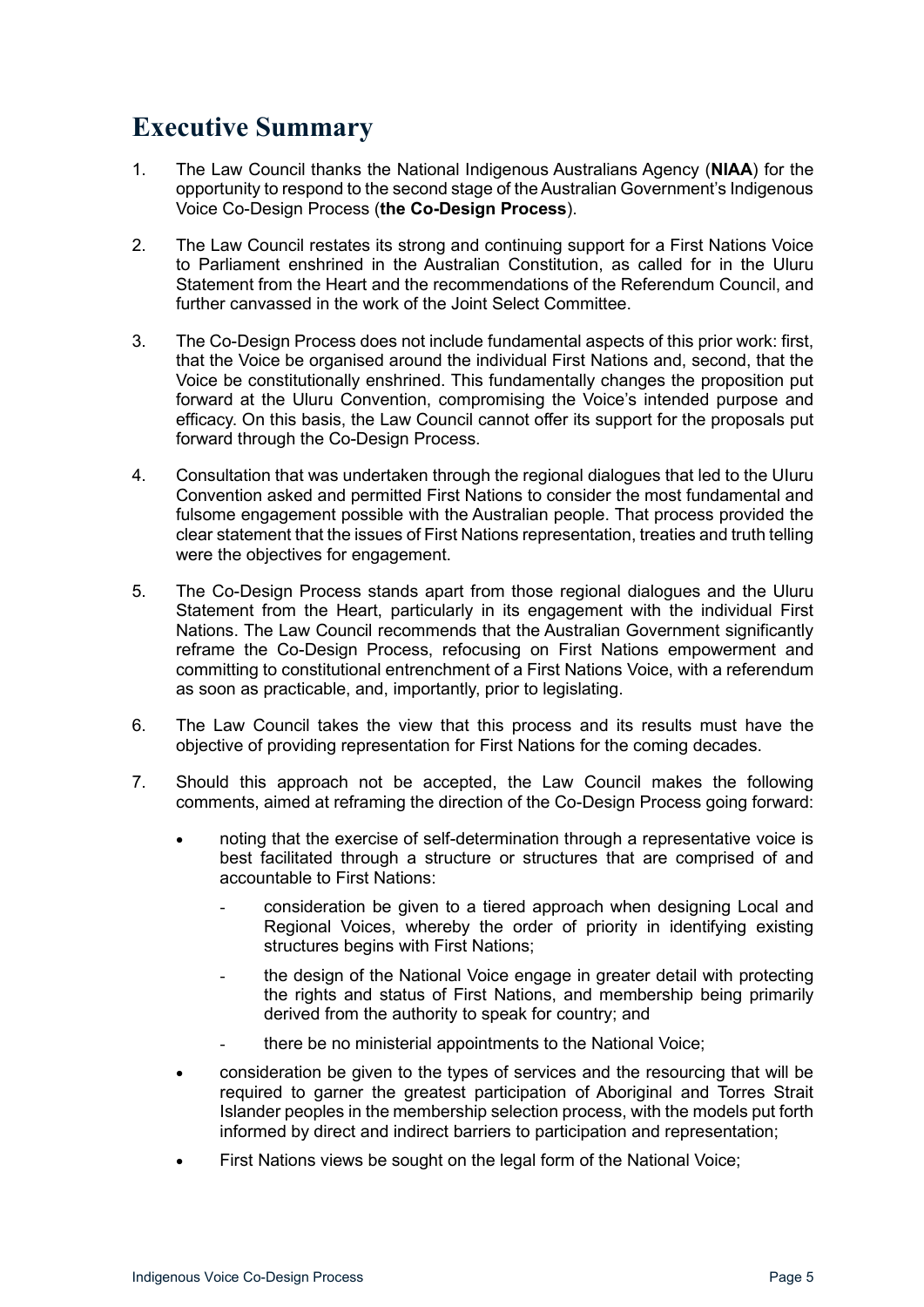- further consultation, including on the strengths and weaknesses of past bodies, occur before managing funding and undertaking program evaluations are automatically excluded from the functions of the National Voice;
- the National Voice be supported by a sufficient and guaranteed budget to ensure it can properly perform its functions;
- the wording of the National Voice's role be amended to better reflect the purpose of First Nations representation, as follows: '*On behalf of First Nations, the National Voice would have a responsibility and right to advise the Parliament and Australian Government on matters of significance to First Nations and First Nations people*';
- close consideration be given to drafting the scope of the National Voice's core function, in order to ensure the National Voice's present and future purposes are not unintentionally foreclosed by the imposition of strict legal thresholds;
- the obligation to consult not be limited to proposed laws which are exclusive to Aboriginal and Torres Strait Islander peoples, as many laws of seemingly general application have disproportionate or particular impacts on Aboriginal and Torres Strait Islander peoples;
- the triggers of the obligation to consult be expanded to include:
	- proposed laws affecting any right articulated or protected by the UNDRIP, or, alternatively, under an international human rights instrument to which Australia is a signatory; and
	- proposed laws that are inconsistent with the RDA, rather than only those that explicitly seek to suspend it; and
- consideration be given to imposing a duty upon the relevant Minister to respond to the advice of the Voice within a particular timeframe, compliance with which could then be reviewable by courts and tribunals.
- 8. The Indigenous Voice Co-Design Process must emphasise self-determination, independence and First Nations control, and must present options that would have real influence over decisions on legal and policy outcomes for First Nations people.

# <span id="page-5-0"></span>**Background Context**

- 9. This submission engages with the proposals put forward in the *Indigenous Voice Co-Design Process Interim Report to the Australian Government* dated October 2020 (**Interim Report**)[1](#page-5-1) and *Indigenous Voice Discussion Paper* dated February 2021 (**Discussion Paper**).[2](#page-5-2)
- 10. In responding to these two documents, the Law Council is informed by the Uluru Statement from the Heart, and draws upon the work of the most recent consultations on this issue, including the Referendum Council's Final Report published in June 2017, [3](#page-5-3) and the Joint Select Committee on Constitutional Recognition Relating to Aboriginal and Torres Strait Islander Peoples' (**the Joint Select Committee**) Final

<span id="page-5-1"></span><sup>1</sup> Commonwealth of Australia, National Indigenous Australians Agency, *Indigenous Voice Co-Design Process Interim Report to the Australian Government* (October 2020) [<https://voice.niaa.gov.au/sites/default/files/2021-](https://voice.niaa.gov.au/sites/default/files/2021-01/indigenous-voice-codesign-process-interim-report-2020.pdf)01/indigenous-voice-codesign-process-interim-report-2020.pdf> ('**Interim Report**').

<span id="page-5-2"></span><sup>&</sup>lt;sup>2</sup> Commonwealth of Australia, National Indigenous Australians Agency, Indigenous Voice Discussion Paper (February 2021) [<https://voice.niaa.gov.au/sites/default/files/2021-02/indigenous-voice-discussion-paper.pdf>](https://voice.niaa.gov.au/sites/default/files/2021-02/indigenous-voice-discussion-paper.pdf) ('**Discussion Paper**').

<sup>3</sup> Referendum Council, *Final Report of the Referendum Council* (30 June 2017)

<span id="page-5-3"></span>[<sup>&</sup>lt;https://www.referendumcouncil.org.au/sites/default/files/report\\_attachments/Referendum\\_Council\\_Final\\_Rep](https://www.referendumcouncil.org.au/sites/default/files/report_attachments/Referendum_Council_Final_Report.pdf) [ort.pdf>](https://www.referendumcouncil.org.au/sites/default/files/report_attachments/Referendum_Council_Final_Report.pdf) ('**Referendum Council, Final Report**').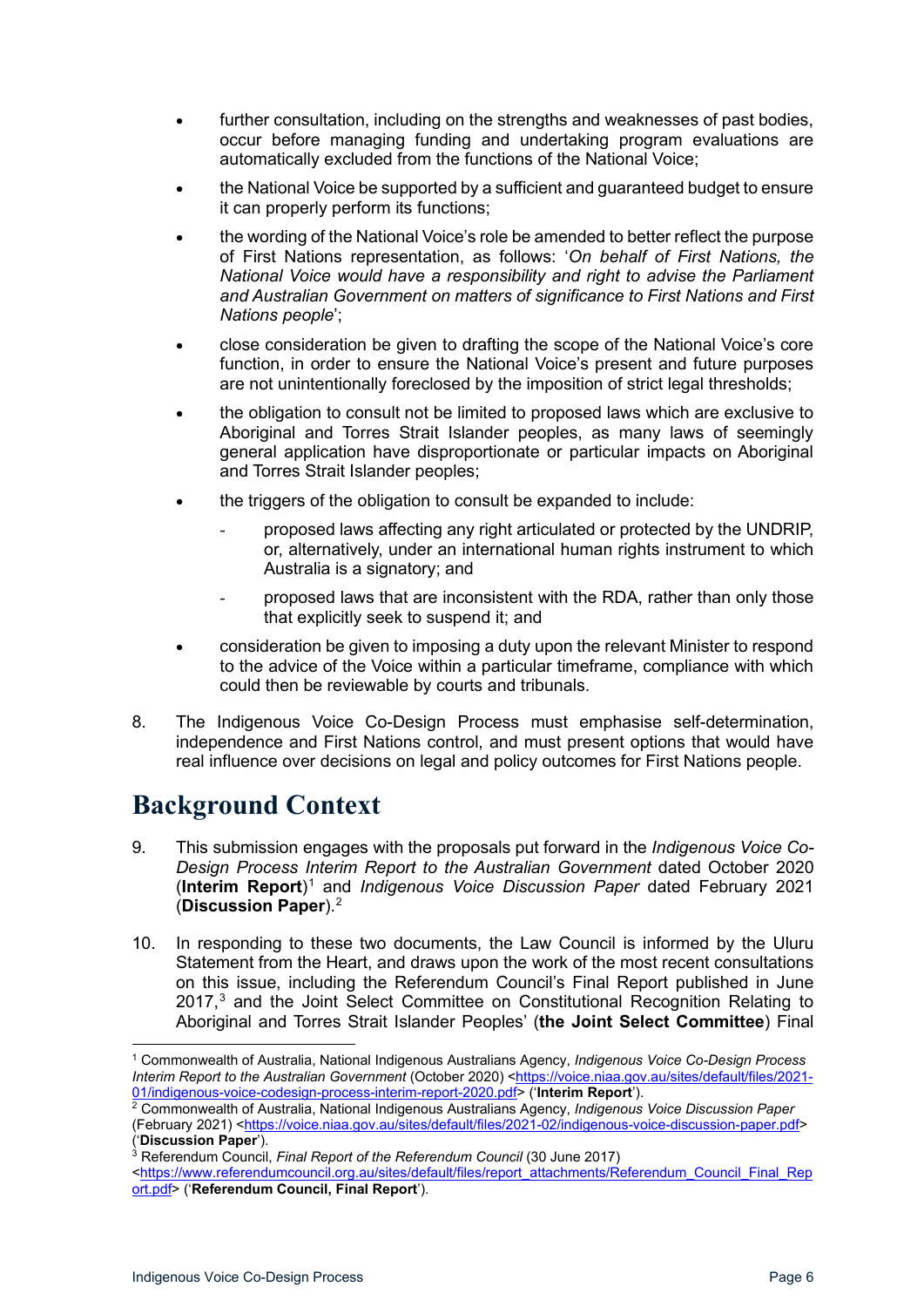Report published in November 2018, [4](#page-6-0) as well as its previous submissions to these bodies.

- 11. The Law Council also notes the numerous reports and inquiries preceding this work, including those produced by the 2015 Joint Select Committee on Constitutional Recognition of Aboriginal and Torres Strait Islander Peoples and the 2012 Expert Panel on Constitutional Recognition of Indigenous Australians.
- 12. Further, in accordance with its policies,<sup>[5](#page-6-1)</sup> the Law Council is guided by relevant international laws and standards, in particular in this context the terms of the United Nations Declaration on the Rights of Indigenous Peoples (**UNDRIP**),<sup>[6](#page-6-2)</sup> which informs the way governments across the globe should engage with and protect the rights of Indigenous peoples.<sup>[7](#page-6-3)</sup> Australia formally announced its support for the UNDRIP on 3 April 2009.
- 13. The UNDRIP is not a treaty and therefore it does not itself create legally binding obligations. However, many, if not all, of its provisions have been recognised as reflecting customary international law.<sup>[8](#page-6-4)</sup> Its articles also echo many of the rights articulated in legally binding human rights treaties, but with a specific focus on indigenous peoples.<sup>[9](#page-6-5)</sup> Insofar as the UNDRIP relies on and elaborates wellestablished human rights obligations in international treaty and customary law, it is binding on Australia.
- 14. As the United Nations Human Rights Council has explained:

*The UNDRIP represents an authoritative common understanding, at the global level, of the minimum content of the rights of indigenous peoples, upon a foundation of various sources of international human rights law. The product of a protracted drafting process involving the demands voiced by indigenous peoples themselves, the Declaration reflects and builds upon human rights norms of general applicability, as interpreted and applied by United Nations and regional treaty bodies, as well as on the standards advanced by ILO Convention No 169 and other relevant instruments and processes.*

*The Declaration does not attempt to bestow indigenous peoples with a set of special or new human rights, but rather provides a contextualized elaboration of general human rights principles and rights as they relate to the specific historical, cultural and social circumstances of indigenous* 

<span id="page-6-0"></span><sup>4</sup> Commonwealth of Australia, Joint Select Committee on Constitutional Recognition Relating to Aboriginal and Torres Strait Islander Peoples, Final Report (November 2018)

[<sup>&</sup>lt;https://parlinfo.aph.gov.au/parlInfo/download/committees/reportjnt/024213/toc\\_pdf/Finalreport.pdf;fileType=a](https://parlinfo.aph.gov.au/parlInfo/download/committees/reportjnt/024213/toc_pdf/Finalreport.pdf;fileType=application%2Fpdf) [pplication%2Fpdf>](https://parlinfo.aph.gov.au/parlInfo/download/committees/reportjnt/024213/toc_pdf/Finalreport.pdf;fileType=application%2Fpdf) ('**Joint Select Committee, Final Report**').

<span id="page-6-1"></span><sup>5</sup> Law Council of Australia, *Policy Statement: Indigenous Australians and the Legal Profession* (February 2010) 3; Law Council of Australia, *Policy Statement on Human Rights and the Legal Profession: Key Principles and Commitments* (May 2017) 6.

<span id="page-6-3"></span><span id="page-6-2"></span><sup>&</sup>lt;sup>6</sup> United Nations Declaration on the Rights of Indigenous Peoples, GA Res 61/295, UN GAOR, 61<sup>st</sup> sess, 107<sup>th</sup> plen mtg, Agenda Item 68, Supp No 49, UN Doc A/RES/61/295 (2 October 2007) annex ('**UNDRIP**'). <sup>7</sup> Australian Government, Attorney-General's Department, 'Right to Self-Determination: Public Sector Guidance Sheet' (website, undated) [<https://www.ag.gov.au/rights-and-protections/human-rights-and-anti](https://www.ag.gov.au/rights-and-protections/human-rights-and-anti-discrimination/human-rights-scrutiny/public-sector-guidance-sheets/right-self-determination)[discrimination/human-rights-scrutiny/public-sector-guidance-sheets/right-self-determination>](https://www.ag.gov.au/rights-and-protections/human-rights-and-anti-discrimination/human-rights-scrutiny/public-sector-guidance-sheets/right-self-determination).

<span id="page-6-4"></span><sup>8</sup> International Law Association, *Rights of Indigenous Peoples*, 75th Conference, ILA Resolution No 5/2012 (30 August 2012); Federico Lenzerini, 'Implementation of the UNDRIP Around the World: Achievements and Future Perspectives' (2019) 23 *International Journal of Human Rights* 51. See also Adam McBeth, Justine Nolan and Simon Rice, *The International Law of Human Rights* (Oxford University Press, 2011) 456.

<span id="page-6-5"></span><sup>9</sup> Attorney-General's Department, 'Right to Self-Determination: Public Sector Guidance Sheet' (website, undated) [<https://www.ag.gov.au/rights-and-protections/human-rights-and-anti-discrimination/human-rights](https://www.ag.gov.au/rights-and-protections/human-rights-and-anti-discrimination/human-rights-scrutiny/public-sector-guidance-sheets/right-self-determination)[scrutiny/public-sector-guidance-sheets/right-self-determination>](https://www.ag.gov.au/rights-and-protections/human-rights-and-anti-discrimination/human-rights-scrutiny/public-sector-guidance-sheets/right-self-determination).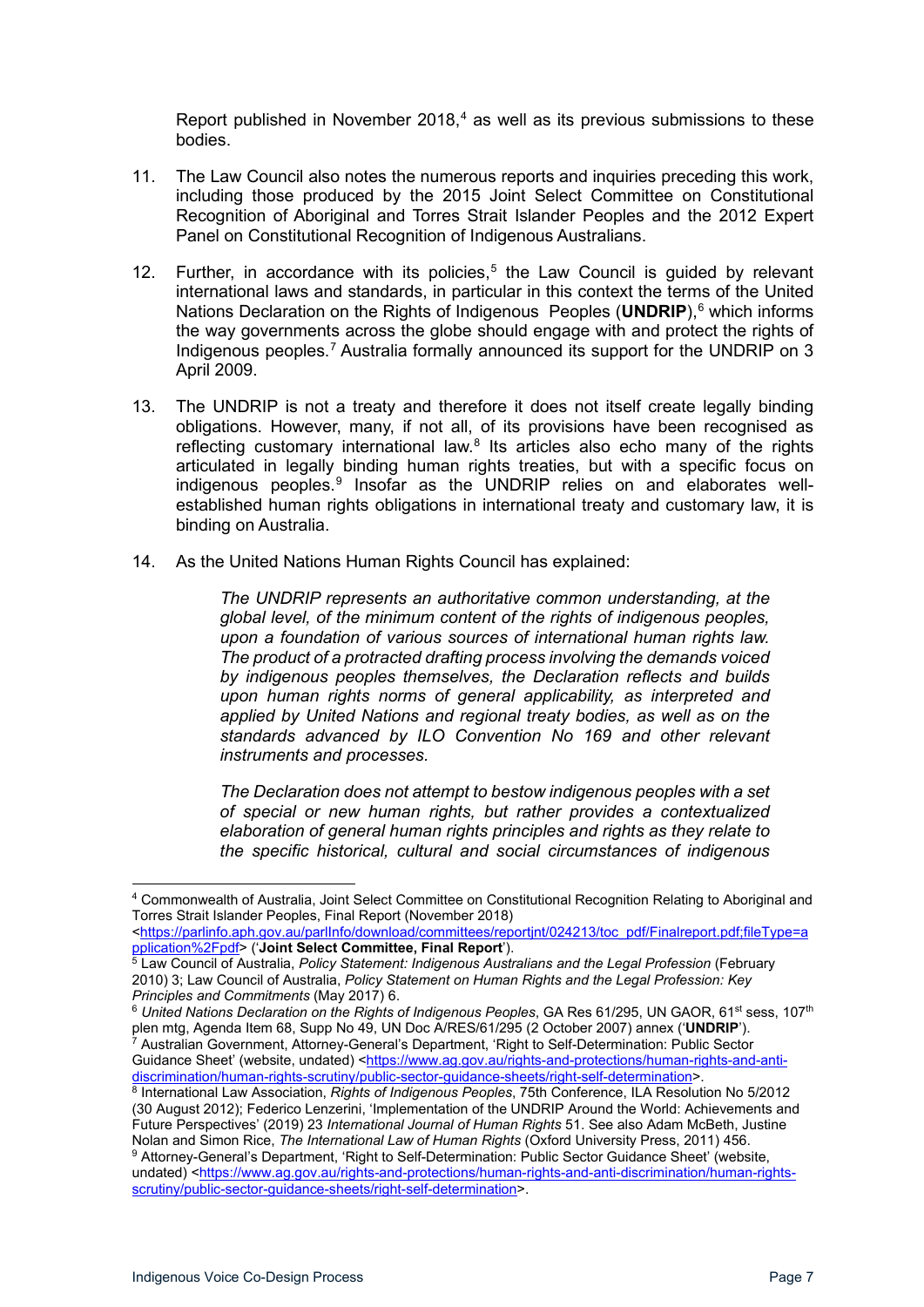*peoples. The standards affirmed in the Declaration share an essentially remedial character, seeking to redress the systemic obstacles and discrimination that indigenous peoples have faced in their enjoyment of basic human rights. From this perspective, the standards of the Declaration connect to existing State obligations under other human rights instruments.[10](#page-7-0)*

15. The Law Council endorses the importance of the UNDRIP, and emphasises the significance of the right to self-determination in article 3, which is the fundamental principle underpinning the instrument, as follows:

> *Indigenous peoples have the right to self-determination. By virtue of that right they freely determine their political status and freely pursue their economic, social and cultural development.*

- 16. The right to self-determination has been articulated as involving an 'ongoing process of choice', [11](#page-7-1) reflecting 'the idea that Indigenous people should have some control over the decisions that are made about their lives'.<sup>[12](#page-7-2)</sup> The Attorney-General's Department indicates that, at a minimum, the right to self-determination entails the entitlement of peoples to have control over their destiny and to be treated respectfully.[13](#page-7-3)
- 17. Article 3 of the UNDRIP reaffirms, in the specific context of the rights of indigenous peoples, common article 1 of the *International Covenant on Civil and Political Rights* (**ICCPR**)[14](#page-7-4) and the *International Covenant on Economic, Social and Cultural Rights* (**ICESCR**)[15](#page-7-5) that 'all peoples have the right of self-determination', by virtue of which 'they freely determine their political status and freely pursue their economic, social and cultural development<sup>'.[16](#page-7-6)</sup> The ICCPR and ICESCR are binding international agreements, which must be applied 'without distinction of any kind, such as race, colour, sex, language, religion, political or other opinion, national or social origin, property, birth or other status'.[17](#page-7-7)
- 18. Article 4 of the UNDRIP expands on the right to self-determination:

*Indigenous peoples, in exercising their right to self-determination, have the right to autonomy or self-government in matters relating to their internal and local affairs, as well as ways and means for financing their autonomous functions.* 

19. Also related to this idea are articles 18 and 19 of the UNDRIP. Article 18 upholds Indigenous peoples' rights to participate in decision-making through their chosen representatives and to maintain their own decision-making institutions. Article 19 requires States to consult and cooperate in good faith in order to obtain the free, prior

<span id="page-7-6"></span><sup>16</sup> ICCPR, art 1(1); ICESCR, art 1(1).

<span id="page-7-1"></span><span id="page-7-0"></span><sup>10</sup> United Nations Human Rights Council*, Report of the Special Rapporteur on the Situation of Human Rights and Fundamental Freedoms of Indigenous People*, UN Doc A/HRC/9/9 (11 August 2008) [85]-[86]. <sup>11</sup> Australian Human Rights Commission, 'Right to Self-Determination' (website, 30 April 2013) [<https://www.humanrights.gov.au/our-work/rights-and-freedoms/right-self-determination>](https://www.humanrights.gov.au/our-work/rights-and-freedoms/right-self-determination).

<span id="page-7-2"></span><sup>&</sup>lt;sup>12</sup> Megan Davis, 'To Bind or not to Bind: The United Nations Declaration on the Rights of Indigenous Peoples Five Years On' (2012) 19 *Australian International Law Journal* 17.

<span id="page-7-3"></span><sup>13</sup> Australian Government, Attorney-General's Department, 'Right to Self-Determination: Public Sector Guidance Sheet' (above).

<span id="page-7-4"></span><sup>&</sup>lt;sup>14</sup> International Covenant on Civil and Political Rights, opened for signature 19 December 1966, 999 UNTS 171 (entered into force 23 March 1976) ('**ICCPR**').

<span id="page-7-5"></span><sup>15</sup> International Covenant on Economic, Social and Cultural Rights, opened for signature 16 December 1966, 993 UNTS 3 (entered into force 3 January 1976) ('**ICESCR**').

<span id="page-7-7"></span><sup>17</sup> ICCPR, art 2(1); ICESCR, art 2(2).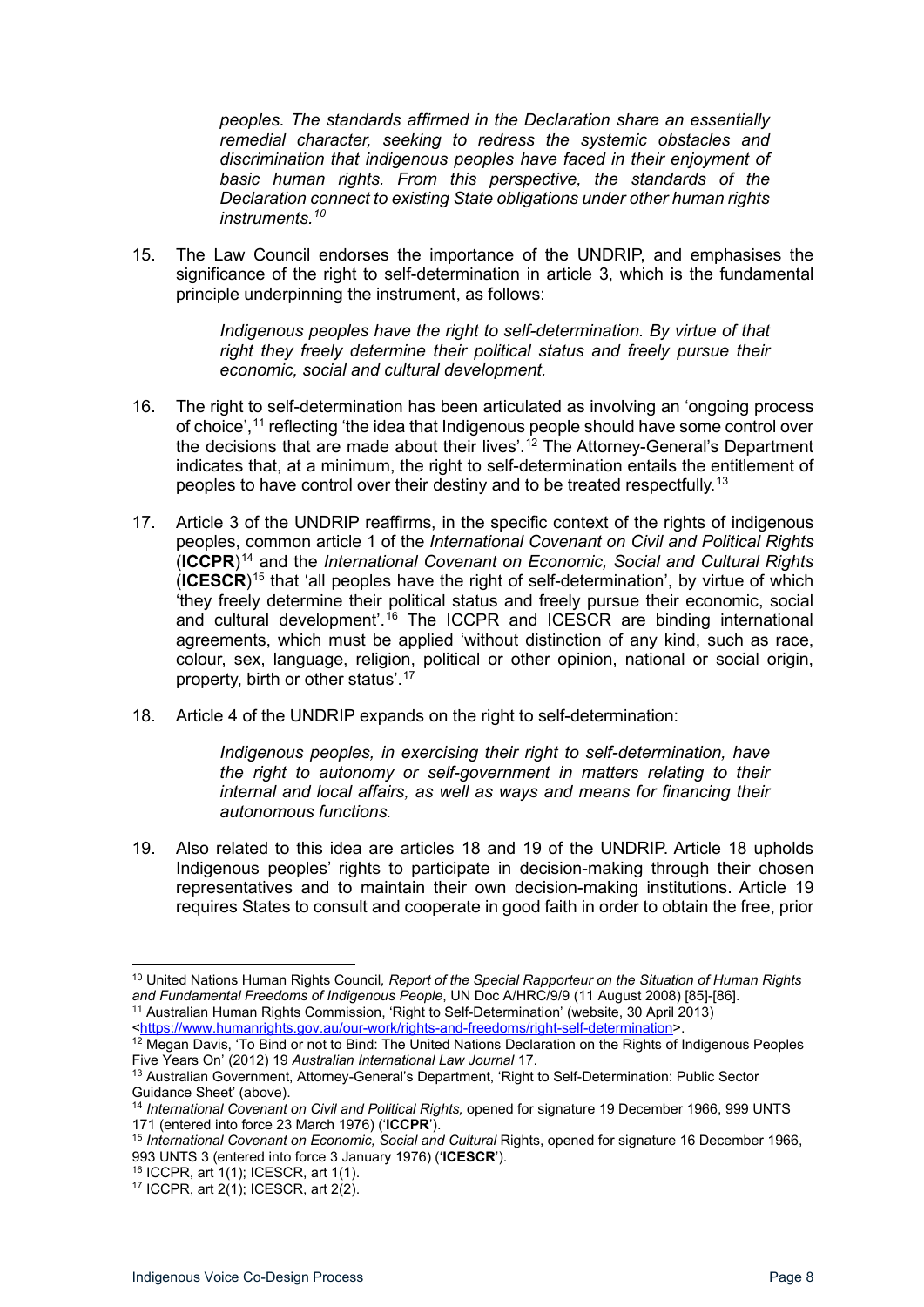and informed consent of Indigenous peoples before adopting legislative or administrative measures that may affect them. In full, these articles read as follows:

*Article 18* 

*Indigenous peoples have the right to participate in decision-making in matters which would affect their rights, through representatives chosen by themselves in accordance with their own procedures, as well as to maintain and develop their own indigenous decision-making institutions.* 

*Article 19* 

*States shall consult and cooperate in good faith with the indigenous peoples concerned through their own representative institutions in order to obtain their free, prior and informed consent before adopting and implementing legislative or administrative measures that may affect them.*

### <span id="page-8-0"></span>**Law Council's Previous Submissions on this Issue**

20. The Law Council has long contextualised proposals for a Voice as consistent with the above-stated international right to self-determination. As the Law Council submitted to the Referendum Council's Discussion Paper on Constitutional Recognition of Aboriginal and Torres Strait Islander Peoples almost four years ago:

> *Exercising the right to self-determination can encompass a range of different actions. In the Law Council's view, one aspect is the capacity for Aboriginal and Torres Strait Islander peoples to determine their own political future. Being provided with a role when Parliament and Government make laws and policies about Indigenous affairs is integrally linked to pursuing their political status and freely pursuing their economic, social and cultural development as outlined in Article 1 of ICESCR and Article 1 of ICCPR.[18](#page-8-1)*

21. In this submission, which was provided to the Referendum Council on 19 May 2017, the Law Council supported the creation of 'an advisory body or role' that:

> *[E]nsures that Indigenous Australians are consulted about decisions that affect their rights. This includes a voice in political decisions that affect them and the development of a structure that allows Aboriginal and Torres Strait Islander people to exercise their right to self-determination.[19](#page-8-2)*

22. The Referendum Council's First Nations Regional Dialogues leading to the Uluru Statement from the Heart then occurred with unprecedented representation of Aboriginal and Torres Strait Islander peoples. The dialogue process engaged:

> *1200 Aboriginal and Torres Strait Islander delegates – an average of 100 delegates from each Dialogue – out of a population of approximately 600,000 people nationally. This is the most proportionately significant consultation process that has ever been undertaken with First Peoples. Indeed, it engaged a greater proportion of the relevant population than the*

<span id="page-8-1"></span><sup>18</sup> Law Council of Australia, Submission to Referendum Council, *Discussion Paper on Constitutional Recognition of Aboriginal and Torres Strait Islander Peoples* (19 May 2017) 14, [43] [<https://lawcouncil.asn.au/resources/submissions/discussion-paper-on-constitutional-recognition-of-aboriginal-](https://lawcouncil.asn.au/resources/submissions/discussion-paper-on-constitutional-recognition-of-aboriginal-and-torres-strait-islander-peoples)

[and-torres-strait-islander-peoples>](https://lawcouncil.asn.au/resources/submissions/discussion-paper-on-constitutional-recognition-of-aboriginal-and-torres-strait-islander-peoples).

<span id="page-8-2"></span> $19$  Ibid, 14-15,  $[44]$ .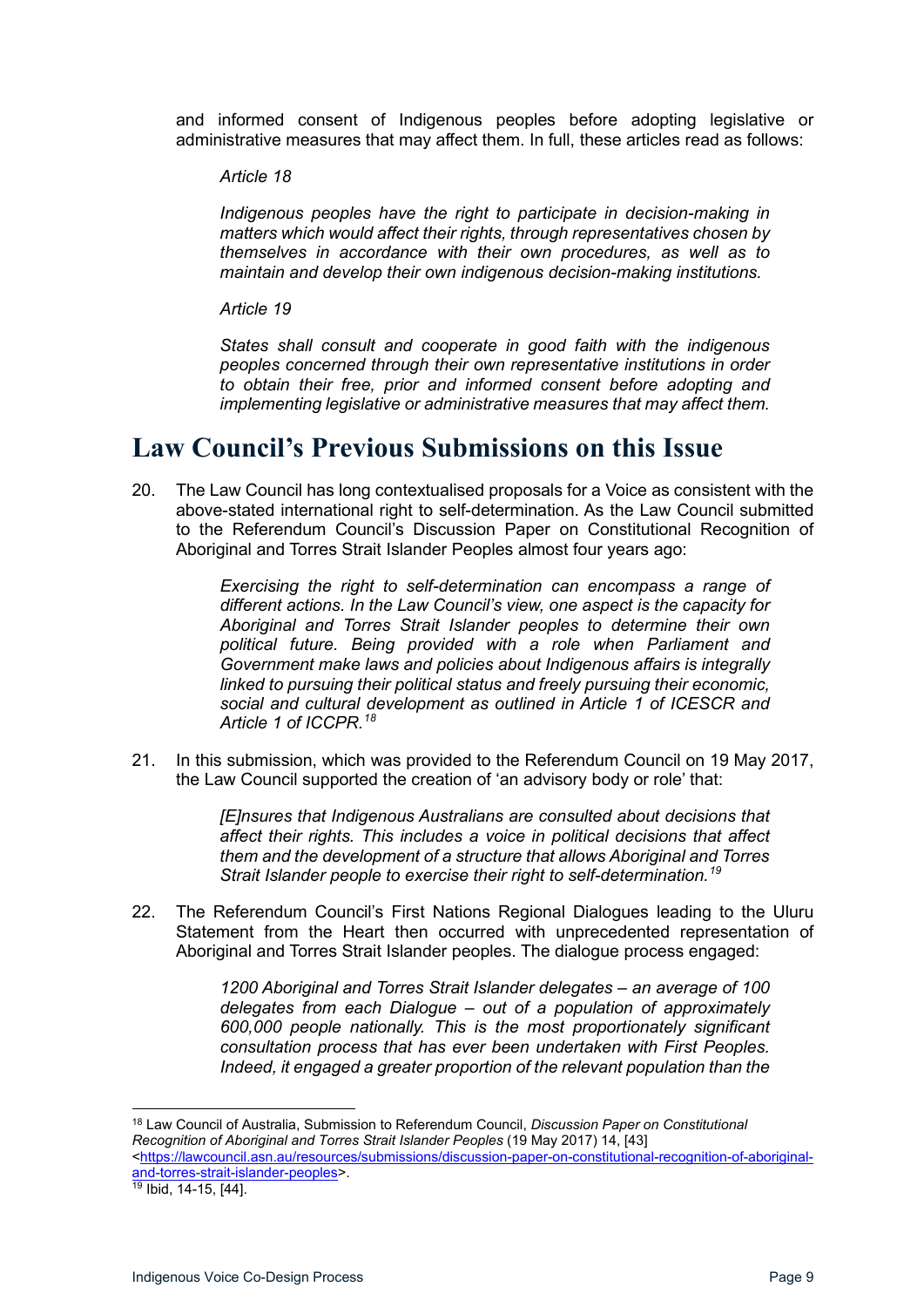*constitutional convention debates of the 1800s, from which First Peoples were excluded.[20](#page-9-0)*

23. The Referendum Council provided its Final Report to the Prime Minister and Leader of the Opposition on 30 June 2017. The primary recommendation of the Referendum Council was:

> *That a referendum be held to provide in the Australian Constitution for a representative body that gives Aboriginal and Torres Strait Islander First Nations a Voice to the Commonwealth Parliament.[21](#page-9-1)*

24. On 24 October 2017, the Law Council publicly endorsed the Referendum Council's primary recommendation, via a media release beginning:

> *The Law Council of Australia has given its "full and unqualified" support to the Referendum Council's recommendation for a referendum to be held on the creation of a representative body that gives Aboriginal and Torres Strait Islander First Nations a Voice to the Australian Parliament.*

> *"The Law Council considers the constitutional reforms recommended by the Referendum Council to be a necessary and important step towards Aboriginal and Torres Strait Islander peoples' self-determination," Law Council of Australia President, Fiona McLeod SC, said.*

> *"The right to self-determination is a fundamental and non-derogable principle of international law. …*

> *"We are now calling for genuine commitment from all Federal Parliamentarians to implement the Referendum Council's recommendations swiftly. … "[22](#page-9-2)*

- 25. In its subsequent submission to the Joint Select Committee on 28 September 2018, the Law Council reaffirmed that it 'publicly provided its full and unqualified support for the recommendations of the Referendum Council'.<sup>[23](#page-9-3)</sup> It further stated, 'the Law Council reiterates that there is no legal impediment to making provision for such a body in the Constitution and continues to support such measures'.<sup>[24](#page-9-4)</sup>
- 26. The Law Council has continued to publicly provide its support for a First Nations Voice to Parliament enshrined in the Constitution in the time since.<sup>[25](#page-9-5)</sup>
- 27. The Law Council responds to the proposals put forward in the Interim Report on the basis of this background, and thanks the NIAA for the opportunity.

<sup>20</sup> Referendum Council, Final Report, 10.

<span id="page-9-1"></span><span id="page-9-0"></span><sup>21</sup> Ibid, 2.

<span id="page-9-2"></span><sup>&</sup>lt;sup>22</sup> Law Council of Australia, 'Law Council throws support behind referendum on the creation of new Indigenous representative body' (media release, 24 October 2017) [<https://www.lawcouncil.asn.au/media/media](https://www.lawcouncil.asn.au/media/media-releases/law-council-throws-support-behind-referendum-on-the-creation-of-new-indigenous-representative-body)[releases/law-council-throws-support-behind-referendum-on-the-creation-of-new-indigenous-representative](https://www.lawcouncil.asn.au/media/media-releases/law-council-throws-support-behind-referendum-on-the-creation-of-new-indigenous-representative-body)[body>](https://www.lawcouncil.asn.au/media/media-releases/law-council-throws-support-behind-referendum-on-the-creation-of-new-indigenous-representative-body).

<span id="page-9-3"></span><sup>&</sup>lt;sup>23</sup> Law Council of Australia, Submission to Joint Select Committee on Constitutional Recognition Relating to Aboriginal and Torres Strait Islander Peoples, *Interim Report on Constitutional Recognition Relating to Aboriginal and Torres Strait Islander Peoples* (28 September 2018) 5, [6].

 $24$  Ibid, 6.

<span id="page-9-5"></span><span id="page-9-4"></span><sup>25</sup> Law Council of Australia, 'Uluru Statement should be respected' (media release, 1 November 2019) [<https://www.lawcouncil.asn.au/media/media-releases/uluru-statement-should-be-respected>](https://www.lawcouncil.asn.au/media/media-releases/uluru-statement-should-be-respected).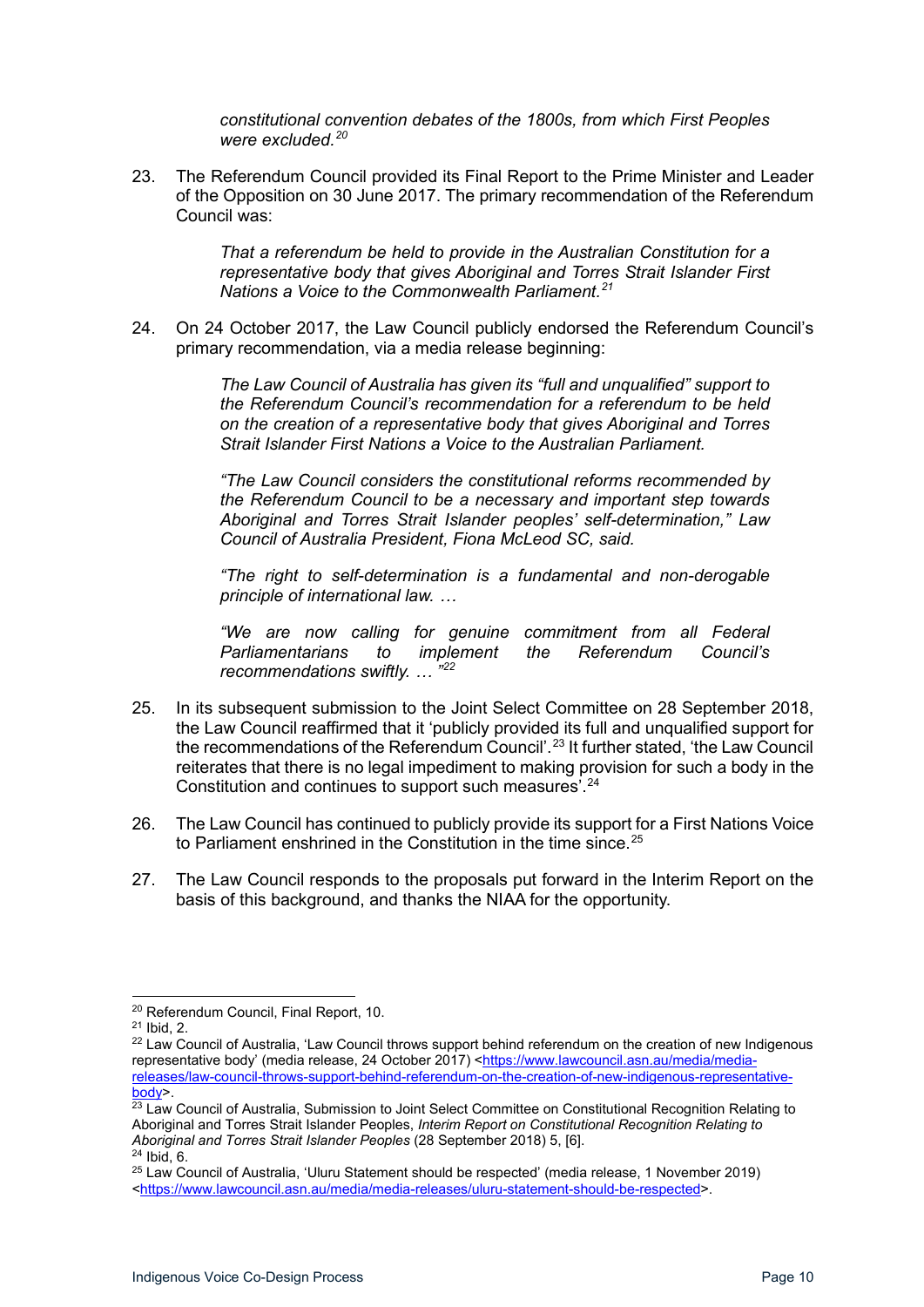# <span id="page-10-0"></span>**Indigenous Voice Co-Design Process**

### <span id="page-10-1"></span>**Terms of References of the Co-Design Groups**

#### <span id="page-10-2"></span>**First Nations Engagement**

- 28. The Minister for Indigenous Australians announced the Co-Design Process on 30 October 2019.[26](#page-10-3) Terms of References providing for three Co-Design Groups, referred to as the Senior Advisory Group, the National Group and the Local & Regional Group, were then released on 13 March 2020. The Terms of References presupposed that an Indigenous Voice would be comprised of two levels, with both a National Voice and Local & Regional Voices.<sup>[27](#page-10-4)</sup> These bodies were to be developed in a manner that considered 'linkages' between the two levels but did not allow 'design of options for a national voice' within the scope of the Local & Regional Group. [28](#page-10-5) Moreover, the Terms of Reference for the Senior Advisory Group, in referring to 'both the design and consultation stages of the co-design process', [29](#page-10-6) conceptualised 'co-design' as a twostage process wherein 'design' by the discrete Co-Design Groups preceded 'consultation' with the wider Aboriginal and Torres Strait Islander population – and, in particular, with First Nations.
- 29. In the first stage of the Co-Design Process, the National Group and Local & Regional Group were charged with developing the core content of proposals for the National Voice and the Local and Regional Voices, respectively, under the guidance of the Senior Advisory Group, which was to provide advice, support and ministerial liaison work. [30](#page-10-7) The final proposals of the Co-Design Groups were put forward in the Interim Report dated October 2020, which was released to the public in January 2021. [31](#page-10-8) The second stage of the Co-Design Process was formally launched on 9 January 2021, with the Minister inviting the public to provide comments on the proposals and beginning a round of meetings with communities in different parts of Australia.<sup>[32](#page-10-9)</sup>
- 30. The Terms of Reference for the Senior Advisory Group required that members of the Senior Advisory Group be appointed at the invitation of the Minister and that:

*The Senior Advisory Group will have a majority of Indigenous Australians who have a spread of skills and experience, and those with extensive experience and ability to work strategically across the co-design process. Consideration will also be given to achieving a balance of: gender; representation across jurisdictions; and the urban, regional and remote spectrum, as much as possible. The Senior Advisory Group will comprise around 20 members as determined by the Minister.[33](#page-10-10)*

31. The National Co-Design Group and Local & Regional Co-Design Group were established in a similar manner, with members to be invited by the Minister following consultation with the Senior Advisory Group.<sup>[34](#page-10-11)</sup> However, the Terms of Reference

<sup>26</sup> Interim Report, 18.

<span id="page-10-4"></span><span id="page-10-3"></span><sup>27</sup> Ibid, Appendix B.

<span id="page-10-5"></span><sup>28</sup> Ibid.

<span id="page-10-6"></span> $29$  Ibid.  $30$  Ibid.

<span id="page-10-8"></span><span id="page-10-7"></span><sup>31</sup> Ibid, 18-20.

<span id="page-10-9"></span><sup>32</sup> The Hon Ken Wyatt AM MP, 'Have Your Say On Indigenous Voice Proposals' (Media Release, Minister for Indigenous Australians, 9 January 2021).

<span id="page-10-10"></span><sup>&</sup>lt;sup>33</sup> Interim Report, Appendix B, 177.

<span id="page-10-11"></span><sup>&</sup>lt;sup>34</sup> The Terms of Reference for the National Group required that: 'The non-government members of the National Group will comprise a majority of Indigenous Australians. Consideration will also be given to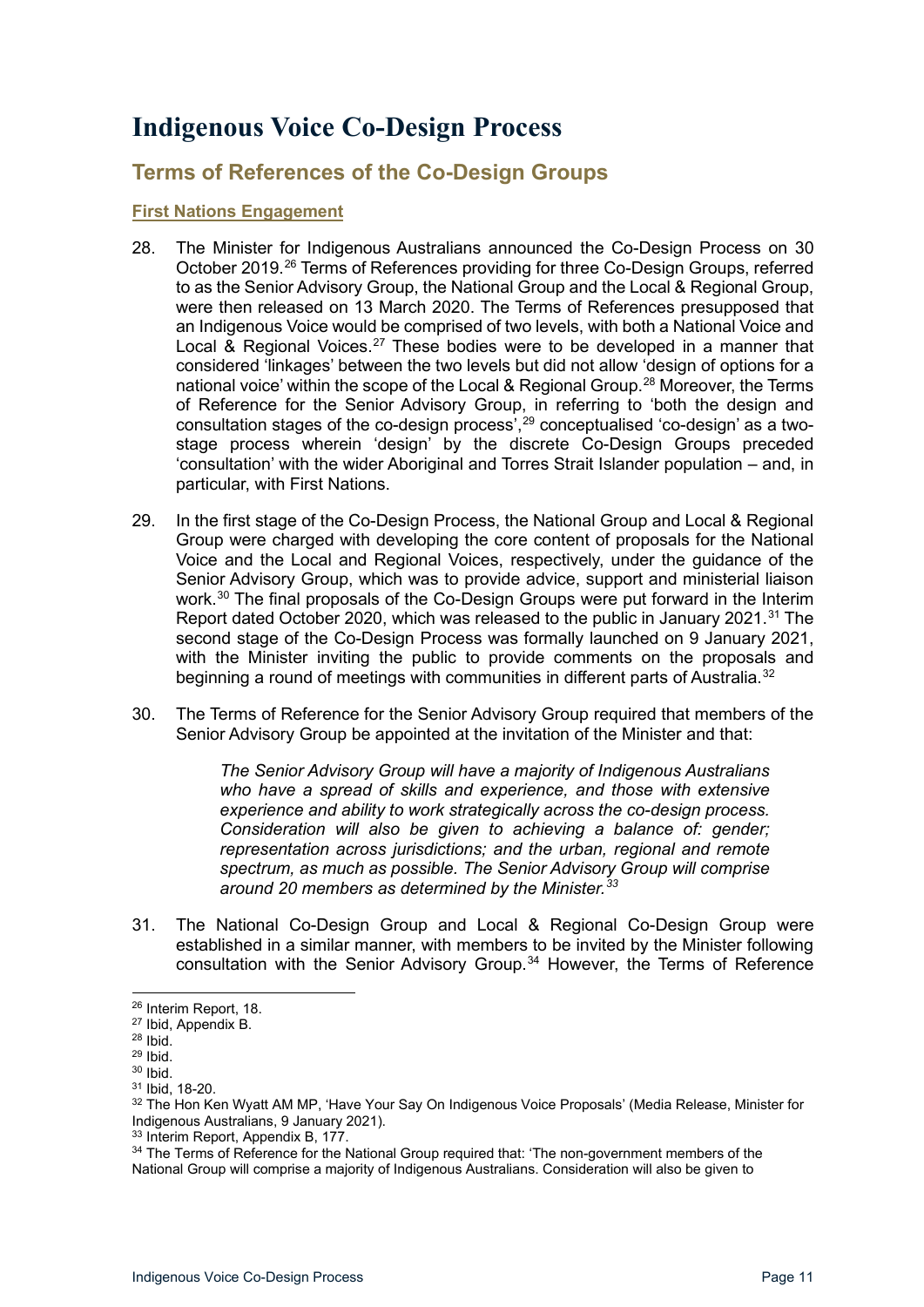required that these groups have one government Co-Chair, this being a senior official from the NIAA, as well as one Co-Chair who is Indigenous and not from government.

- 32. The Law Council notes that provision for 'a majority of Indigenous Australians' to participate in decisions affecting Aboriginal and Torres Strait Islander peoples is a basic minimum requirement for government consultation processes. However, Indigenous peoples have the right to be consulted and participate in decision-making *through their chosen representatives* under articles 18 and 19 of the UNDRIP. As Professor Tom Calma AO suggested to the Joint Select Committee in 2018, it is crucial that representatives are 'acceptable to ordinary Aboriginal and Torres Strait Islander people'.[35](#page-11-0)
- 33. The Law Council further notes that concepts of 'jurisdictions; and the urban, regional and remote spectrum' and 'regional leaders' are Western concepts, which do not necessarily align with how mob organise their own population and geographic boundaries and the structures that have authority and legitimacy to Aboriginal and Torres Strait Islander peoples.
- 34. The Law Council considers the importance of the Co-Design Process having authenticity and legitimacy through representation of First Nations. In its submission to the Joint Select Committee in 2018, the Law Council noted that:

*Without authority properly derived from Aboriginal and Torres Strait Islander peoples there is the possibility that any new organisation will be the subject of criticism that it is not truly representative and therefore lacks legitimacy. Accordingly, it is important to get the foundational principles right and to allow for the design and leadership to be driven by Aboriginal and Torres Strait Islander communities. The process as much as the outcome must be aimed at having a distinct, representative and authentic First Nations Voice. [36](#page-11-1)*

35. The Law Council further stated in this same submission:

*[E]mphasis should be placed on developing an appropriate mechanism for allowing those who are able to legitimately represent and negotiate with government on behalf of Aboriginal and Torres Strait Islander peoples to give effect to the proposals arising from the Uluru Statement and the Referendum Council through design and leadership.* 

*To be clear, the submissions that follow are premised on the basis that the structure, content and role of the Voice are matters for First Nations to determine with government. …*

achieving a balance of: gender; representation across jurisdictions; and the urban, regional and remote spectrum; as much as possible. The National Group will comprise up to 20 members, (inclusive of one government co-chair and one Indigenous non-government co-chair) as determined by the Minister.' (Interim Report, Appendix B, 180). The Terms of Reference for the Local & Regional Group required that: 'The nongovernment members of the Local & Regional Group will comprise a majority of Indigenous regional leaders and others with expertise relevant to Indigenous regional governance and decision-making. Consideration will also be given to achieving a balance of gender, representation across jurisdictions, and the urban, regional and remote spectrum, as much as possible. The Regional Group will comprise up to 20 members, (inclusive of one government co-chair and one Indigenous non-government co-chair) as determined by the Minister.' (Interim Report, Appendix B, 183).

<span id="page-11-0"></span> $^{35}$  Joint Select Committee, Final Report, 62, quoting Professor Tom Calma AO, *Proof Committee Hansard*, Canberra, 18 October 2018, 3 (emphasis added).

<span id="page-11-1"></span><sup>&</sup>lt;sup>36</sup> Law Council of Australia, Submission to Joint Select Committee on Constitutional Recognition Relating to Aboriginal and Torres Strait Islander Peoples, *Interim Report on Constitutional Recognition Relating to Aboriginal and Torres Strait Islander Peoples* (28 September 2018) 6, [11].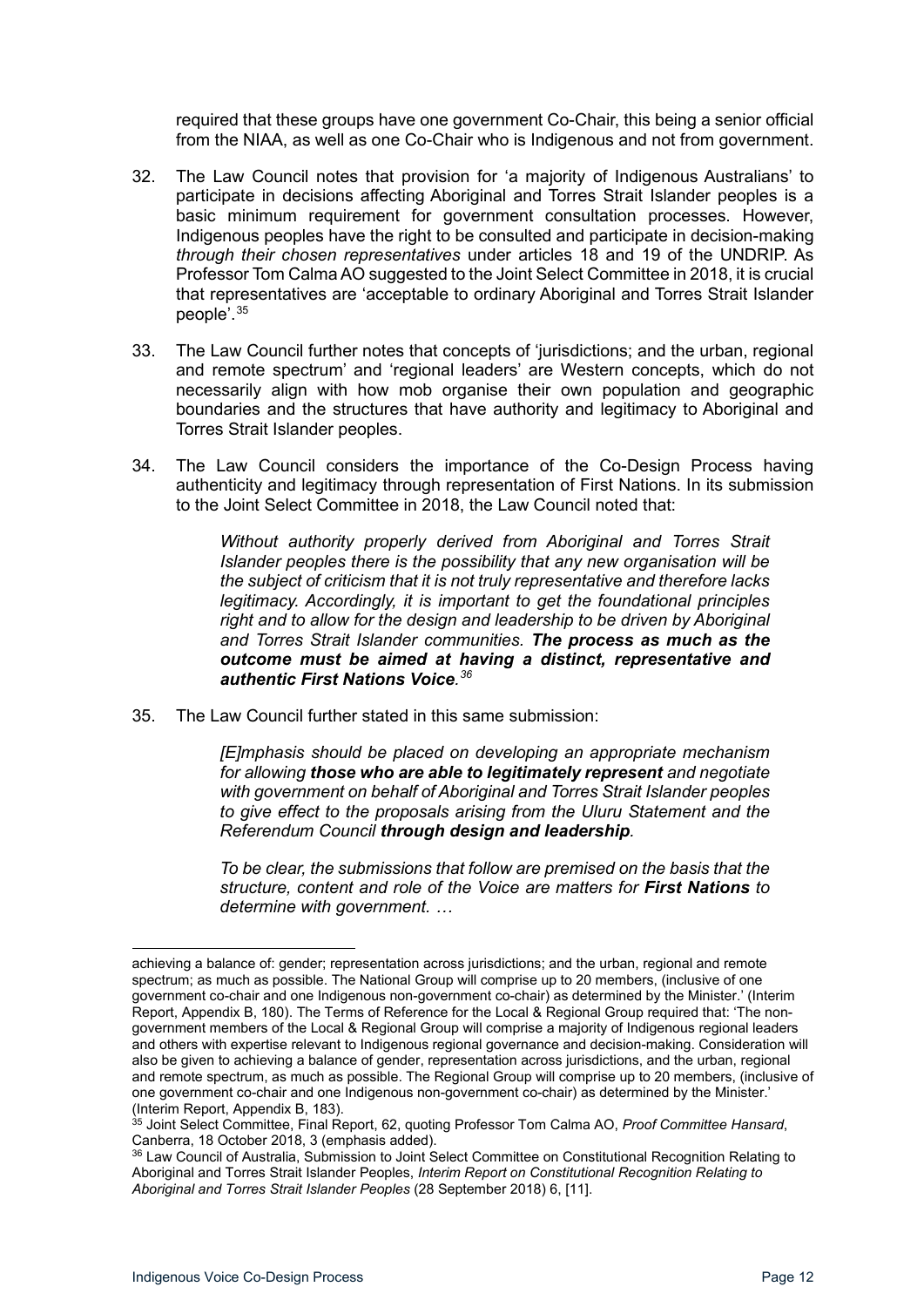*Self-governance in some form is likely to be one of the primary goals of all Aboriginal and Torres Strait Islander peoples. Given the desire for that outcome and the likelihood that the separate First Nations will be the entity through which that outcome will most likely be achieved, it is important that the structure of the Voice be built around those First Nations. If there are to be local voices, then those voices should be the local First Nations. Any political empowerment of an Aboriginal and Torres Strait Islander voice on a different basis would undermine the effectiveness of First Nations and potentially set up entities in opposition to those voices. …*

*[T]he structure of a First Nations Voice necessarily involves a determination of whose voice is to be heard. … [T]here is no existing national body from which the First Nations Voice could be drawn. … Any process for determining the form and structure of the First Nations Voice should be directed by the First Nations. [37](#page-12-0)*

- 36. The Law Council maintains these submissions and position today. This position is built on the purpose and premise of the Uluru Statement from the Heart, with regard to which the above submission also stated, 'the Law Council confirms its commitment'.<sup>[38](#page-12-1)</sup> The Uluru Statement from the Heart was clear in calling for a 'First Nations Voice'. In elegant and intelligent language, it expressed sovereignty as a 'spiritual notion' sourced in the 'ancestral tie' between land and people and possessed under 'laws and customs'. It identified 'Aboriginal and Torres Strait Islander tribes' as 'the first sovereign Nations of the Australian continent and its adjacent lands' and linked the aim of 'substantive constitutional change and structural reform' with the purpose of ensuring 'this ancient sovereignty can shine through'. On this basis, the Law Council continues to support a Co-Design Process that clearly recognises that the aim of the Voice is to empower First Nations.
- 37. An example of a practice that has been acknowledged as working well in engaging First Nations in design and leadership is the dialogue process that led to the Uluru Statement from the Heart (the Referendum Council's First Nations Regional Dialogues). Under the dialogue process:

*Delegates to each regional dialogue were selected according to the following criteria: 60% from First Nations/traditional owner groups, 20% from community organisations and 20% involving key individuals.[39](#page-12-2)*

38. Stakeholders involved in the dialogue process explained to the Joint Select Committee the level of importance placed in ensuring representation from the ground up:

> *It was an Indigenous-designed and Indigenous-led model of community deliberation that offered genuine participation and informed participation, and that resulted in strong ownership of the outcome.[40](#page-12-3)*

> *We tried to ensure that peak organisations that have ongoing access to parliament, parliamentarians and other entities with skin in the game were*

<span id="page-12-0"></span><sup>37</sup> Ibid, 8, [20]-[21]; 9, [23], [27]-[28] (emphasis added).

<span id="page-12-1"></span><sup>38</sup> Ibid, 8, [22].

<span id="page-12-2"></span><sup>39</sup> Referendum Council, Final Report, 10 (emphasis added).

<span id="page-12-3"></span><sup>40</sup> Joint Select Committee, Final Report, 67, quoting Dr Gabrielle Appleby, *Proof Committee Hansard*, Canberra, 11 September 2018, 3.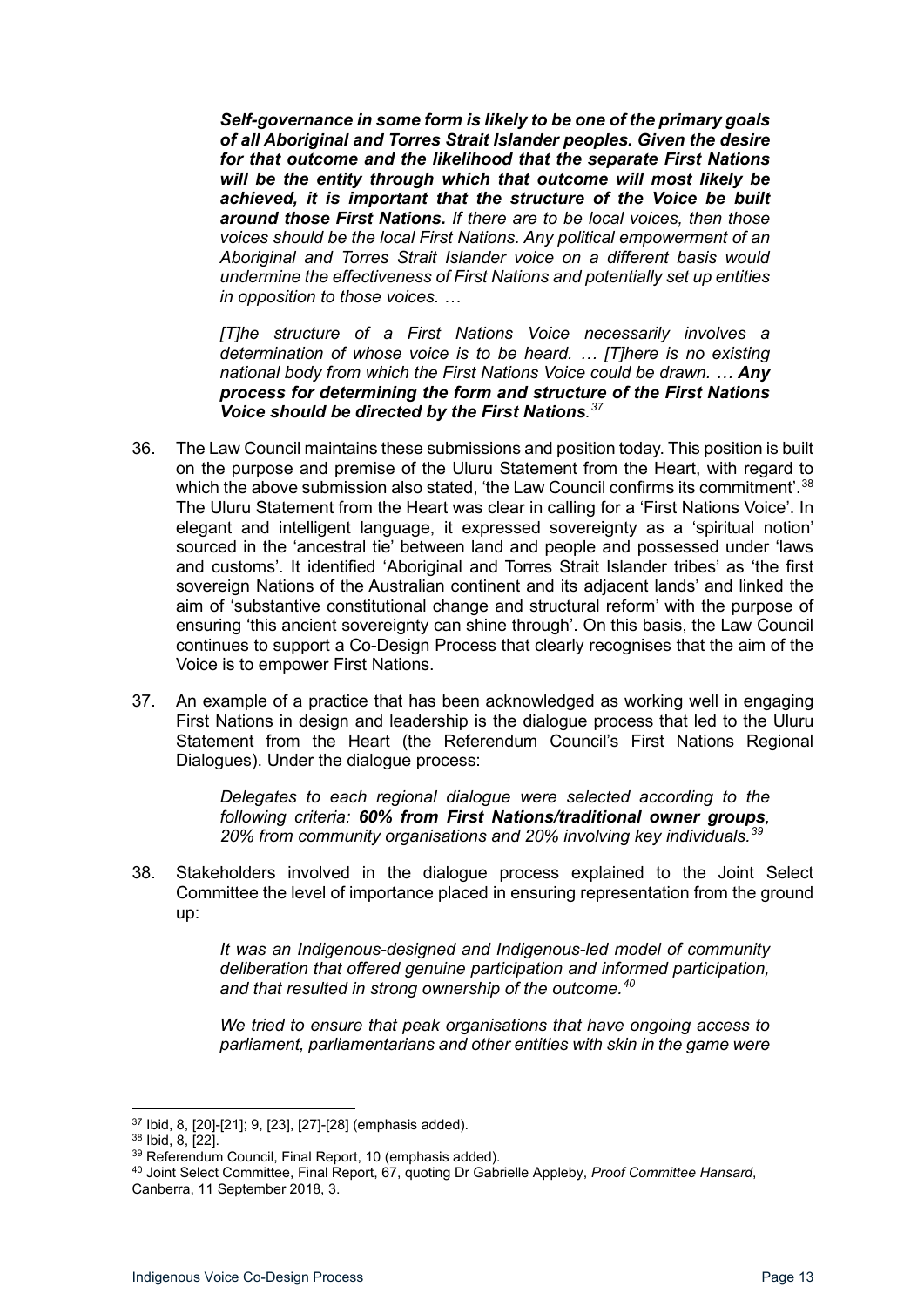*restricted in dialogues to ensure those who do not normally have a voice in communities could participate fully.[41](#page-13-0)*

39. Upon being asked by the Joint Select Committee to compare the dialogue process to an earlier consultation process that led to the establishment of a different body, Professor Megan Davis emphasised that the latter:

> *[W]as dominated by many people involved in peak organisations, universities and bureaucratic structures. To that end, I think you can distinguish the dialogue process which engaged local communities to identify those people.[42](#page-13-1)*

- 40. The Prime Minister's Indigenous Advisory Council described the dialogue process as 'leading practice in Aboriginal and Torres Strait Islander consultation and consensus making'.<sup>[43](#page-13-2)</sup>
- 41. The Law Council considers that the current Co-Design Process more closely resembles the earlier consultation process than the Referendum Council's dialogue process, with the Terms of References prioritising individual representation over First Nations representation, and purporting to base authenticity and legitimacy in 'individual experience' rather than connection to and authority to speak for country.
- 42. The Law Council has also been unable to find information on the numbers of Aboriginal and Torres Strait Islander peoples in attendance at each face-to-face discussion in the second stage, or the representation of First Nations. It has heard reports from its constituent bodies and expert advisory groups that to date there has been low engagement from mob. It suggests that conceptualising the aim of the process as being about First Nations empowerment would increase the legitimacy of the process among Aboriginal and Torres Strait Islander peoples before pushing ahead.
- 43. In addition, the Law Council considers, within this discussion of the design and consultation process, issues around accessibility. On the NIAA's Indigenous Voice webpage, under each event, it is suggested that 'to get the most out of the consultation session [attendees] are strongly encouraged to review the proposals ahead of the session'.<sup>[44](#page-13-3)</sup> It may be difficult for people without a high school level education, or indeed a legal or policy background, to engage with the proposals without support. The Discussion Paper is 11 pages and the Interim Report is 239 pages of text, and the graphics used in these documents are also text based, meaning engagement requires relatively strong comprehension skills. The Law Council does note that the Interim Report anticipated 'public relations outreach to Indigenous and mainstream media and social media', as well as 'engagement with radio media, particularly to access remote communities … including in language where needed'. [45](#page-13-4) Similarly, resources such as the videos and animations on the NIAA's website appear to be positive initiatives. [46](#page-13-5)
- 44. The Law Council's recent Justice Project, overseen by a Steering Committee chaired by the Hon Robert French AC, highlighted some key features of effective community

45 Interim Report, 149.

<span id="page-13-0"></span><sup>41</sup> Ibid, 66, quoting Ms Patricia Anderson AO, *Proof Committee Hansard*, Canberra, 11 September 2018, 2-3.

<span id="page-13-1"></span><sup>42</sup> Ibid, 71, quoting Professor Megan Davis, *Proof Committee Hansard*, Canberra, 11 September 2018, 6.

<span id="page-13-2"></span><sup>43</sup> Ibid, 67, quoting Prime Minister's Indigenous Advisory Council, *Submission 419*, 14.

<span id="page-13-3"></span><sup>44</sup> See, eg, Australian Government, 'Indigenous Voice, Events, Ngukurr Community Consultations' (website, undated) [<https://voice.niaa.gov.au/events/ngukurr-community-consultations>](https://voice.niaa.gov.au/events/ngukurr-community-consultations).

<span id="page-13-5"></span><span id="page-13-4"></span><sup>46</sup> Australian Government, 'Indigenous Voice, Resources' (website, undated)

[<sup>&</sup>lt;https://voice.niaa.gov.au/resources>](https://voice.niaa.gov.au/resources).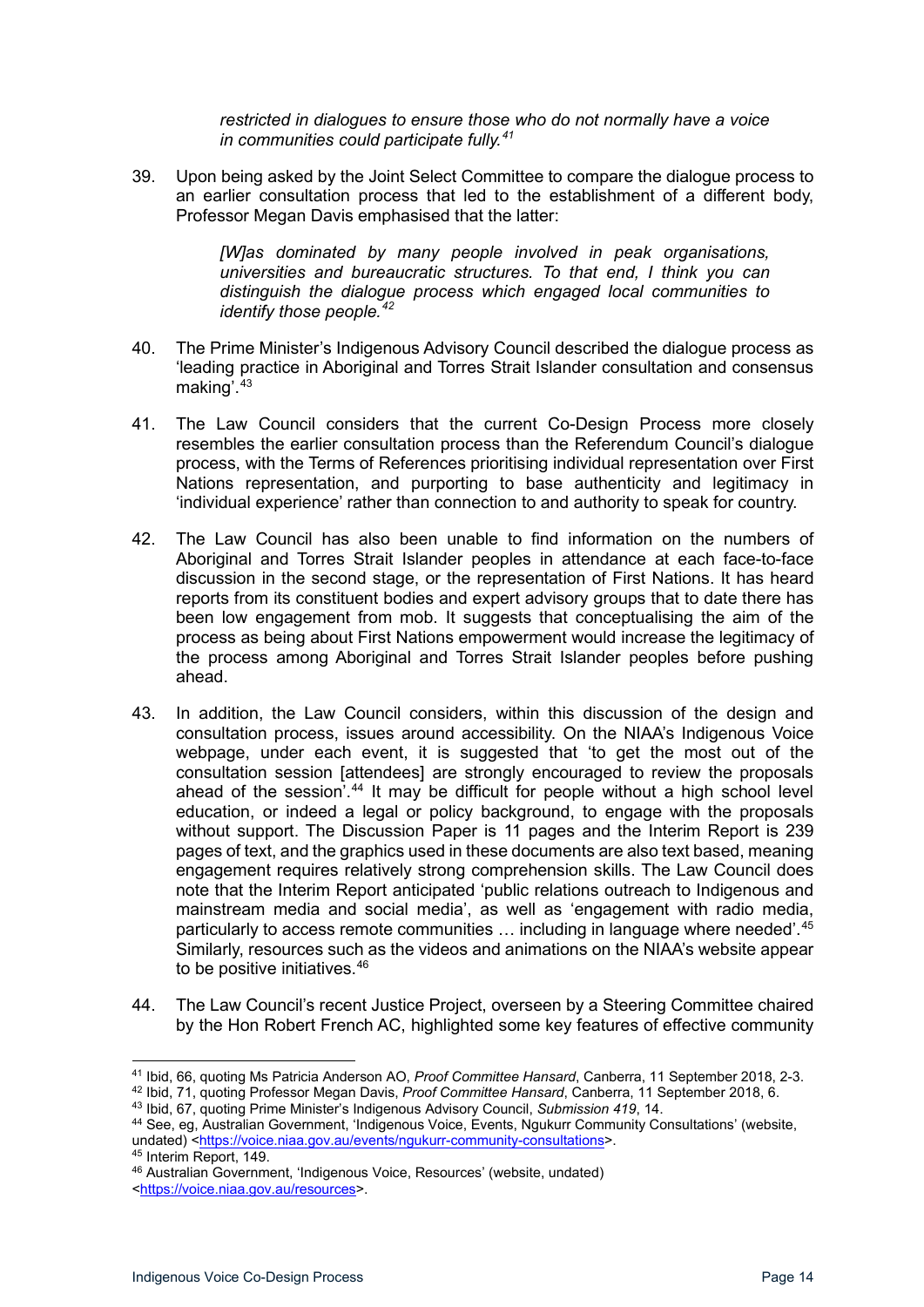legal education (**CLE**) for First Nations peoples which may also be relevant in this context. These included that CLE delivery must be culturally competent, and informed by the different cultural experiences of communities and individuals. By incorporating elders and community leaders into its design and delivery, CLE is most likely to overcome distrust of the legal system, engage people more effectively and provide information in the language of non-legal stakeholders.[47](#page-14-1) 'Two-way learning' approaches are also valuable, as they allow service providers to become familiarised with cultural perspectives, communities' legal literacy needs and conceptions of the law. The Justice Project highlighted relevant examples of two-way learning such as the North Australia Aboriginal Justice Agency's CLE programs for remote communities which incorporated principles of adult learning, traditional Aboriginal and Torres Strait Islander learning styles, bilingual education and intercultural communication. A key finding was that 'how' the project was delivered was as important as 'what' was being developed.[48](#page-14-2) The Co-Design Process may wish to consider deploying similar initiatives to ensure appropriate engagement and representation of Aboriginal and Torres Strait Islander peoples.

#### <span id="page-14-0"></span>**Constitutional Enshrinement**

45. The Uluru Statement from the Heart was clear in calling for a First Nations Voice to Parliament enshrined in the Constitution. The Referendum Council was specifically established by the Prime Minister and Leader of the Opposition to 'lead the process for national consultations and community engagement about constitutional recognition'. [49](#page-14-3) Delegates at the Referendum Council's First Nations Regional Dialogues and the convening of the National Constitutional Convention considered other options for constitutional recognition and reform, but consensus remained on a priority call for a referendum proposal on the Voice.<sup>[50](#page-14-4)</sup> 'The Voice was the most endorsed singular option for constitutional alteration'.[51](#page-14-5) It was identified as the only option other than agreement-making that could fulfill all requirements identified as non-negotiable by delegates, including that change must advance self-determination and be meaningful not merely symbolic. [52](#page-14-6) As the Referendum Council concluded in its Final Report:

> *In consequence of the First Nations Regional Dialogues, the Council is of the view that the only option for a referendum proposal that accords with the wishes of Aboriginal and Torres Strait Islander peoples is that which has been described as providing, in the Constitution, for a Voice to Parliament.[53](#page-14-7)*

46. The Joint Select Committee also acknowledged a First Nations Voice as the clear new direction in constitutional recognition and reform:

> *Acknowledging the significant shift in the ongoing discussions about constitutional change and recognition represented by the Statement from the Heart, which was announced only 10 months before the Committee was appointed, the Committee came to the view that its primary task was to expand on the detail of the proposal for a First Nations Voice.*

<span id="page-14-1"></span><sup>47</sup> Law Council of Australia, 'People – Building Legal Capability and Awareness', *Justice Project* (Final Report, August 2018) 21-23.

<span id="page-14-2"></span> $48$  Ibid.

<span id="page-14-3"></span><sup>49</sup> Referendum Council, Final Report, 3, citing the Terms of Reference.

<span id="page-14-4"></span><sup>50</sup> Ibid, 15.

<sup>51</sup> Ibid, 14.

<span id="page-14-6"></span><span id="page-14-5"></span><sup>52</sup> Ibid, 29.

<span id="page-14-7"></span><sup>53</sup> Ibid, 2.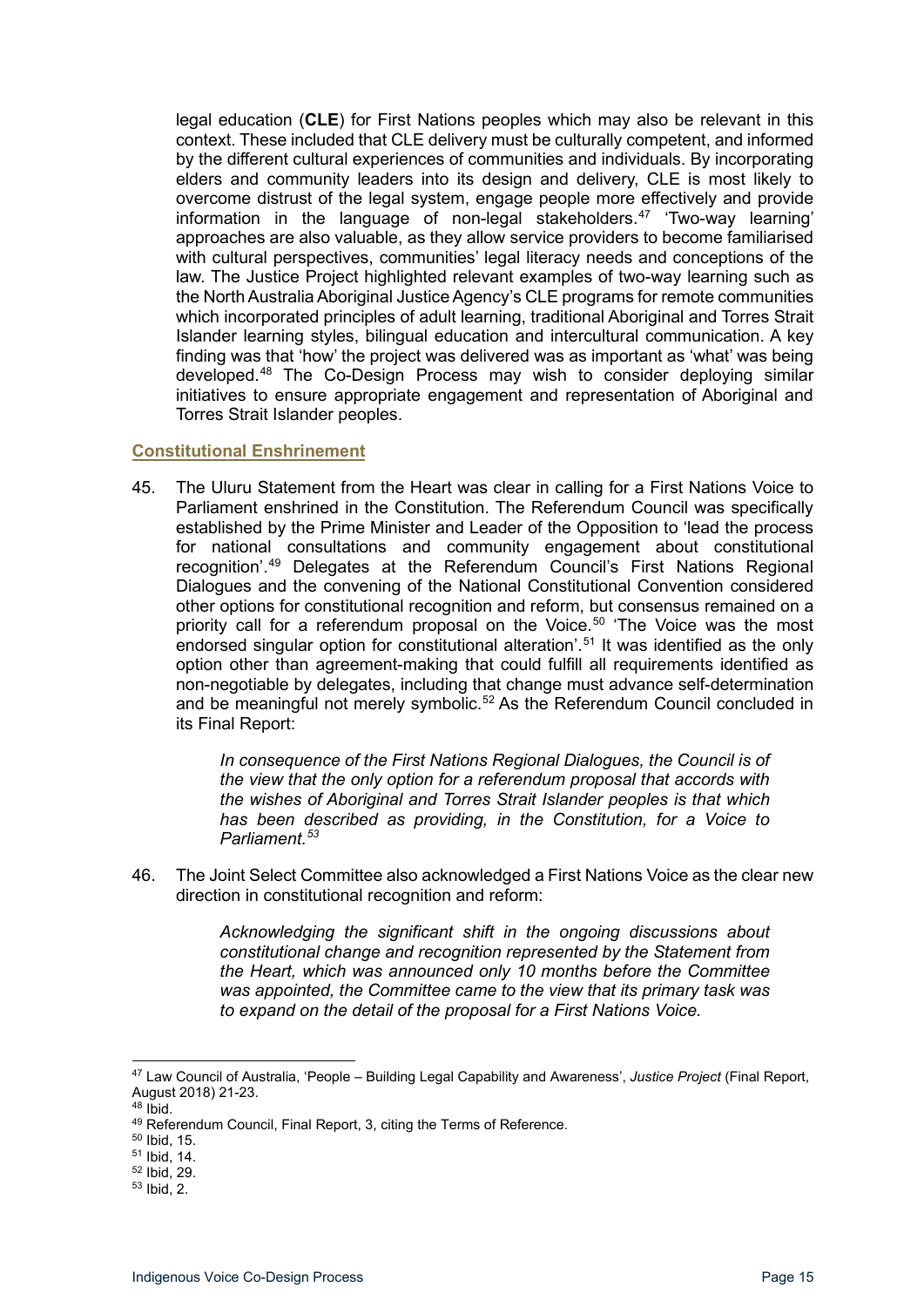*While The Voice has been the Committee's focus, the Committee has also considered the proposals for truth-telling and agreement making arising from the Statement from the Heart, as well as other proposals for constitutional change and recognition.[54](#page-15-0)*

- 47. The Law Council reiterates there is no legal impediment to making provision for a First Nations Voice to Parliament in the Constitution and continues to strongly support such measures.[55](#page-15-1) The Law Council has previously clarified that 'two former chief justices of the High Court, Murray Gleeson AC, QC and Robert French AC had addressed concerns that a constitutionally-enshrined Voice to Parliament would be a "third chamber"'.<sup>[56](#page-15-2)</sup> 'It is a Voice to Parliament, not a Voice in Parliament.'<sup>[57](#page-15-3)</sup>
- 48. In the Law Council's view, it is important that momentum generated from the Uluru Statement is not lost.[58](#page-15-4) The Law Council urges the Australian Government to clearly commit to constitutional entrenchment of the Voice, with a referendum as soon as practicable and, importantly, prior to legislating the Voice. The Law Council notes the concerns of its constituent bodies that legislating as the first step may dampen community motivation for a referendum.
- 49. There is an opportunity to provide further clarity on planning regarding constitutional entrenchment of the Voice. In its pre-election policy platform published on 15 May 2019, *Our Plan to Support Indigenous Australians*, the Liberal Party stated:

*We are listening to the recommendations of the bi-partisan Joint Select Committee … We are committed to recognising Aboriginal and Torres Strait Islander Australians in the Constitution … But there needs to be more work done on what model we take to a referendum and what a voice to parliament would be – which is why we are funding a consultation process with Aboriginal and Torres Strait Islander Australians. This process will develop up a question for a referendum and what a referendum will deliver … the Morrison Government is providing \$7.3 million for a comprehensive co-design of models to improve local and regional decision making and options for constitutional recognition.[59](#page-15-5)*

<span id="page-15-0"></span><sup>54</sup> Joint Select Committee Final Report, 1-2, [1.5]-[1.6].

<span id="page-15-1"></span><sup>55</sup> Law Council of Australia, Submission to Joint Select Committee on Constitutional Recognition Relating to Aboriginal and Torres Strait Islander Peoples, *Interim Report on Constitutional Recognition Relating to Aboriginal and Torres Strait Islander Peoples* (28 September 2018) 6.

<span id="page-15-2"></span><sup>56</sup> Law Council of Australia, *Uluru Statement Should Be Respected* (media release, 1 November 2019) [<https://www.lawcouncil.asn.au/media/media-releases/uluru-statement-should-be-](https://www.lawcouncil.asn.au/media/media-releases/uluru-statement-should-be-respected#:%7E:text=%E2%80%9CThe%20whole%20point%20of%20the,impact%20upon%20First%20Nations%20peoples)

[respected#:~:text=%E2%80%9CThe%20whole%20point%20of%20the,impact%20upon%20First%20Nations](https://www.lawcouncil.asn.au/media/media-releases/uluru-statement-should-be-respected#:%7E:text=%E2%80%9CThe%20whole%20point%20of%20the,impact%20upon%20First%20Nations%20peoples)  $\overline{\%20}$ peoples.>.

<span id="page-15-3"></span><sup>&</sup>lt;sup>57</sup> Ibid. See also, Anne Twomey, 'Why an Indigenous Voice would not be "third chamber" of Parliament', Sydney Morning Herald (online, 28 May 2019) [<https://www.smh.com.au/national/why-an-indigenous-voice](https://www.smh.com.au/national/why-an-indigenous-voice-would-not-be-third-chamber-of-parliament-20190526-p51r7t.html)[would-not-be-third-chamber-of-parliament-20190526-p51r7t.html>](https://www.smh.com.au/national/why-an-indigenous-voice-would-not-be-third-chamber-of-parliament-20190526-p51r7t.html); Mark Leibler, 'Clear voice without the repercussions of a third chamber', *The Australian* (Online, 20 July 2019)

[<sup>&</sup>lt;https://www.theaustralian.com.au/inquirer/clear-voice-without-the-repercussions-of-a-third-chamber/news](https://www.theaustralian.com.au/inquirer/clear-voice-without-the-repercussions-of-a-third-chamber/news-story/8c95e16b6d9f5d4951b65c95d83504b5)[story/8c95e16b6d9f5d4951b65c95d83504b5>](https://www.theaustralian.com.au/inquirer/clear-voice-without-the-repercussions-of-a-third-chamber/news-story/8c95e16b6d9f5d4951b65c95d83504b5).

<span id="page-15-4"></span><sup>&</sup>lt;sup>58</sup> See Law Council of Australia, Submission to Joint Select Committee on Constitutional Recognition Relating to Aboriginal and Torres Strait Islander Peoples, *Interim Report on Constitutional Recognition Relating to Aboriginal and Torres Strait Islander Peoples* (28 September 2018) 6, [8].

<span id="page-15-5"></span><sup>59</sup> Liberal Party, *Our Plan to Support Indigenous Australians*, 15 May 2019, 4 <u>[<https://parlinfo.aph.gov.au/parlInfo/download/library/partypol/6725182/upload\\_binary/6725182.pdf;fileType=a](https://parlinfo.aph.gov.au/parlInfo/download/library/partypol/6725182/upload_binary/6725182.pdf;fileType=application%2Fpdf#search=%22support%20indigenous%20australians%20Liberal%22)</u> [pplication%2Fpdf#search=%22support%20indigenous%20australians%20Liberal%22>](https://parlinfo.aph.gov.au/parlInfo/download/library/partypol/6725182/upload_binary/6725182.pdf;fileType=application%2Fpdf#search=%22support%20indigenous%20australians%20Liberal%22). It further noted: 'A referendum will be held once a model has been settled, consistent with the recommendations of the Joint Select Committee. And we have allocated \$160 million in the Budget to run a referendum, with funding remaining in the Contingency Reserve until a referendum model has been determined.' (Ibid, 5).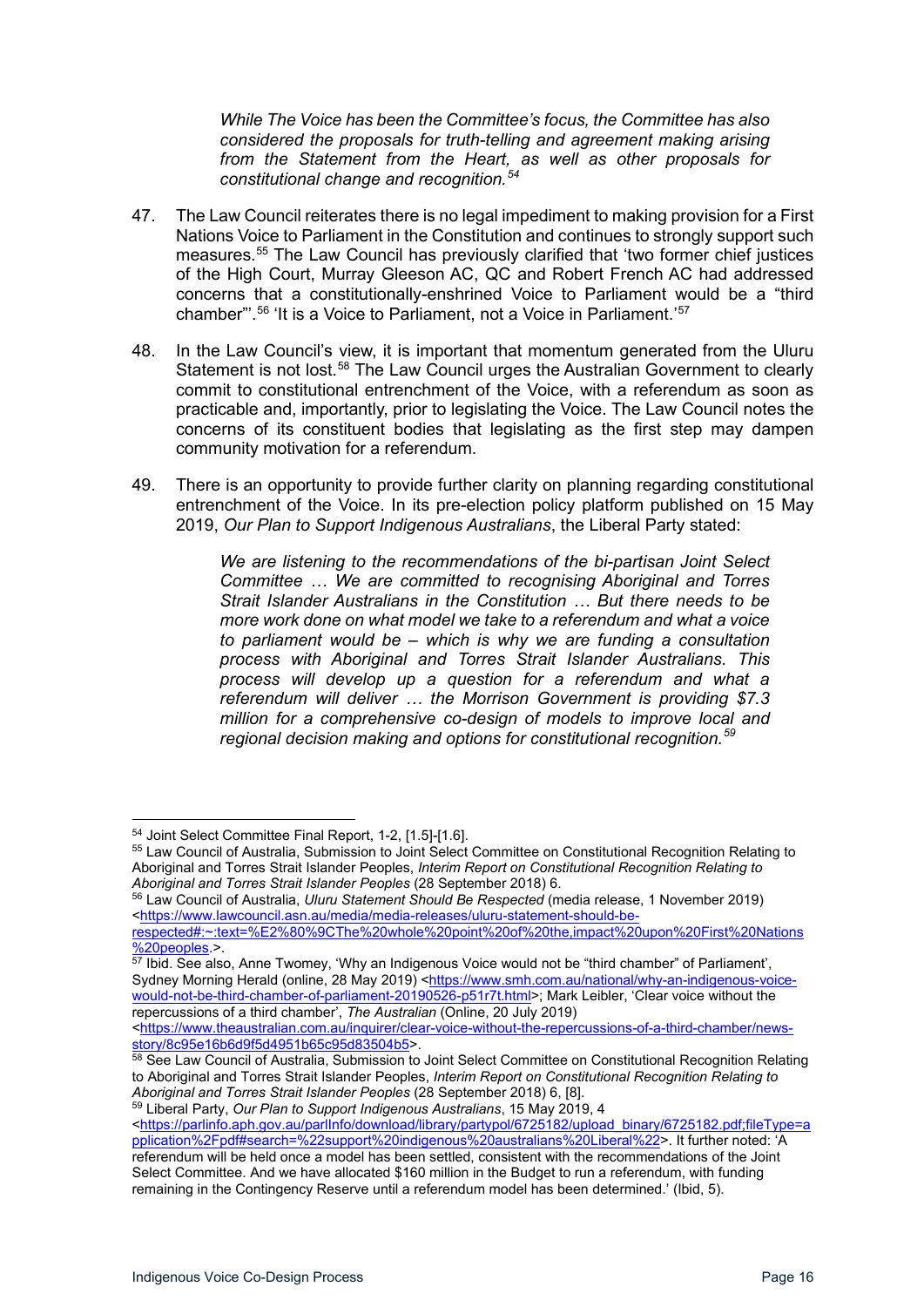- 50. While the Australian Government's initial objective was that 'this process will develop up a question for a referendum', $60$  the Co-Design Groups are unable to consider constitutional options. Each of the Terms of Reference states that 'making recommendations as a Group through this co-design process on constitutional recognition, including determining the referendum question or when a referendum should be held' is 'out of scope' for the Co-Design Groups.<sup>[61](#page-16-1)</sup>
- 51. In the 2020 Closing the Gap Speech, however, the Prime Minister did not discount the importance of enshrining the Voice in the Constitution, saying:

*The [Joint Select Committee] did not make recommendations as to the legal form of the Voice – constitutional or legislation. It recommended considering this matter after the process of co-design is completed, and that is what we are doing. We support finalising co-design first.[62](#page-16-2)*

- 52. The Law Council has previously stated that the Co-Design Groups 'should be allowed to consult on an option that will allow the Voice to be constitutionally enshrined', [63](#page-16-3) and continues to maintain this position of support for constitutional enshrinement. Polling and analysis between 2017 and 2020 have suggested a strong level of support amongst the Australian public for a First Nations Voice to Parliament enshrined in the Constitution,[64](#page-16-4) particularly if proposals are supported through bipartisan leadership and civic education  $65$
- 53. The Law Council considers that a clear commitment to constitutional enshrinement of the Voice may help to focus the efforts of stakeholders, by assuring them that their efforts will lead to a concrete outcome and providing 'confidence in the process and longevity of the establishment'.<sup>[66](#page-16-6)</sup> For the sake of clarity, it restates its above call that

<span id="page-16-0"></span><sup>60</sup> Ibid.

<span id="page-16-1"></span><sup>61</sup> Interim Report, Appendix B, 177, 180, 183. See also statements of parliamentarians in the news media: 'Morrison kills off "third chamber"', *The Daily Telegraph* (online, undated)

[<sup>&</sup>lt;https://www.dailytelegraph.com.au/news/national/scott-morrison-to-veto-proposal-for-an-indigenous-voice-to](https://www.dailytelegraph.com.au/news/national/scott-morrison-to-veto-proposal-for-an-indigenous-voice-to-advise-parliament/news-story/1c2019f9aca2414d5be379bfdee89f36)[advise-parliament/news-story/1c2019f9aca2414d5be379bfdee89f36>](https://www.dailytelegraph.com.au/news/national/scott-morrison-to-veto-proposal-for-an-indigenous-voice-to-advise-parliament/news-story/1c2019f9aca2414d5be379bfdee89f36); Amy Remeikis, 'Peter Dutton rules out voice to parliament, labelling it a "third chamber"', *The Guardian* (online, 12 July 2019)

[<sup>&</sup>lt;https://www.theguardian.com/australia-news/2019/jul/12/peter-dutton-rules-out-voice-to-parliament-labelling](https://www.theguardian.com/australia-news/2019/jul/12/peter-dutton-rules-out-voice-to-parliament-labelling-it-a-third-chamber)[it-a-third-chamber>](https://www.theguardian.com/australia-news/2019/jul/12/peter-dutton-rules-out-voice-to-parliament-labelling-it-a-third-chamber); Daniel McCulloch, 'Most voters support Indigenous recognition', *Canberra Times* (online, 12 July 2019) [<https://www.canberratimes.com.au/story/6270284/most-voters-support-indigenous-](https://www.canberratimes.com.au/story/6270284/most-voters-support-indigenous-recognition/)

[recognition/>](https://www.canberratimes.com.au/story/6270284/most-voters-support-indigenous-recognition/); 'Voice to Parliament "mischievously characterised" as third chamber', *Sky News* (online, 18 July 2019) [<https://www.skynews.com.au/details/\\_6060798545001>](https://www.skynews.com.au/details/_6060798545001).

<span id="page-16-2"></span><sup>62</sup> Commonwealth, *Parliamentary Debates*, House of Representatives, 12 February 2020, 974 (Scott Morrison, Prime Minister) [<https://fromtheheart.com.au/wp-content/uploads/2020/06/Scott-Morrison-Closing-the-Gap-](https://fromtheheart.com.au/wp-content/uploads/2020/06/Scott-Morrison-Closing-the-Gap-Speech-2020.pdf)[Speech-2020.pdf>](https://fromtheheart.com.au/wp-content/uploads/2020/06/Scott-Morrison-Closing-the-Gap-Speech-2020.pdf).

<span id="page-16-3"></span><sup>63</sup> Law Council of Australia, *Uluru Statement Should Be Respected* (media release, 1 November 2019) [<https://www.lawcouncil.asn.au/media/media-releases/uluru-statement-should-be-](https://www.lawcouncil.asn.au/media/media-releases/uluru-statement-should-be-respected#:%7E:text=%E2%80%9CThe%20whole%20point%20of%20the,impact%20upon%20First%20Nations%20peoples)

[respected#:~:text=%E2%80%9CThe%20whole%20point%20of%20the,impact%20upon%20First%20Nations](https://www.lawcouncil.asn.au/media/media-releases/uluru-statement-should-be-respected#:%7E:text=%E2%80%9CThe%20whole%20point%20of%20the,impact%20upon%20First%20Nations%20peoples) [%20peoples.](https://www.lawcouncil.asn.au/media/media-releases/uluru-statement-should-be-respected#:%7E:text=%E2%80%9CThe%20whole%20point%20of%20the,impact%20upon%20First%20Nations%20peoples)>

<span id="page-16-4"></span><sup>64</sup> See, eg, Katherine Murphy, 'Essential poll: majority of Australians want Indigenous recognition and voice to parliament', *The Guardian* (online, 12 July 2019) [<https://www.theguardian.com/australia-](https://www.theguardian.com/australia-news/2019/jul/12/essential-poll-majority-of-australians-want-indigenous-recognition-and-voice-to-parliament)

[news/2019/jul/12/essential-poll-majority-of-australians-want-indigenous-recognition-and-voice-to-parliament>](https://www.theguardian.com/australia-news/2019/jul/12/essential-poll-majority-of-australians-want-indigenous-recognition-and-voice-to-parliament): Polling by Essential in 2019 found 66% of respondents supported the proposal that originated in the Uluru

Statement from the Heart. See also F Markham and W Sanders, 'Support for a constitutionally enshrined First Nations Voice to Parliament: Evidence from opinion research since 2017' (Centre for Aboriginal Economic Policy Research, Working Paper No 138, 2020) 15

[<sup>&</sup>lt;https://caepr.cass.anu.edu.au/sites/default/files/docs/2020/11/CAEPR\\_WP\\_no\\_138\\_2020\\_Markham\\_and\\_S](https://caepr.cass.anu.edu.au/sites/default/files/docs/2020/11/CAEPR_WP_no_138_2020_Markham_and_Sanders_final.pdf) [anders\\_final.pdf>](https://caepr.cass.anu.edu.au/sites/default/files/docs/2020/11/CAEPR_WP_no_138_2020_Markham_and_Sanders_final.pdf): The Reconciliation Barometer General Population Sample found 77% of respondents specifically endorsed constitutional entrenchment of the Voice.

<span id="page-16-5"></span><sup>65</sup> See F Markham and W Sanders, 'Support for a constitutionally enshrined First Nations Voice to Parliament: Evidence from opinion research since 2017' (Centre for Aboriginal Economic Policy Research, Working Paper No 138, 2020) 20

[<sup>&</sup>lt;https://caepr.cass.anu.edu.au/sites/default/files/docs/2020/11/CAEPR\\_WP\\_no\\_138\\_2020\\_Markham\\_and\\_S](https://caepr.cass.anu.edu.au/sites/default/files/docs/2020/11/CAEPR_WP_no_138_2020_Markham_and_Sanders_final.pdf) [anders\\_final.pdf>](https://caepr.cass.anu.edu.au/sites/default/files/docs/2020/11/CAEPR_WP_no_138_2020_Markham_and_Sanders_final.pdf).

<span id="page-16-6"></span><sup>&</sup>lt;sup>66</sup> Interim Report, 158.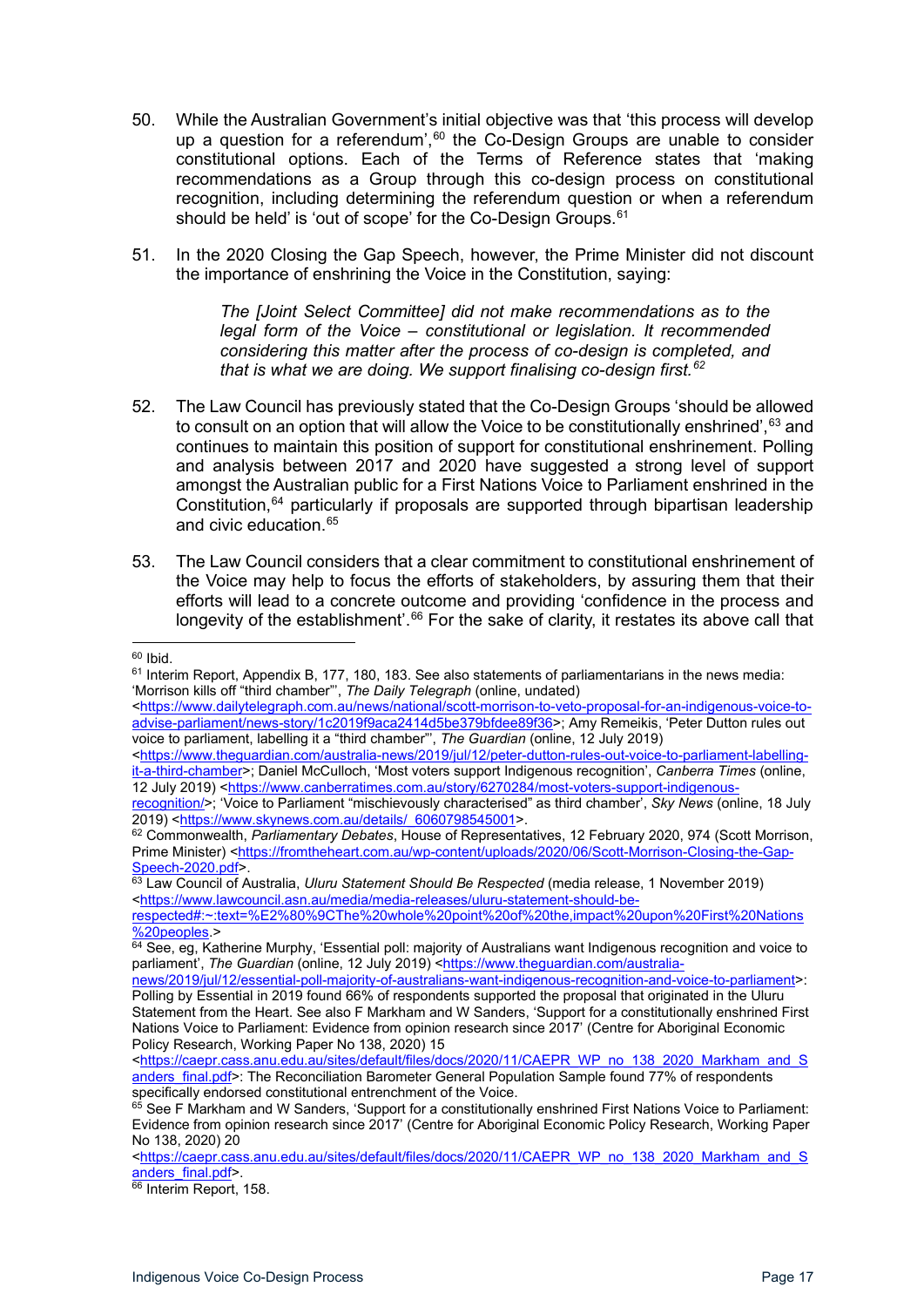the Australian Government undertake a referendum as soon as practicable, prior to legislating the Voice, noting the concerns of its constituent bodies that legislating as the first step may dampen community motivation for a referendum.

#### **Recommendations**

- **The Australian Government commit to a First Nations Voice to Parliament enshrined in the Constitution.**
- **The Australian Government reframe the Co-Design Process, refocusing on the original promise and purpose of the Uluru Statement from the Heart of the empowerment of First Nations.**

# <span id="page-17-0"></span>**Indigenous Voice Proposal in the Interim Report**

### <span id="page-17-1"></span>**Approach**

- 54. The Law Council approaches the Interim Report with the view that the legal and policy settings of the Indigenous Voice proposed in the Interim Report need to be judged from the basis of the essential nature of what was advocated in the Uluru Statement from the Heart and the Final Report of the Referendum Council. These documents articulate the outcome of the First Nations Regional Dialogues and the National Constitutional Convention, which were detailed and successful, the largest representation of Indigenous people ever in Australia. [67](#page-17-2)
- 55. 'The Interim Report has its genesis in the Uluru Statement': [68](#page-17-3) the Joint Select Committee, as mentioned above, recognised the Uluru Statement as a 'significant shift in the ongoing discussions about constitutional change', [69](#page-17-4) noting that 'not only did it bring a new element, the voice, into the debate, but it rejected much that had gone before in terms of proposals for constitutional recognition<sup>'.[70](#page-17-5)</sup>
- 56. The principles distilled from the Regional Dialogues and governing the assessment by the National Constitutional Convention of reform proposals were that an option should only proceed if it:
	- does not diminish Aboriginal sovereignty and Torres Strait Islander sovereignty;
	- involves substantive, structural reform;
	- advances self-determination and the standards established under the UNDRIP;
	- recognises the status and rights of First Nations;
	- tells the truth of history;
	- does not foreclose on future advancement;
	- does not waste the opportunity for reform;
	- provides a mechanism for First Nations agreement-making;
	- has the support of First Nations; and
	- does not interfere with positive legal arrangements.<sup>[71](#page-17-6)</sup>

<span id="page-17-2"></span><sup>67</sup> Referendum Council, Final Report, 10.

<span id="page-17-3"></span><sup>68</sup> Megan Davis, 'Our Indigenous voice is just waiting to be heard', *The Australian* (online, 16 January 2021).

<span id="page-17-5"></span><span id="page-17-4"></span><sup>69</sup> Joint Select Committee, Final Report, 1. <sup>70</sup> Ibid, viii. See also Megan Davis, 'Our Indigenous voice is just waiting to be heard', *The Australian* (online,

<sup>16</sup> January 2021).

<span id="page-17-6"></span><sup>71</sup> Referendum Council, Final Report, 22.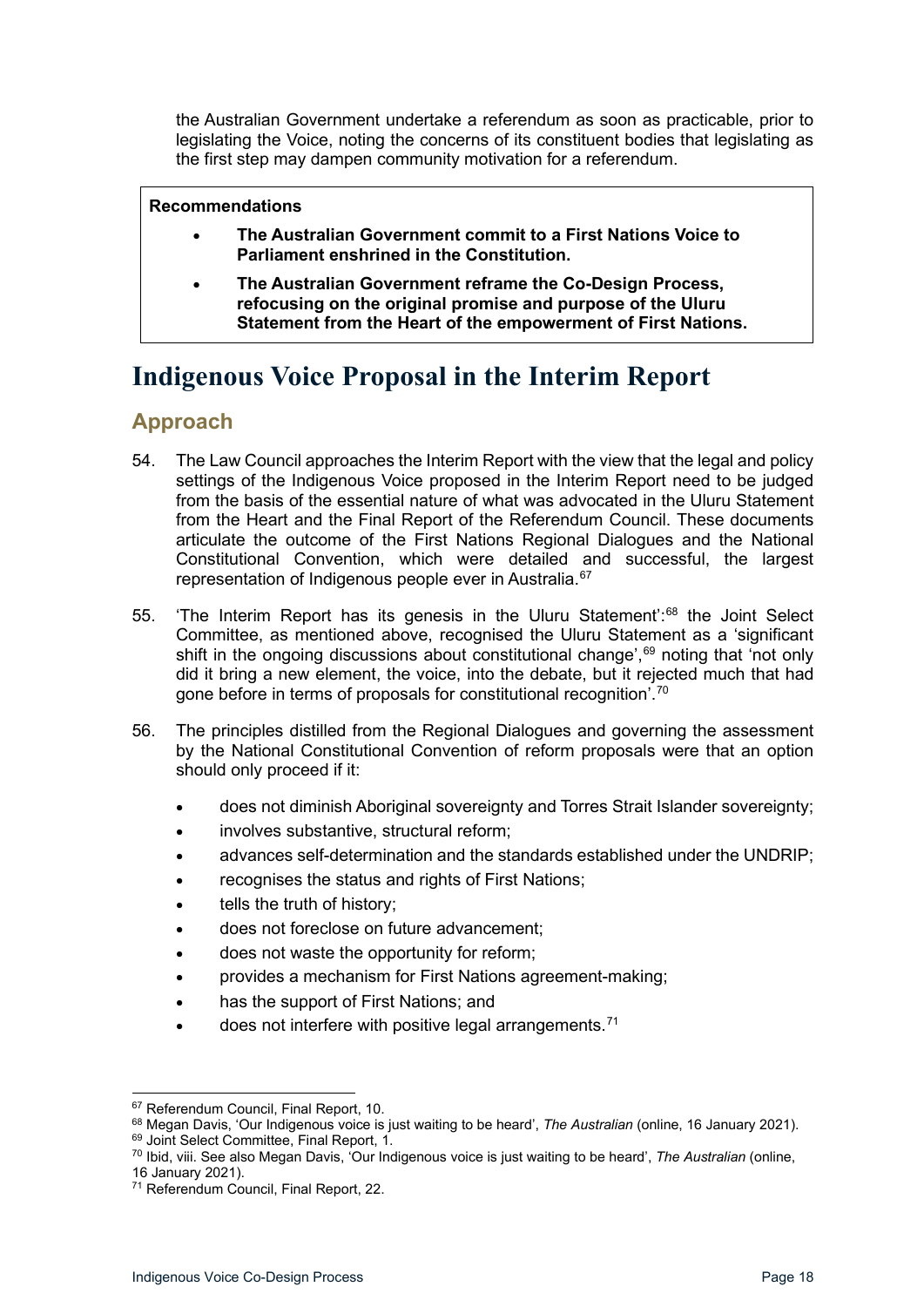- 57. As it submitted to the Joint Select Committee, the Law Council considers that development of the final shape of the Voice ought to be guided by the above principles.[72](#page-18-2)
- 58. Of course, this can only occur in practice within the Co-Design Process to the extent permitted by the Terms of References of the Co-Design Groups. Recognising that the Co-Design Groups cannot work outside their Terms of References, the Law Council accepts that the proposals put forward by the Co-Design Groups in the Interim Report have been developed within certain limitations. The Law Council comments on some of these limitations above. In this section, the Law Council engages with the Interim Report proposals within the Terms of References set.
- 59. To be clear, the comments that follow are premised on the principle that the membership, form and functions of the Voice are matters for First Nations to determine with the Government.[73](#page-18-3) The Law Council responds in terms intended to assist deliberations as far as possible, noting, however, that it is not a First Nations representative body. [74](#page-18-4)

### <span id="page-18-0"></span>**Overview**

- 60. The Interim Report proposes an 'Indigenous Voice' with two levels, these being:
	- the 'National Voice', 'an advisory body to the Parliament and Australian Government', which 'would provide advice on behalf of Aboriginal and Torres Strait Islander peoples, to ensure their views are considered in legislation and policy development'; [75](#page-18-5) and
	- the 'Local and Regional Voices', which would adhere to a 'principles-based framework', allowing for 'place-based approaches' and 'community-led design of specific arrangements tailored to community context' rather than 'any approach applying a specific, uniform model across the country', $76$  and which 'would undertake community engagement, provide advice to governments, undertake and facilitate shared decision making with governments and engage with the National Voice'.<sup>[77](#page-18-7)</sup>
- 61. The proposals in the Interim Report also 'outline what the National Voice and Local and Regional Voice are not. They will not deliver programs or manage funding, nor make parliamentary decisions'. [78](#page-18-8)

### <span id="page-18-1"></span>**Local and Regional Voices Proposal**

62. The Law Council supports the direction and tenor of the Local and Regional Voices proposal, which emphasises 'a self-determination approach', with 'community-led design' and recognition of 'local context, history and culture' and 'cultural leadership'.[79](#page-18-9)

<sup>77</sup> Ibid, 68.

<span id="page-18-2"></span><sup>&</sup>lt;sup>72</sup> Law Council of Australia, Submission to Joint Select Committee on Constitutional Recognition Relating to Aboriginal and Torres Strait Islander Peoples, *Interim Report on Constitutional Recognition Relating to Aboriginal and Torres Strait Islander Peoples* (28 September 2018) 7, [16].

<span id="page-18-3"></span><sup>&</sup>lt;sup>73</sup> This follows the position taken in the Law Council's submission to the Joint Select Committee: 8.

<span id="page-18-4"></span><sup>74</sup> Ibid.

<span id="page-18-5"></span><sup>75</sup> Interim Report, 32.

<span id="page-18-6"></span><sup>76</sup> Ibid, 65-66.

<span id="page-18-8"></span><span id="page-18-7"></span><sup>78</sup> Ibid, 14.

<span id="page-18-9"></span><sup>79</sup> See, eg, ibid, 75-83.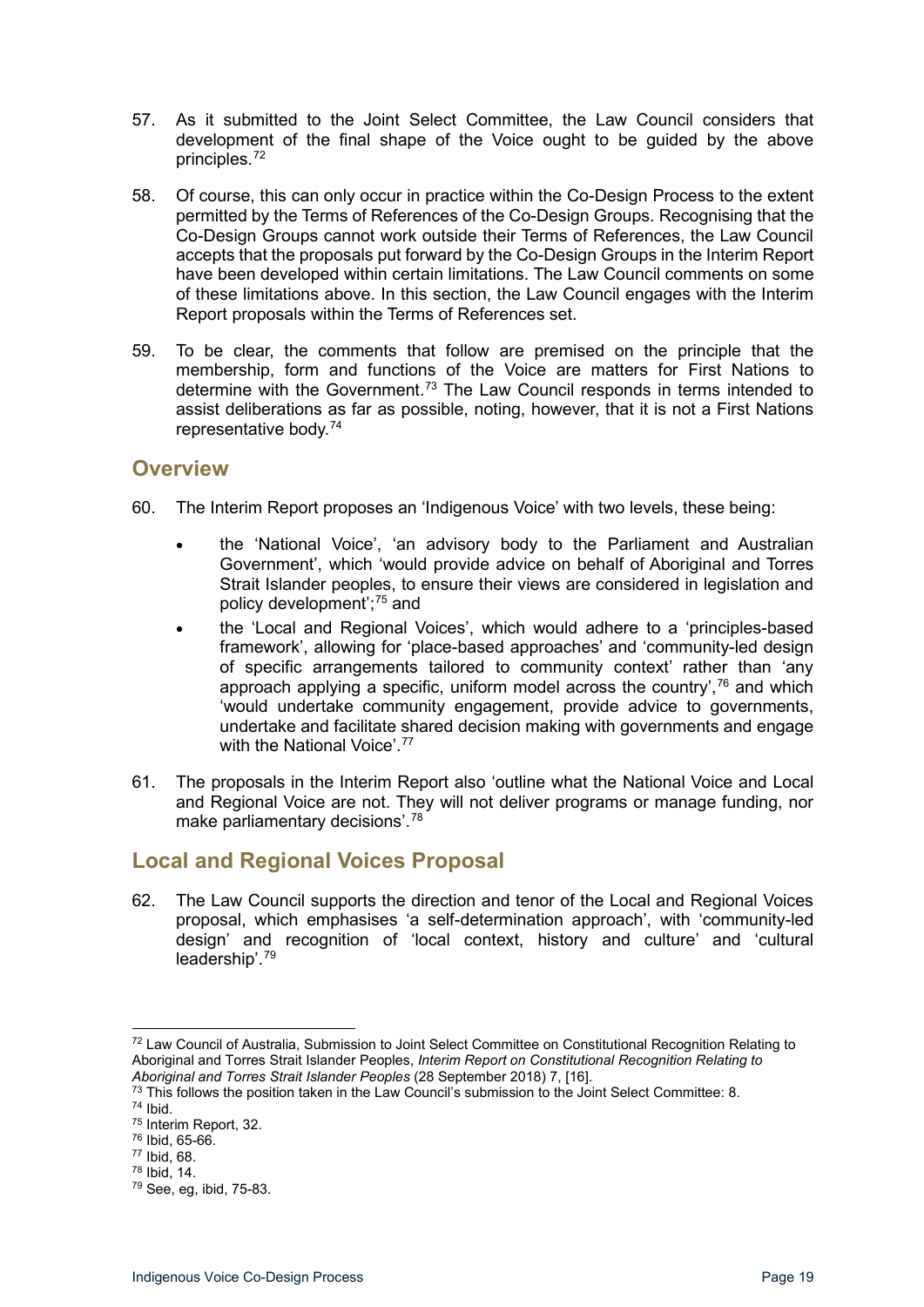- 63. Previously, the Law Council 'submitted that two important principles apply to regional and local structures: first there must be flexibility and, second, there must be authentic self-government'. [80](#page-19-0)
- 64. The commitment of the Local & Regional Group to 'flexibility' is welcome and important. It takes account of the Law Council's earlier concern 'that there are very real dangers in using a "cookie cutter" approach to representation because it may cut across traditional organisation or well-established governance which already exists'.<sup>[81](#page-19-1)</sup>
- 65. Regarding policy setting in general, 'community-led design' and 'place-based approaches' are increasingly being recognised as best practice. Previous government 'portfolio and departmental structures' have largely worked from a 'top down or centrally led' perspective, an approach which can 'often miss opportunities and issues that are influenced by local contexts'.<sup>[82](#page-19-2)</sup> This approach tends to generalise when identifying problems and proposing solutions, and assumes one homogenous perspective that cannot take account of how issues interlock or the fact problems seemingly the same at the macro level might have multiple and varying root causes at the micro level, producing ineffective policies and programs. Place-based approaches, by contrast, recognise that 'communities can face multiple issues that intersect in a local area and require holistic responses that leverage the knowledge and skills of local people'.<sup>[83](#page-19-3)</sup>
- 66. In the context of issues affecting Aboriginal and Torres Strait Islander peoples, a place-based approach to policy assumes an added significance. This is because traditional laws, customs and polities are tied to place, and ideas of governance and authority are wielded at a more localised level or within different boundaries than occurs across general government programs and approaches. A place-based approach is likely better able to accommodate recognition of the traditional or most authentic organisational structures of Aboriginal and Torres Strait Islander peoples. Governance arrangements should be reflective of this reality, rather than contrived to fit an ideal; they should be authentic – that is, properly representative of the social, cultural, economic and political diversity of Aboriginal and Torres Strait Islander peoples through Australia – and capable of evolution.
- 67. In addition, if a place-based approach 'supports policy-makers to think differently about how government levers link and how we can bring together a different, more holistic, group of stakeholders',<sup>[84](#page-19-4)</sup> it may be a helpful lens to utilise. That is, the Voice will look different to many of Australia's past arrangements between government and Aboriginal and Torres Strait Islander peoples. By employing concepts such as 'placebased approaches', 'community-led design' and 'cultural leadership', which are already within the government and policy-making lexicon (or emerging), stakeholders can support government and parliamentarians to properly understand what is meant, for example, by 'the right to self-determination'.
- 68. As the Australian Law Reform Commission has identified regarding a place-based approach: 'within this approach, there is potential in an Indigenous context to realise

<span id="page-19-0"></span><sup>80</sup> Law Council of Australia, Submission to Joint Select Committee on Constitutional Recognition Relating to Aboriginal and Torres Strait Islander Peoples, *Interim Report on Constitutional Recognition Relating to Aboriginal and Torres Strait Islander Peoples* (28 September 2018) 11, [37]. <sup>81</sup> Ibid.

<span id="page-19-2"></span><span id="page-19-1"></span><sup>82</sup> Victorian Government, Department of Premier and Cabinet, 'A framework for place-based approaches' (online, February 2020) [<https://www.vic.gov.au/framework-place-based-approaches/print-all>](https://www.vic.gov.au/framework-place-based-approaches/print-all).  $^{83}$  Ibid.

<span id="page-19-4"></span><span id="page-19-3"></span><sup>84</sup> Ibid.

Indigenous Voice Co-Design Process **Page 20** and the state of the state Page 20 and the state Page 20 and the state Page 20 and the state Page 20 and the state Page 20 and the state of the state of the state of the state o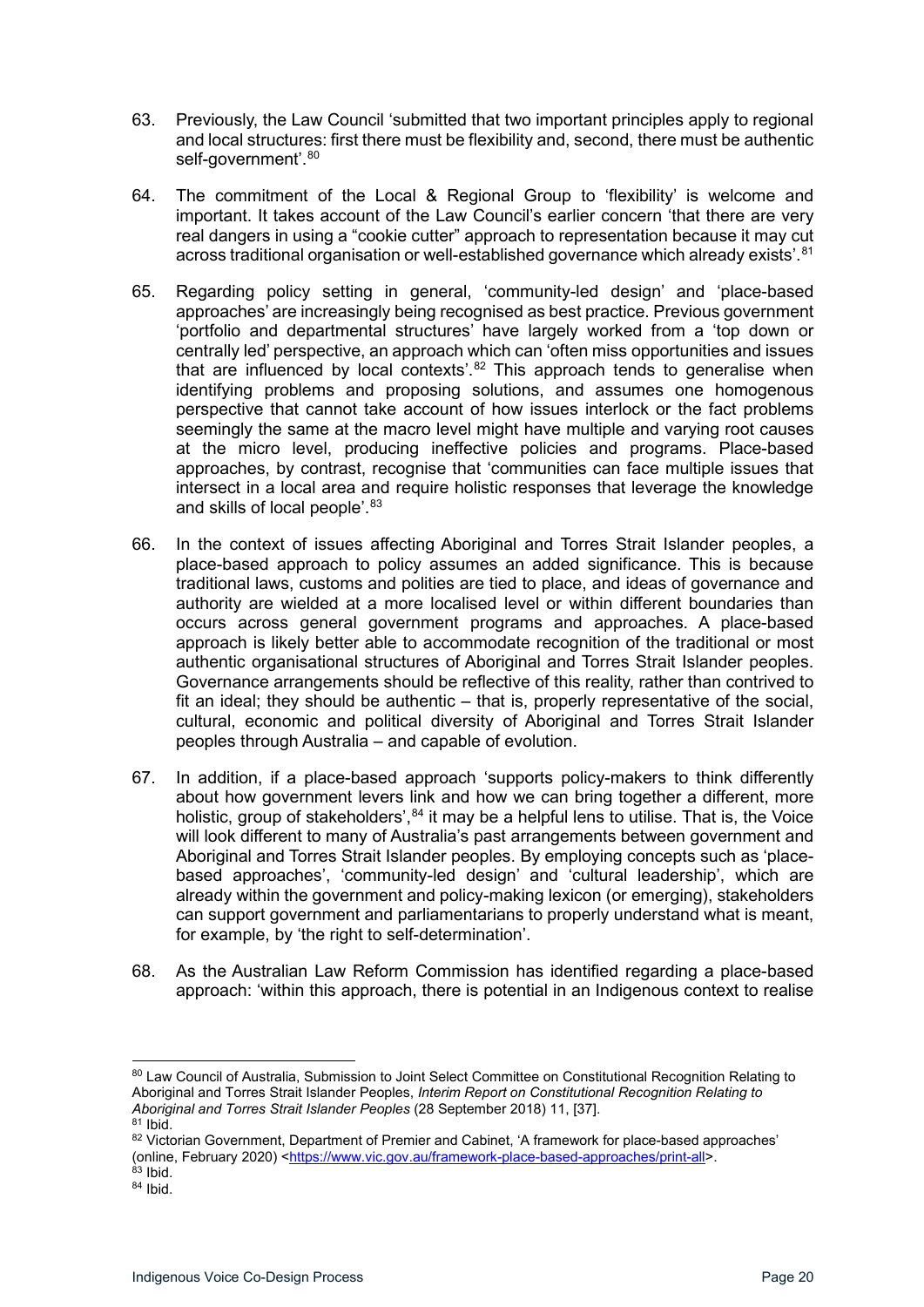principles of Indigenous self-determination and for application of Indigenous culture, authority and knowledge ...'.<sup>[85](#page-20-0)</sup>

- 69. This seems to be an approach through which the status of First Nations groups can be recognised and upheld within decision-making processes. That is, emphasising a place-based approach with community-led design of Local and Regional Voices is not necessarily inconsistent with the Law Council's view that 'if there are to be local voices, then those voices should be the local First Nations.'[86](#page-20-1)
- 70. However, the Law Council considers that it might be necessary for the proposal to provide for greater protection of the status of First Nations in this process. Currently, the proposal seeks to prohibit Local and Regional Voice structures from displacing or duplicating existing structures and work already underway.<sup>[87](#page-20-2)</sup> In many cases, this will not be an issue and will be sensible, taking advantage of existing practices, expertise, knowledge and legitimacy. Nevertheless, in situations, for example, where an existing structure is ineffective or does not have authority and legitimacy with ordinary Aboriginal and Torres Strait Islander peoples, where First Nations groups aspire to a distinct status, or where a minority group is not being properly represented within a large existing structure, then the Law Council suggests it would be necessary to create new Local and Regional Voice structures. For example, non-Indigenous members of the Law Council's expert advisory committees have identified that in some areas there are bodies that have been performing functions equivalent to those being proposed in the Interim Report for a Local or Regional Voice, such as the First Peoples' Assembly of Victoria formed in 2019, which may only need limited support to make any adaptations necessary to transition to the role of a Regional or Local Voice. However, Indigenous members of the Law Council's expert advisory committees have raised concerns as to how the proposal ensures that other First Nations bodies,<sup>[88](#page-20-3)</sup> are enabled to maintain authority and participate in the process.
- 71. The Law Council suggests that consideration be given to whether a tiered approach to the establishment of Local and Regional Voices, which ensures the protection of the status of First Nations, could be implemented.
- 72. In its submission to the Joint Select Committee in 2018, the Law Council held that:

*If there are to be local voices, then those voices should be the local First Nations. Any political empowerment of an Aboriginal and Torres Strait Islander voice on a different basis would undermine the effectiveness of First Nations and potentially set up entities in opposition to these voices.[89](#page-20-4)*

73. It further noted:

*In some regions, Aboriginal and Torres Strait Islander peoples may wish to acknowledge that there are existing community organisations that are controlled and operated by the First Nation, or that contribute to First Nation governance in a positive manner. There should be sufficient* 

<span id="page-20-0"></span><sup>85</sup> Australian Law Reform Commission, 'Justice Reinvestment in Action', *Pathways to Justice* (online, 2018) [<https://www.alrc.gov.au/publication/pathways-to-justice-inquiry-into-the-incarceration-rate-of-aboriginal-and](https://www.alrc.gov.au/publication/pathways-to-justice-inquiry-into-the-incarceration-rate-of-aboriginal-and-torres-strait-islander-peoples-alrc-report-133/4-justice-reinvestment/justice-reinvestment-in-action/)[torres-strait-islander-peoples-alrc-report-133/4-justice-reinvestment/justice-reinvestment-in-action/>](https://www.alrc.gov.au/publication/pathways-to-justice-inquiry-into-the-incarceration-rate-of-aboriginal-and-torres-strait-islander-peoples-alrc-report-133/4-justice-reinvestment/justice-reinvestment-in-action/).

<span id="page-20-1"></span><sup>86</sup> Law Council of Australia, Submission to Joint Select Committee on Constitutional Recognition Relating to Aboriginal and Torres Strait Islander Peoples, *Interim Report on Constitutional Recognition Relating to Aboriginal and Torres Strait Islander Peoples* (28 September 2018) 9, [23].

<span id="page-20-2"></span><sup>87</sup> Interim Report, 79.

<span id="page-20-3"></span><sup>88</sup> See, eg, Sovereign Yidindji Government, *Official Website* [<https://www.yidindji.org/>](https://www.yidindji.org/).

<span id="page-20-4"></span><sup>89</sup> Law Council of Australia, Submission to Joint Select Committee on Constitutional Recognition Relating to Aboriginal and Torres Strait Islander Peoples, *Interim Report on Constitutional Recognition Relating to Aboriginal and Torres Strait Islander Peoples* (28 September 2018) 9, [23].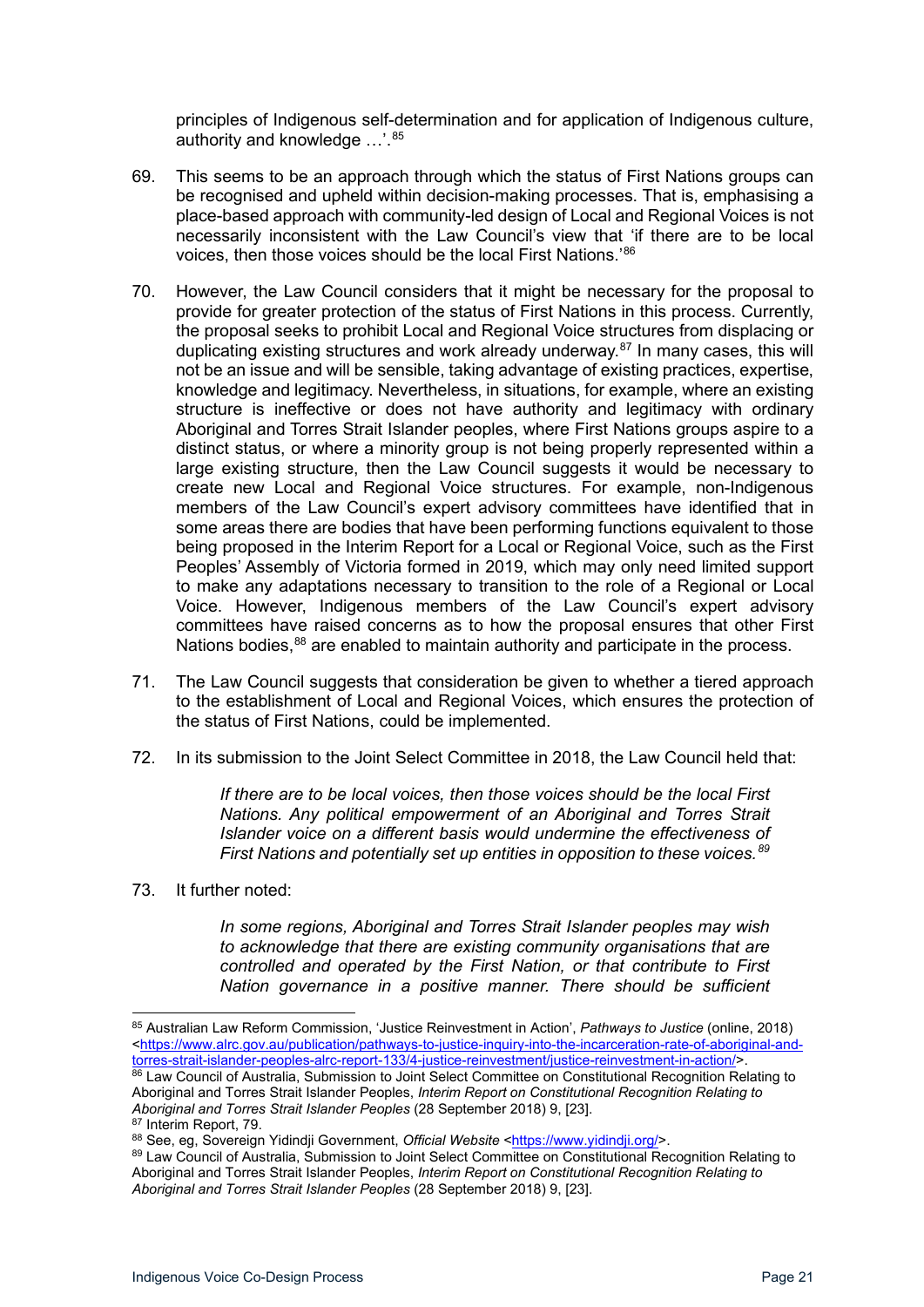*flexibility in the system to allow Aboriginal and Torres Strait Islander peoples to draw on those relationships and those organisations to strengthen their local voice.[90](#page-21-2)*

74. In the specific context of cultural heritage legislative reform, the Law Council made comparative suggestions of a tiered approach to appointing a body with primary decision-making capacity (in its supplementary submission to the Joint Standing Committee on Northern Australia's inquiry into the destruction of caves at Juukan Gorge), as follows:

> *Determination of the Traditional Owners of a place or object of cultural heritage must be the primary starting point in ensuring cultural heritage protection. The process for establishing a PBC under the Native Title Act ensures that such bodies, where they exist, satisfy the criteria for a body appropriately representative of Traditional Owners, and are therefore well placed to control management of cultural heritage.*

> *That is, there must be a tiered approach to appointing the body with primary decision-making capacity on cultural heritage, with the order of priority of appointment correlating to representation of the appropriate Traditional Owners.[91](#page-21-3)*

75. That is, the identification of Local and Regional Voice structures might employ an order of priority of appointment beginning with First Nations. The First Nations might choose to identify an existing community organisation that is controlled and operated by First Nations, or that contributes to First Nations governance in a positive manner. In situations where no First Nations or people with the right to speak for country exist, then other Aboriginal and Torres Strait Islander-led local and regional organisations might be engaged.

#### **Recommendation**

• **The Local and Regional Voices design consider a mechanism to ensure the rights and status of groups most appropriately placed to speak for country are protected, such as a tiered approach whereby the order of priority in identifying existing structures begins with First Nations.** 

### <span id="page-21-0"></span>**National Voice Proposal**

76. The National Group put forward discussion and analysis of a number of key features for the proposed National Voice in the Interim Report, which the Law Council addresses in turn.

#### <span id="page-21-1"></span>**Selection of Membership to the National Voice**

77. The National Group proposes two options for the selection of members to the National Voice.<sup>[92](#page-21-4)</sup> The Law Council understands from the Interim Report that each option presents a principal selection method, as well as an alternative selection method drawing upon existing representative assemblies, should this be preferred by the

<span id="page-21-2"></span><sup>90</sup> Ibid, 11, [39].

<span id="page-21-3"></span><sup>91</sup> Law Council of Australia, Supplementary Submission to the Joint Standing Committee on Northern Australia, *Inquiry into the destruction of 46,000 year old caves at the Juukan Gorge in the Pilbara region of Western Australia* (20 October 2020) 4.

<span id="page-21-4"></span><sup>92</sup> Interim Report, 34.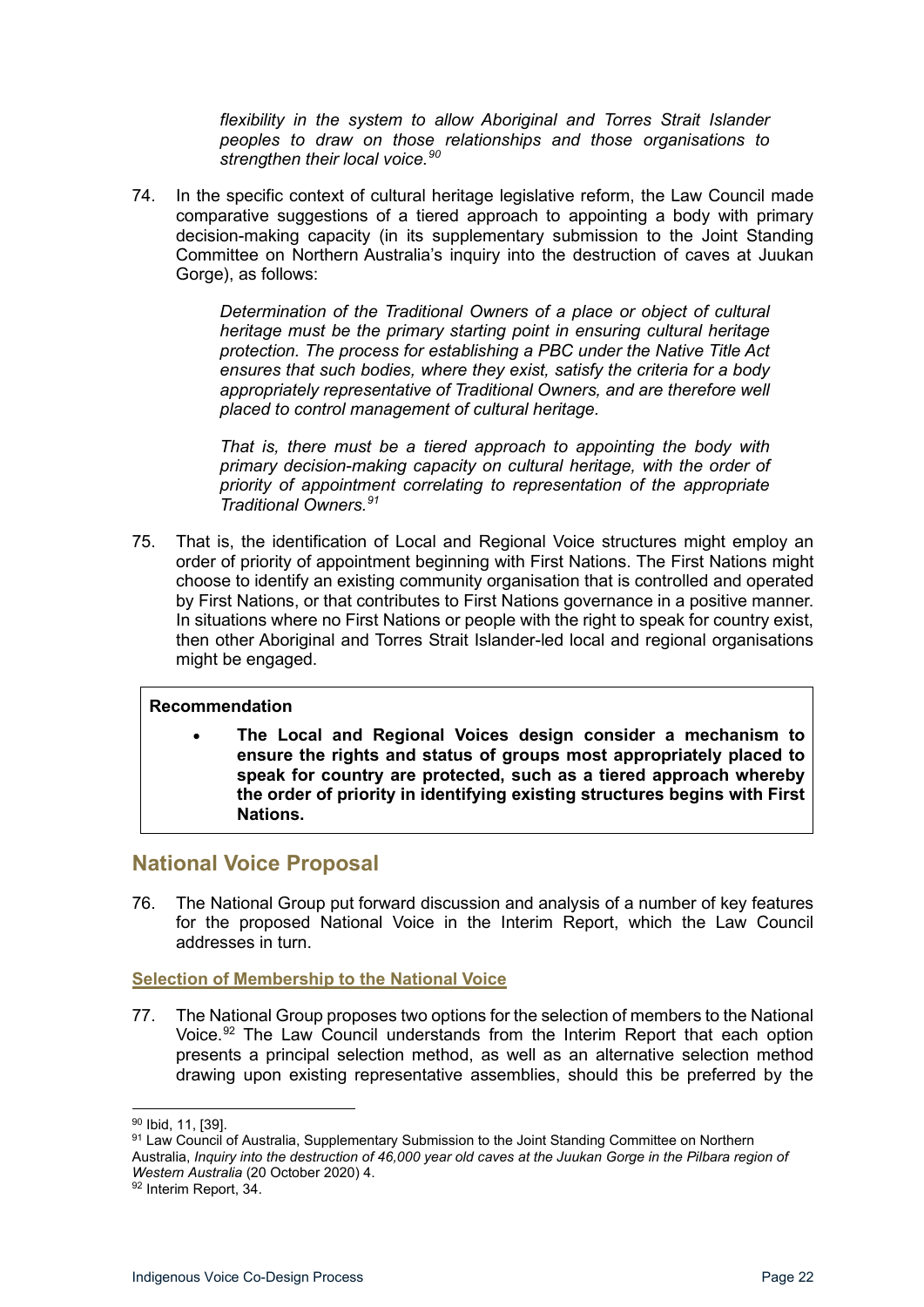Aboriginal and Torres Strait Islander population in that state or territory or the Torres Strait Islands.

- 78. Under Core Model One, two<sup>[93](#page-22-1)</sup> National Voice members from each state, territory and the Torres Strait Islands would be:
	- (a) selected by representatives of Local and Regional Voices at a special meeting; or
	- (b) selected by representative assemblies, provided:
		- (i) these assemblies exist; and
		- (ii) are formed by drawing on Local and Regional Voices; and
		- (iii) the Aboriginal and Torres Strait Islander population agrees to this selection method; or
	- (c) selected by a hybrid arrangement, whereby half of the relevant National Voice members are determined via (a) and half via (b).
- 79. Under Core Model Two, two<sup>[94](#page-22-2)</sup> National Voice members from each state, territory and the Torres Strait Islands would be:
	- (a) selected directly through state, territory and Torres Strait Island elections; or
	- (b) selected by representative assemblies, provided:
		- (i) these assemblies exist; and
		- (ii) the Aboriginal and Torres Strait Islander population agrees to this selection method.

#### <span id="page-22-0"></span>**Core Model One**

- 80. The Law Council emphasises the importance of Aboriginal and Torres Strait Islander peoples determining the membership of their own representative bodies. It defers to the views of Aboriginal and Torres Strait Islander contributors to the consultation should further or more detailed questions of membership arise, or should there be inconsistencies between the Law Council's views and others, noting the issue may raise important and complex matters of Aboriginal and Torres Strait Islander history and politics, on which the Law Council is not an authority.
- 81. The Law Council notes that Core Model One had the broadest level of support within the National Group.<sup>[95](#page-22-3)</sup> The representativeness of this model depends on the extent to which the Local and Regional Voices are truly reflective of those who can speak for

<span id="page-22-3"></span><span id="page-22-2"></span><span id="page-22-1"></span><sup>93</sup> This would total 18 members of the National Voice. There is also an option in the Interim Report for one member from each the ACT and Torres Strait Islands, and two members from each of the other states and territories, totalling 16 members of the National Voice. Size of membership is discussed further below. 94 This would total 18 members of the National Voice. There is also an option in the Interim Report for one member from each the ACT and Torres Strait Islands, and two members from each of the other states and territories, totalling 16 members of the National Voice. Size of membership is discussed further below. <sup>95</sup> Interim Report, 35.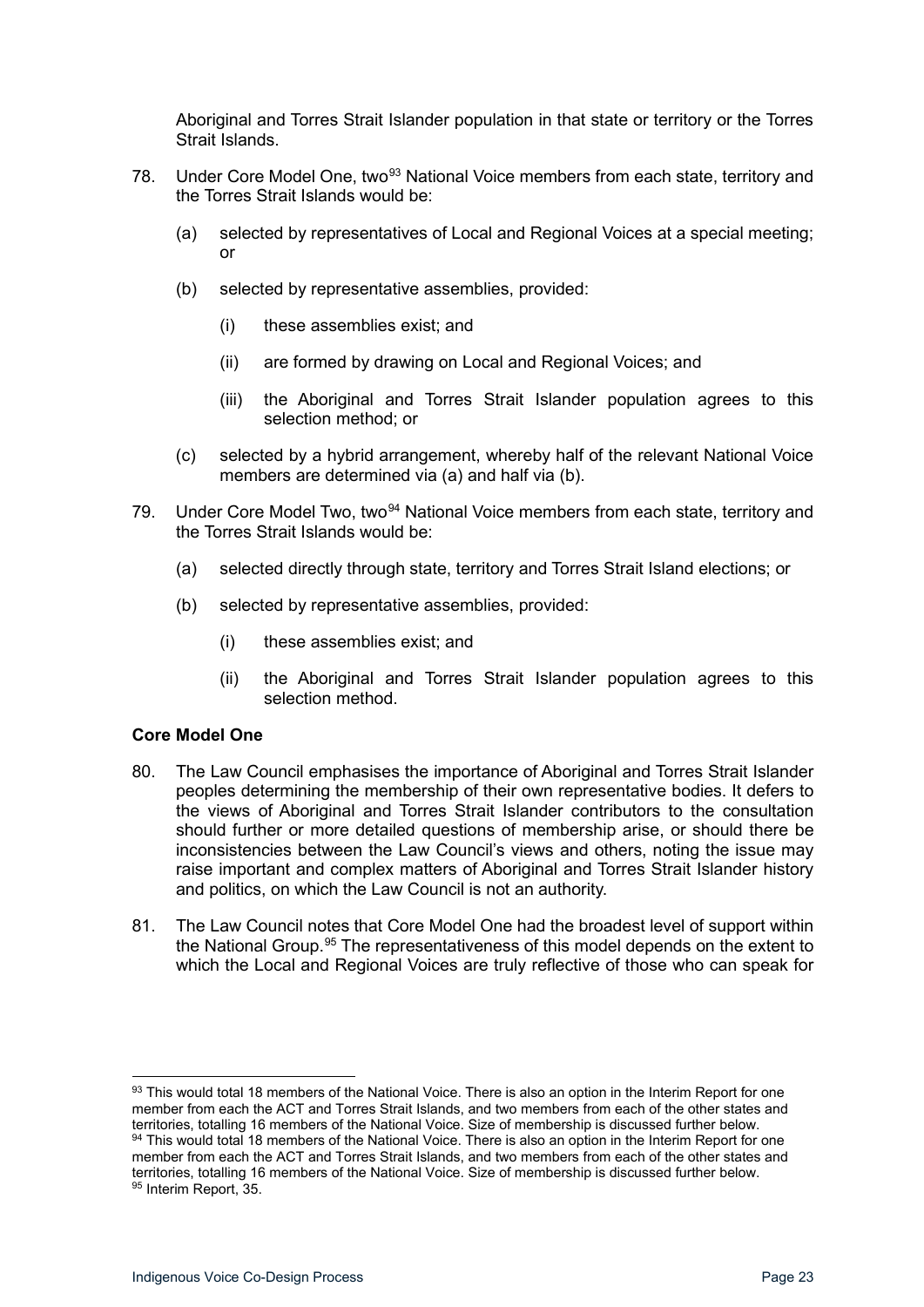country, these being best articulated as First Nations.<sup>[96](#page-23-0)</sup> If that representativeness is guaranteed, then it seems sensible to favour this model.

82. The National Group emphasises its consideration of membership models that 'are inclusive of different arrangements at the local and regional level, and do not seek to be prescriptive about how communities and regions organise their representation'.<sup>[97](#page-23-1)</sup> The National Group identifies in the Interim Report:

> *The way members are selected is an important consideration. For a National Voice to have legitimacy, its members must be selected by Aboriginal and Torres Strait Islander peoples and as much as possible have a connection to the local community level.[98](#page-23-2)*

- 83. The Law Council considers that the proposals for the appointment of membership to the National Voice might engage in greater detail, however, with protecting the rights and status of First Nations, and expressly engage with the issue of membership of the National Voice being primarily derived from the authority to speak for country  $$ this is an ascending rather than descending scale of power whereby the National Voice has only the authority to speak for country extended to it by the agreement of the Local and Regional Voices.<sup>[99](#page-23-3)</sup> This concept is discussed further below under the heading 'Core Function'.
- 84. In practical terms, First Nations ought to be empowered to form regions reflecting their own political, cultural and geographic circumstances. Each region could be represented on the National Voice, rather than the current proposal whereby membership is calculated by reference to the states and territories.
- 85. That is, the Law Council suggests that a key consideration in designing the Voice is how best to ensure that the authentic and legitimate representation achieved at the level of the Local and Regional Voices is not diluted or undermined in the appointment of membership to the National Voice.
- 86. The Law Council has previously suggested a middle structure existing between First Nations and a National Voice, such as a First Nations Representative Body – a deliberative structure or caucus at which First Nations can meet and determine a collective approach. As the Law Council submitted to the Joint Select Committee on behalf of the New South Wales Bar Association:

*Such a body could in turn elect or appoint an executive which could comprise the Voice … which is then also appointed by the Governor General-in-Council on Ministerial recommendation, enshrined in statute.* 

<span id="page-23-0"></span><sup>96</sup> The Law Council notes the recent views of the Law Society of New South Wales that notions of readily defined and coherent 'First Nations' have been contested, and that there are also those who see the situation as fluid. The Law Council accepts that 'First Nations' is not the term that necessarily fits in all circumstances, but to the extent that 'First Nations' is intended to reflect the collection of those people who have the right to speak for country and in whose possession the assertion of sovereignty most comfortably sits, it is a concept well understood and utilised, such as in native title processes.

<span id="page-23-1"></span><sup>97</sup> Interim Report, 33.

<sup>98</sup> Ibid, 33.

<span id="page-23-3"></span><span id="page-23-2"></span><sup>99</sup> Indigenous members of the Law Council's expert advisory Indigenous Legal Issues Committee suggest this might be conceptualised in the same manner as Australia as a nation state participates in the Association of Southeast Asian Nations and the United Nations. These members note: the Interim Report appears to approach the issue of representation on the basis that there is a descending scale of power and authority starting with the national body and descending through the regional bodies to the local bodies. Of course, this cannot be so. The local bodies, asserting sovereign status in their own right have the power to do all things, the regional and national bodies only have those powers which the local First Nations extend to them, and therefore a decreasing subset of powers.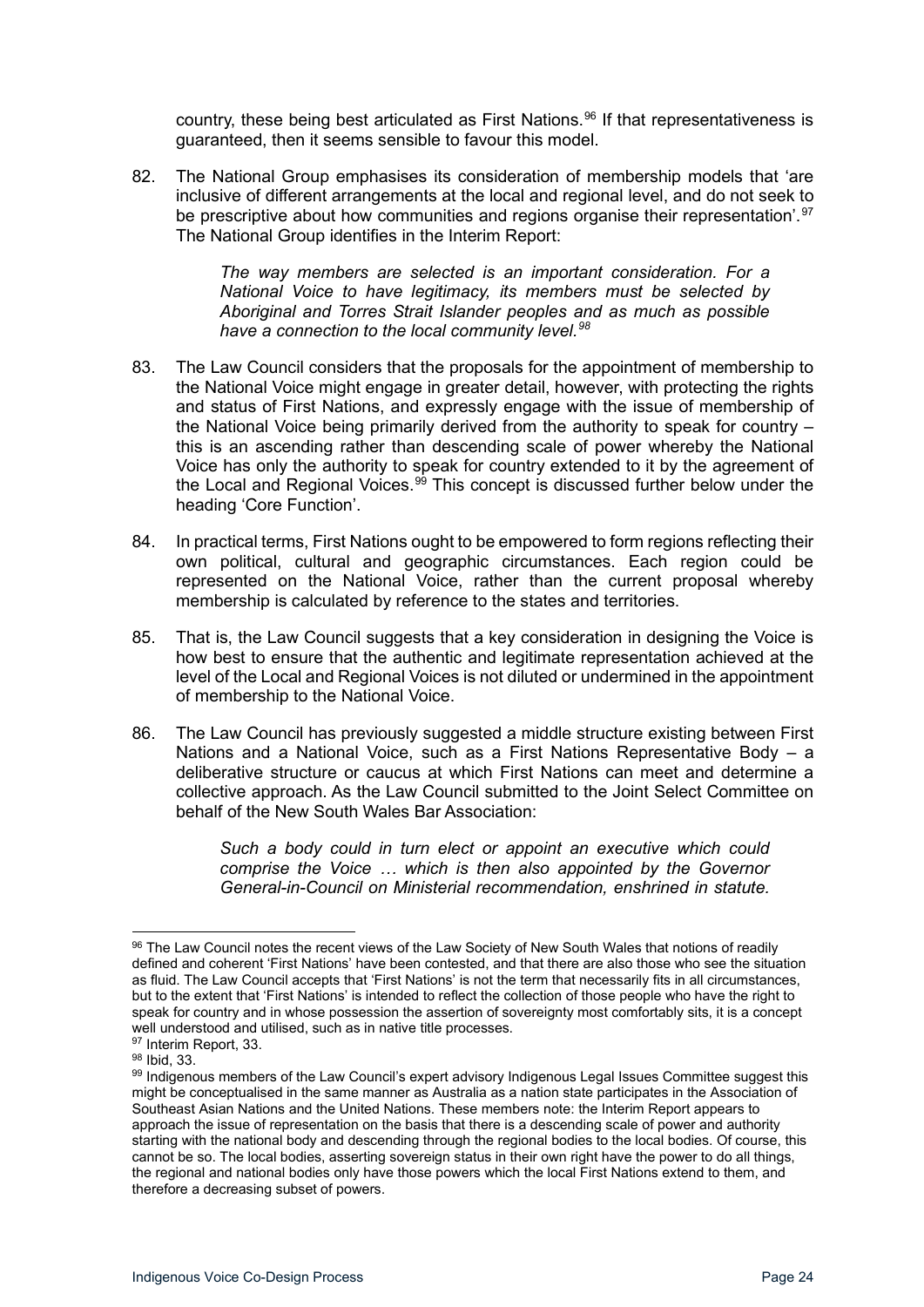#### *The Voice would in essence be the envoy to the Parliament, not a representative body itself. [100](#page-24-1)*

- 87. It was further submitted to the Joint Select Committee that this separation is important in order to distinguish between the conduit of information to the Australian Government and Parliament (the National Voice) and the self-government of First Nations (the First Nations Representative Body).<sup>[101](#page-24-2)</sup> The Law Council notes that this conceptualisation of the National Voice as an 'executive' would maintain the preference of the National Group that the National Voice be a small group (eg 16 or 18 members), but would also ensure decision-making power primarily resides at a level where there is authority to speak for country and legitimacy.
- 88. In this context, the Law Council notes that the Referendum Council's Final Report similarly included the idea that the Voice's 'representation could be drawn from an Assembly of First Nations, which could be established through a series of treaties among nations', noting the importance that it 'not be comprised of handpicked leaders' without 'authority' or 'legitimacy'. [102](#page-24-3)
- 89. The Law Council emphasises its serious concerns that failure to ensure representation and accountability directly to those who have the rights to speak for country will result in a First Nations Voice representative of entities and interests other than what it purports to be. Those concerns are enhanced by the past failures of organisations established without those accountabilities, as well as the need to ensure the Voice is a body that will stand the test of time and warrant inclusion in the Constitution.

#### **Recommendations**

• **Further consideration be given to protecting the rights and status of First Nations and the issue of membership of the National Voice being primarily derived from the authority to speak for country. The exercise of self-determination through a representative political voice is likely to be best facilitated through a structure or structures that are comprised of and accountable to First Nations.**

#### <span id="page-24-0"></span>**Core Model Two**

- 90. Core Model Two, in contrast, removes the role of Local and Regional Voices in membership selection of the National Voice. This undermines the principle of First Nations representation and the right to speak for country. There is also a risk this model would be subject to the usual weaknesses of elections, including high cost and low voter turnout. It would also necessitate a significant administrative burden in terms of maintaining electoral rolls.
- 91. Should this model be pursued, imposing a significant administrative burden on states and territories could be mitigated through making use of existing electoral commissions. However, this method and its associated administrative processes could raise unique challenges vis-à-vis questions of voter eligibility.

<span id="page-24-1"></span><sup>&</sup>lt;sup>100</sup> Law Council of Australia, Submission to Joint Select Committee on Constitutional Recognition Relating to Aboriginal and Torres Strait Islander Peoples, *Interim Report on Constitutional Recognition Relating to Aboriginal and Torres Strait Islander Peoples* (28 September 2018) 9, [28].

<span id="page-24-2"></span>

<span id="page-24-3"></span><sup>102</sup> Referendum Council, Final Report, 30.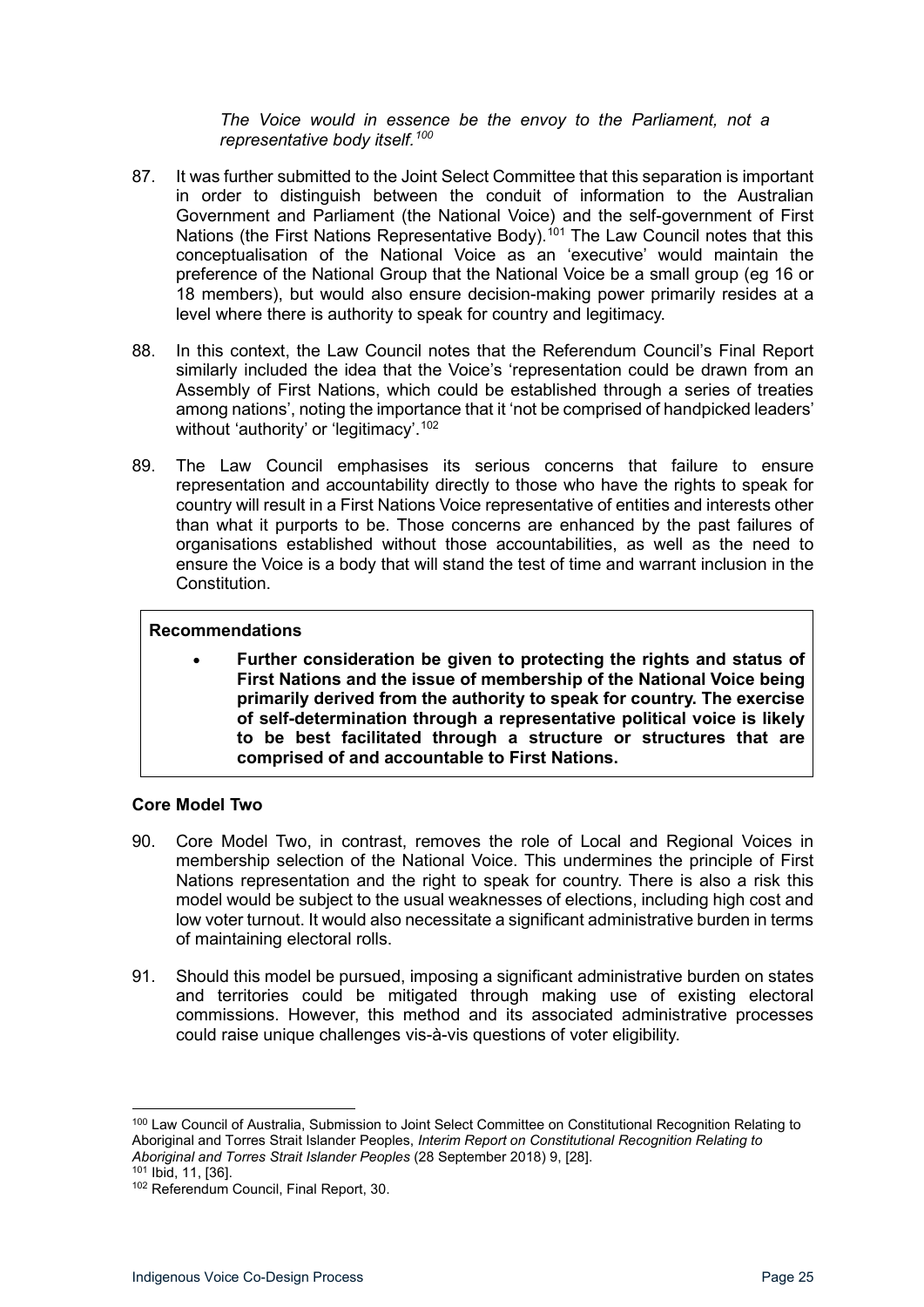92. As the Interim Report notes, 'challenges would exist if there was a need to confirm Indigeneity of voters as part of an election process'.<sup>[103](#page-25-1)</sup> The National Group raises the potential for intra-community disagreement over questions of Indigeneity.<sup>[104](#page-25-2)</sup> The Law Council suggests there would need to be consideration of the types of services and the resourcing that will be required to garner the most participation of First Nations people. This might include a range of mechanisms, such as funding 'link-up' services to facilitate First Nations people engaging with their Indigeneity, noting that for some, there may be barriers to doing so, given traumas such as child removals and stolen generations. Should Confirmation of Aboriginality letters be utilised in the context of an electoral roll for the National Voice, Indigenous-led organisations might need to be resourced to enable them to take on an expanded list of approvals. Remote communities would also need to be provided with voting assistance and mobile polling services.

#### **Recommendation**

• **Consideration be given to the types of services and the resourcing that will be required to garner the greatest participation of Aboriginal and Torres Strait Islander peoples in the membership selection process. The models put forth to Aboriginal and Torres Strait Islander populations to decide on should in advance be informed by direct and indirect barriers to participation and representation.**

#### <span id="page-25-0"></span>**Ministerial Appointments**

93. For reasons of self-determination and independence, the Law Council supports a model that is entirely independent, rather than including Ministerial appointments. The Law Council notes the following passage from the Interim Report:

> *Initially the National Co-Design Group was strongly opposed to the notion of Ministerial appointments, but this view evolved over the course of the co-design process. Some National Co-Design Group members suggested appointments could be used to fill skill gaps and resolve issues of demographic balance, for example providing additional representation for remote areas if needed.[105](#page-25-3)*

- 94. The Law Council appreciates the level of consideration of the issue undertaken by the National Co-Design Group, which recognised the 'real risk that appointees could be perceived as lacking credibility, and community or cultural authority',[106](#page-25-4) and thus suggested the following conditions on appointments:
	- (a) There would be a maximum of two appointees. This would ensure they were only a small proportion of the overall membership.
	- (b) Appointments would only be made where needed, not by default, according to clear criteria, and importantly only made with the agreement of the National Voice members.
- 95. However, the Law Council considers that ministerial appointments, no matter the criteria through which they are regulated or the level of quality of individual appointees, would undermine the institution of the National Voice. For a

<span id="page-25-1"></span><sup>103</sup> Interim Report, 36.

<span id="page-25-2"></span><sup>104</sup> Ibid, 36.

<span id="page-25-3"></span><sup>105</sup> Ibid, 39.

<span id="page-25-4"></span><sup>106</sup> Ibid, 39.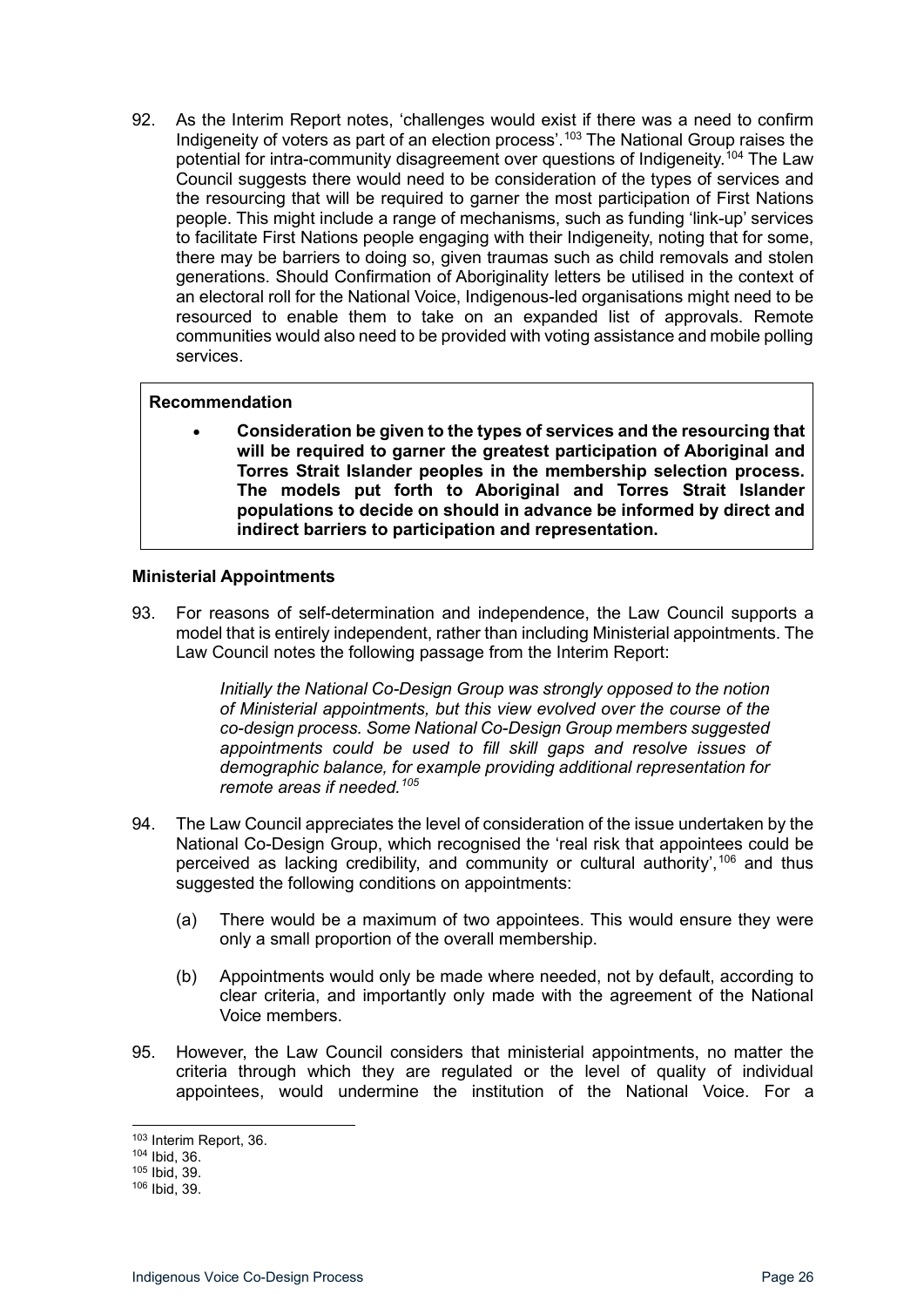representative body to have meaning and to operate effectively it must be seen as legitimate by the constituency it purports to represent. Ensuring the bipartisan independence of the National Voice, given its proposed role of providing advice to the Australian Government and the Parliament, is also important.

96. There are other mechanisms to address the potential inadequacies in any representative model, including permitting the National Voice itself to appoint additional members, or ensure in its procedures there are checks and balances to protect under-represented interests. If the concern is to fill skill gaps, the Law Council considers that this might be achieved, for example, through the delivery of support programs to members and through a secretariat working for members. Indeed, the National Group proposes significant options to fill skill gaps and provide policy and expert input without ministerial appointments, such as via a Panel of Experts – this being 'a panel of qualified experts for the National Voice to draw upon as required and constitute to undertake a specific inquiry or task', [107](#page-26-1) which the Law Council supports. This would be more consistent with article 18 of the UNDRIP, under which Indigenous peoples have the right to participate in decision-making through representatives chosen by themselves in accordance with their own procedures, as well as to maintain and develop their own decision-making institutions.

#### **Recommendation**

• **Membership of the National Voice should not include Ministerial appointments. If Ministerial appointments are pursued, the proposed conditions on appointments – that Ministerial appointments be capped to a small proportion of the overall membership and occur only with the agreement of the National Voice members – are sensible and should be upheld.**

#### <span id="page-26-0"></span>**Legal Form of the National Voice**

- 97. The Law Council notes that discussion of the 'legal form' of the National Voice necessitates consideration at two levels.
- 98. The first is the level of constitutional or legislative legal form. As discussed above, the Law Council supports a First Nations Voice to Parliament enshrined in the Constitution. It appears to the Law Council, however, that there has always been general consensus among proponents for constitutional enshrinement that there must also be a legislative aspect to implementing the Voice. That is, the entire detail of the structure would not be enshrined in the Constitution. As noted in the Referendum Council's Final Report:

*The proposed body should take its structure from legislation enacted by the Parliament of the Commonwealth. No one has suggested there be an attempt to enshrine in the Constitution provisions of the kind more appropriately left to Parliament. Legislation of the Parliament would deal with how the body is to be given an appropriately representative character and how it can properly and most usefully discharge its advisory functions.[108](#page-26-2)*

99. In saying this, constitutional enshrinement is essential if certain conceptions of the Voice are to be achieved. The Law Council agrees with the National Group that the National Voice should be enabled to advise both the Parliament and the Australian

<span id="page-26-1"></span><sup>107</sup> Ibid, 55.

<span id="page-26-2"></span><sup>108</sup> Referendum Council, Final Report, 36.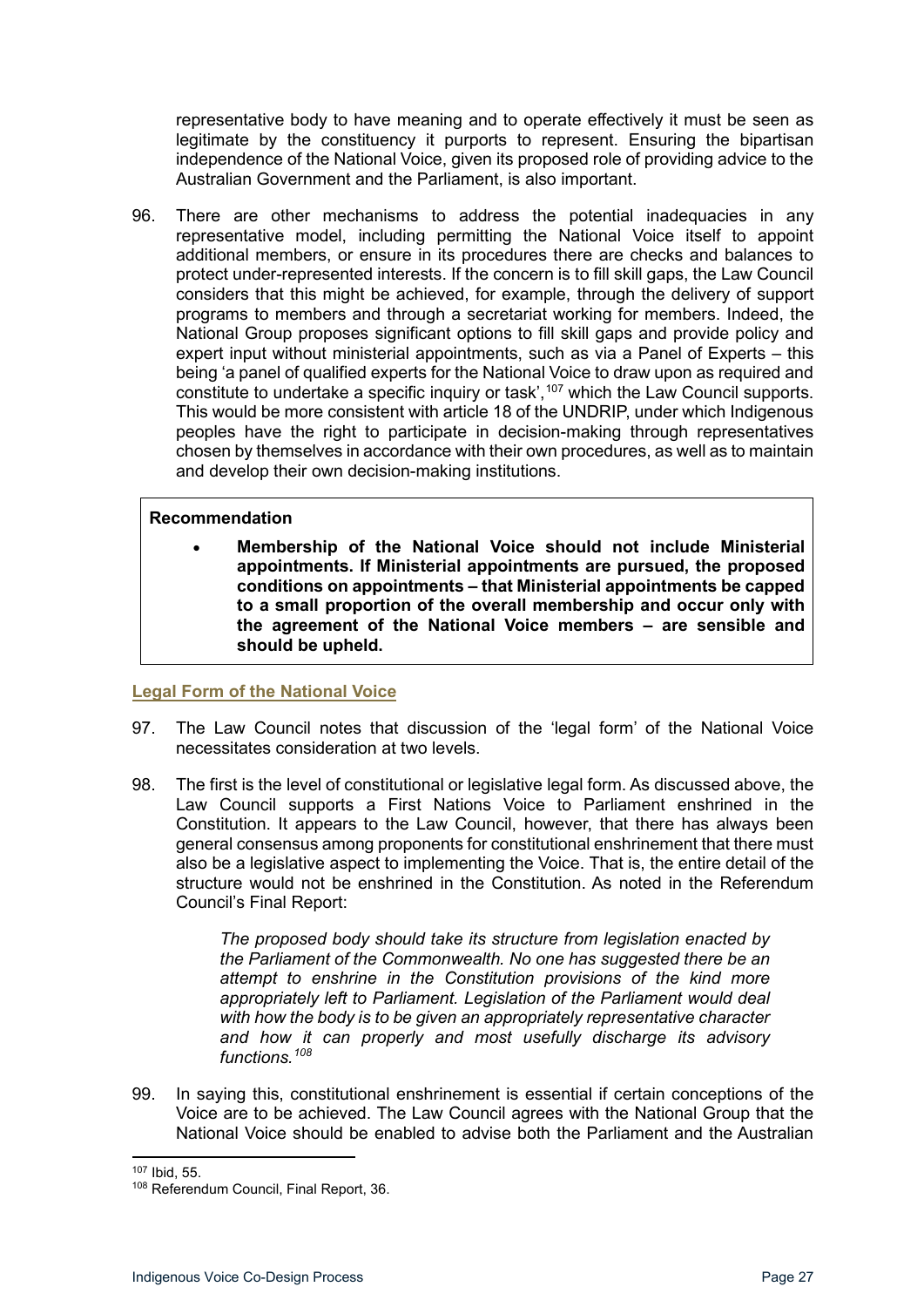Government. It notes, however, that the Voice cannot properly be considered a Voice to Parliament unless its existence is assured through constitutional enshrinement, otherwise it may be abolished by a parliamentary vote at any point.

- 100. The Law Council notes that the Law Institute of Victoria (**LIV**) has developed further views as to the drafting of constitutional amendments, including an alteration to section 51(xxvi) to oblige the Executive, when making laws under this head of power, to have regard to advice received from the Voice. These views were previously published as an appendix to the Law Council's submission to the Joint Select Committee. [109](#page-27-0) In contrast, the Referendum Council recommended that monitoring the head of power under sections 51(xxvi) and section 122 be a function of the Voice but 'not by way of proposed alteration to the Constitution'. [110](#page-27-1) The Law Council considers that First Nations must be closely consulted on the wording of any constitutional amendment, while recognising that ultimately, to pass a referendum, the wording must be supported to requisite levels by all Australians. However, this issue is currently outside the Terms of References of the Co-Design Groups and is not canvassed in further detail here.
- 101. The second level for consideration is how the structure that is the Voice would take legal form. The Interim Report proposes two alternatives: a Commonwealth body established in legislation; or a private corporate body with statutory functions.
- 102. The detail provided by the National Group on the two options is as follows:

*Option 1: Commonwealth body*

*A Commonwealth body could be established in legislation. The legislation would include strong provisions for independence, similar to existing bodies like the Torres Strait Regional Authority and the Australian Institute of Aboriginal and Torres Strait Islander Studies. The legislation would prohibit Ministerial direction regarding the performance of its functions or determination of membership. Ministerial powers would be limited to resourcing matters.* 

*Option 2: Private body corporate with statutory functions*

*A corporation could be set up under either the Corporations Act 2001 or the Corporations (Aboriginal and Torres Strait Islander) Act 2006. If pursuing this option, the body would be 'recognised' under special legislation as the National Voice, giving the body a statutory function to give advice. This would be similar to the arrangements used for the First Peoples' Assembly of Victoria.[111](#page-27-2)*

103. The Law Council agrees with the National Group's recommendation that the National Voice 'requires a high degree of independence' and therefore 'should be a fully separate structure, and not part of any existing body, nor should its administrative functions be provided by an existing entity'.<sup>[112](#page-27-3)</sup>

<span id="page-27-0"></span><sup>109</sup> Law Council of Australia, Submission to Joint Select Committee on Constitutional Recognition Relating to Aboriginal and Torres Strait Islander Peoples, *Interim Report on Constitutional Recognition Relating to Aboriginal and Torres Strait Islander Peoples* (28 September 2018) 'Appendix A: additional input from the Law Institute of Victoria'.

<sup>110</sup> Referendum Council, Final Report, 37.

<span id="page-27-3"></span><span id="page-27-2"></span><span id="page-27-1"></span><sup>111</sup> Ibid.

<sup>112</sup> Interim Report, 58.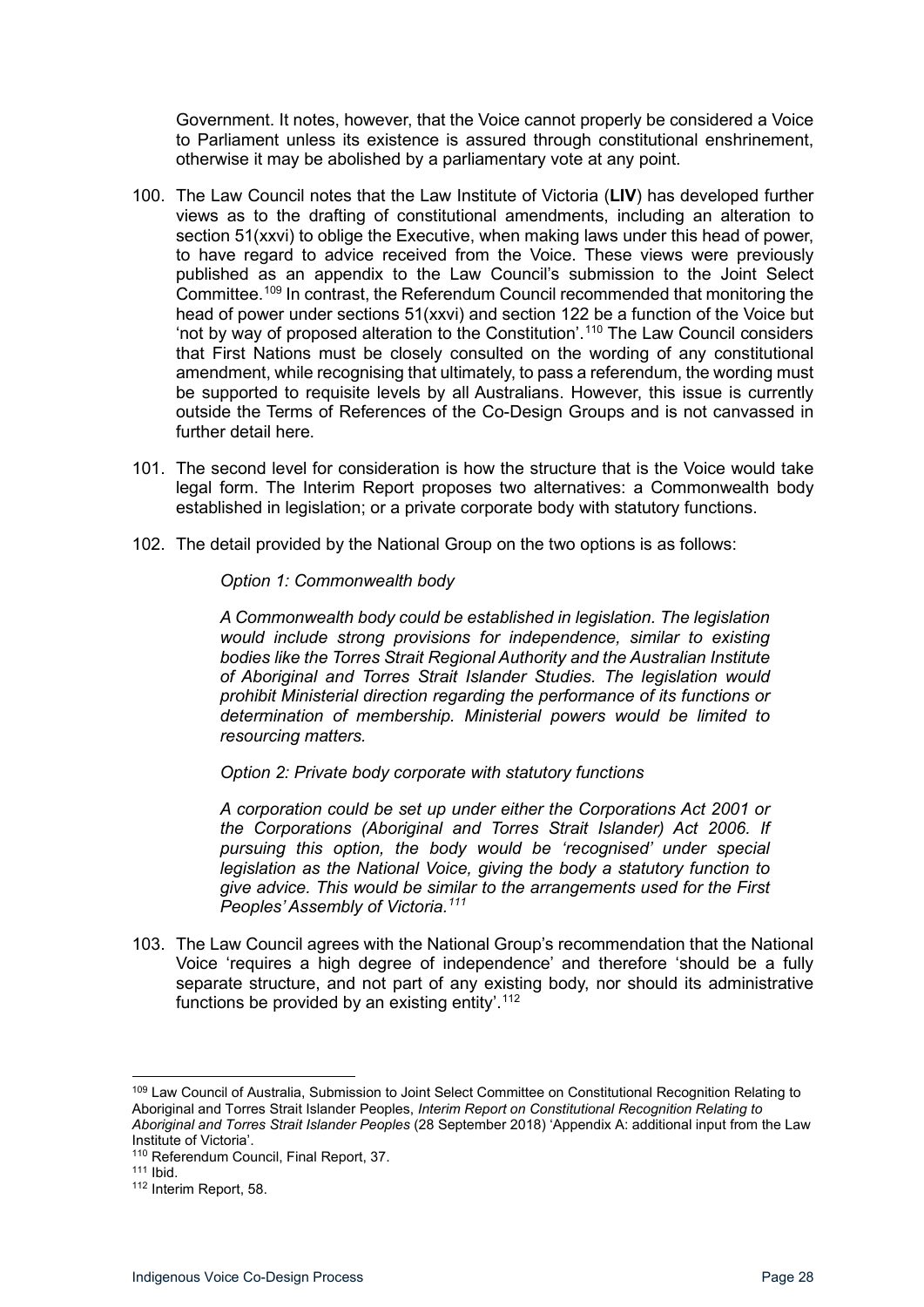- 104. A private body corporate is an artificially created legal 'person', with a Board of Directors or Governing Committee, the members of whom are obliged to act in the interests of the body. The Law Council notes the views of its expert advisory committee members that this obligation precludes the members of the Board or Committee from having a role as representatives of the interests of a broader constituency of persons, meaning a private body corporate is unsuitable to perform the functions required of the National Voice.
- 105. Some of these Law Council committee members therefore see a Commonwealth body as the most appropriate option, as it can be identified in the statute as made up of persons who have a representative role and who may be nominated to represent the interests of local and regional groups.
- 106. However, other members of the Law Council's expert advisory committees question the appropriateness of the National Voice being a Commonwealth body – if it is to be representative of First Nations, which by their existence assert a distinct political identity. These members suggest the National Voice have statutorily mandated functions, or, as canvassed above under the heading 'Core Model One', be a statutory committee to which a National Representative Body appoints National Voice members, which then acts as an advisory envoy to the Australian Parliament and Government.
- 107. In relation to funding, the Law Council has received views that past experiences, such as with the Aboriginal and Torres Strait Islander Commission, should be interpreted in their full context, wherein the majority of this body's budget was quarantined by government for spending on government programmes over which the body had no control and its reputation unfairly denigrated. On this basis, the functions of managing funding and undertaking program evaluations might be subject to public consultation before being precluded from the National Voice's remit altogether. Ultimately, regardless where the responsibility for managing funding lies, the National Voice 'must be supported by a sufficient and guaranteed budget' to ensure it can properly perform its functions. [113](#page-28-1)

#### **Recommendations**

- **First Nations views be sought on the legal form of the National Voice.**
- **Further consultation, including on the strengths and weaknesses of past bodies, occur before managing funding and undertaking program evaluations are automatically excluded from the functions of the National Voice.**
- **The National Voice be supported by a sufficient and guaranteed budget to ensure it can properly perform its functions.**

#### <span id="page-28-0"></span>**Role of the National Voice**

108. In the Interim Report, the National Co-Design Group articulates the following role for the National Voice:

> *On behalf of Aboriginal and Torres Strait Islander peoples, the National Voice would have a responsibility and right to advise the Parliament and*

<span id="page-28-1"></span><sup>113</sup> Referendum Council, Final Report, 30-31.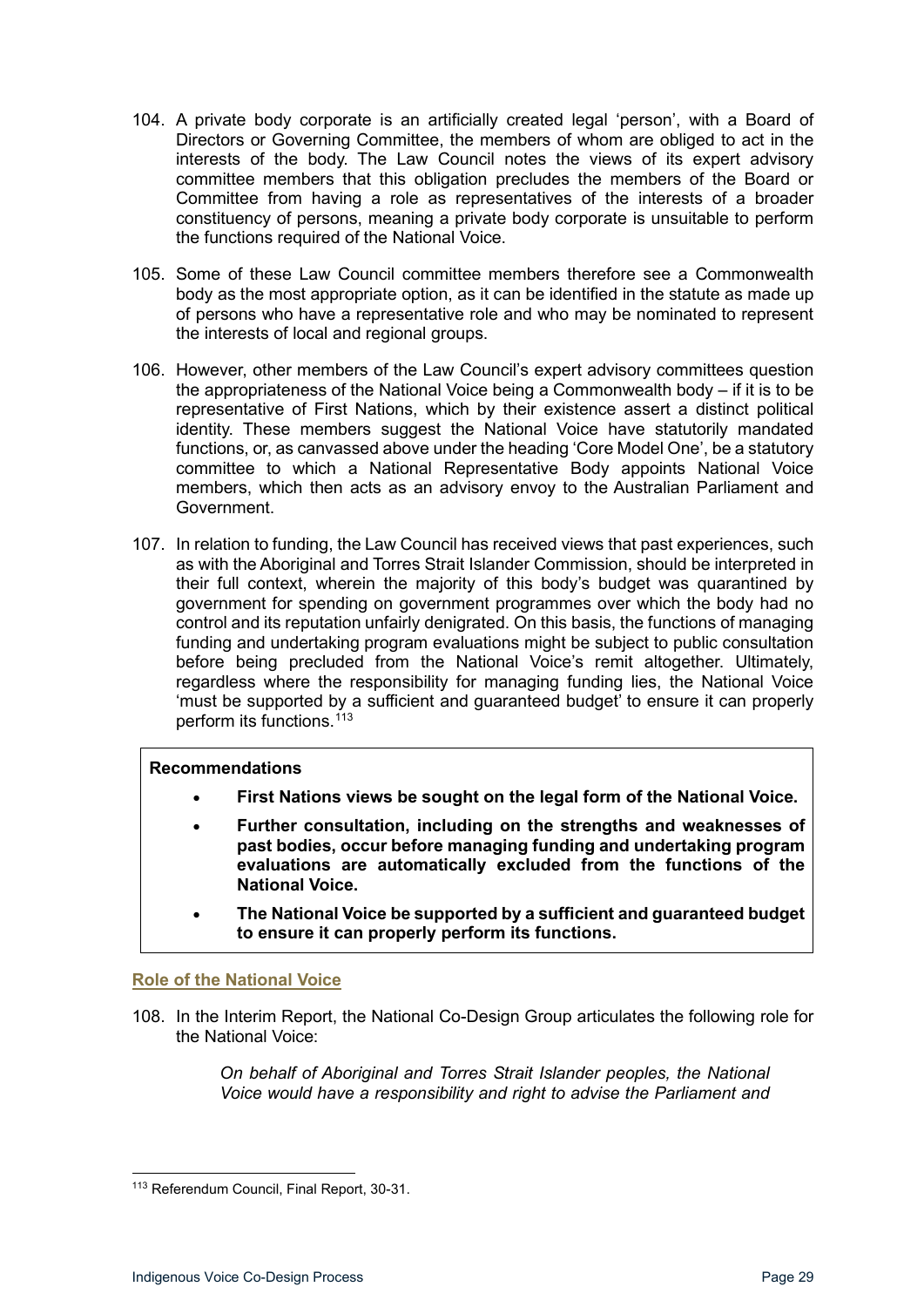*Australian Government on matters of national significance to Aboriginal and Torres Strait Islander peoples.*[114](#page-29-1)

- 109. The Law Council supports the articulation of the National Voice as an advisory body to the Parliament and the Australian Government. It can be drawn from the Uluru Statement from the Heart that an overriding rationale behind the Voice is to allow First Nations people to communicate with elected democratic representatives in a format that is not prejudiced by numerical disadvantage. The Voice is an opportunity for First Nations people, representing approximately only three per cent of the population but often disproportionately and detrimentally impacted by mainstream legal and policy positions, to 'be heard' regarding issues that affect them, and in some cases affect no other group of Australians. The Voice has never been proposed as a third chamber of parliament, or as changing the powers of the legislature or executive. It is uncontroversial that the National Voice will not be able to veto laws made by the Parliament or overturn decisions made by the Australian Government: as the Referendum Council's Final Report made clear, 'it is not suggested that the body should have any kind of veto power'.<sup>[115](#page-29-2)</sup>
- 110. To better reflect the intention of the Uluru Statement from the Heart and the real power and purpose attached to First Nations representation, the Law Council suggests using the words 'First Nations' and 'First Nations peoples'. The Law Council also suggests changing 'national significance' to 'significance' as it may be appropriate for the National Voice to address issues that are of acute importance but confined to certain regions, further discussed in the paragraphs below. For example:

*On behalf of First Nations, the National Voice would have a responsibility and right to advise the Parliament and Australian Government on matters of significance to First Nations and First Nations people.*

#### <span id="page-29-0"></span>**Core Function**

111. The Interim Report goes on to provide the following advice to stakeholders:

*The National Co-Design Group agreed the core function of a National Voice would be to:*

#### *Advise on matters of critical importance to the social, spiritual and economic wellbeing, or which has a significant or particular impact on Aboriginal and Torres Strait Islander peoples of national*  significance.<sup>[116](#page-29-3)</sup>

- 112. It is unclear from the Interim Report whether this is intended to be the proposed wording in legislation establishing the National Voice,  $117$  or whether this is merely how the National Co-Design Group is articulating the core function for the purpose of these consultations.
- 113. If the former, the Law Council agrees with the National Co-Design Group that 'there should be no restriction on the matters within the scope of the advisory role on which

<span id="page-29-2"></span><span id="page-29-1"></span><sup>&</sup>lt;sup>114</sup> Interim Report, 43.<br><sup>115</sup> Referendum Council. Final Report, 36.

 $116$  Interim Report, 44 (emphasis in original).

<span id="page-29-4"></span><span id="page-29-3"></span><sup>&</sup>lt;sup>117</sup> The Law Council notes that 'drafting of legislation to establish a national voice' is 'out of scope' for the National Co-Design Group under its Terms of Reference: Interim Report, Appendix B, 180.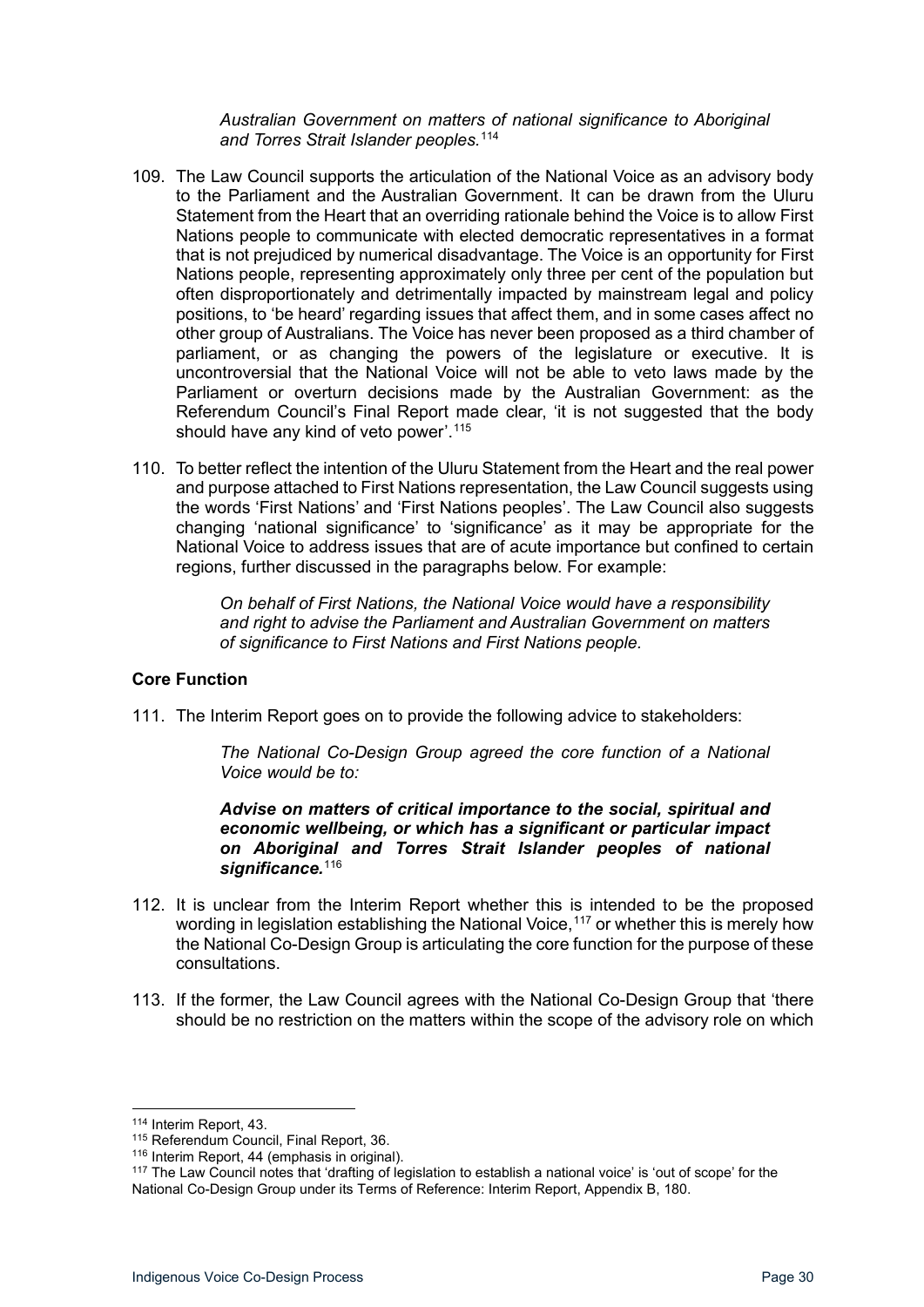a National Voice could advise'.<sup>[118](#page-30-0)</sup> The wording as proposed may not be broad enough to capture this intention.

- 114. The terms 'critical importance', 'significant or particular impact' and 'national significance' impose thresholds, which could leave the ability of the National Voice to consider certain issues open to challenge. For example, issues relating to cultural heritage or cashless welfare trials are acute issues, on which it would be highly relevant for the Parliament and Australian Government to receive advice from the National Voice, but are limited to specific local or regional areas, which may not fall within the meaning of 'national significance'.
- 115. The Law Council is also concerned that the wording is restricted to matters relevant to 'the social, spiritual and economic wellbeing' of Aboriginal and Torres Strait Islander peoples, and suggests inclusion in this phrase of the word 'political'. In the alternative, the Law Council suggests adding 'cultural and broader' wellbeing. This may be important if the National Voice is intended to be the proper institution to advise the Australian Parliament and Government, for example, on the establishment of a Makarrata Commission in future years.
- 116. The Law Council notes the possibility that exclusion of the word 'political' may have been a conscious choice by the National Group to give effect to the principles expressed at the Regional Dialogues leading to the Uluru Statement from the Heart that reform should not cede First Nations sovereignty or 'foreclose on future advancement' such as Statehood in the Northern Territory or Territory Status in the Torres Strait.<sup>[119](#page-30-1)</sup> That is, the National Voice should be restricted from making certain agreements with the Australian Parliament or Government that would diminish the core legal rights and standing of First Nations.
- 117. However, if this carveout was intentional, it may have the broader effect of precluding the National Voice's function in other future advocacy, such as the ability to conclude treaties, agreements, and other constructive arrangements with the Australian Government, which is a right expressed under article 37 of the UNDRIP, and supported at the Regional Dialogues.<sup>[120](#page-30-2)</sup>
- 118. This conundrum explains exactly why the National Voice must be representative of First Nations. Its ability to make decisions with authority and legitimacy, including on political issues – to be 'future-proofed' and able to evolve with changing political tides over many years – is derived from its membership aligning with those local entities known as First Nations, through which an ongoing sovereignty and authority by reason of traditional law is asserted.

#### **Recommendations**

• **The wording of the role of the National Voice be amended as follows:**

*On behalf of First Nations, the National Voice would have a responsibility and right to advise the Parliament and Australian Government on matters of significance to First Nations and First Nations people.*

• **Close consideration be given to drafting the scope of the core function, in order to ensure the National Voice's present and future purposes are** 

<span id="page-30-0"></span><sup>118</sup> Interim Report, 44.

<sup>119</sup> Referendum Council Report, 22-28.

<span id="page-30-2"></span><span id="page-30-1"></span><sup>120</sup> Ibid, 27.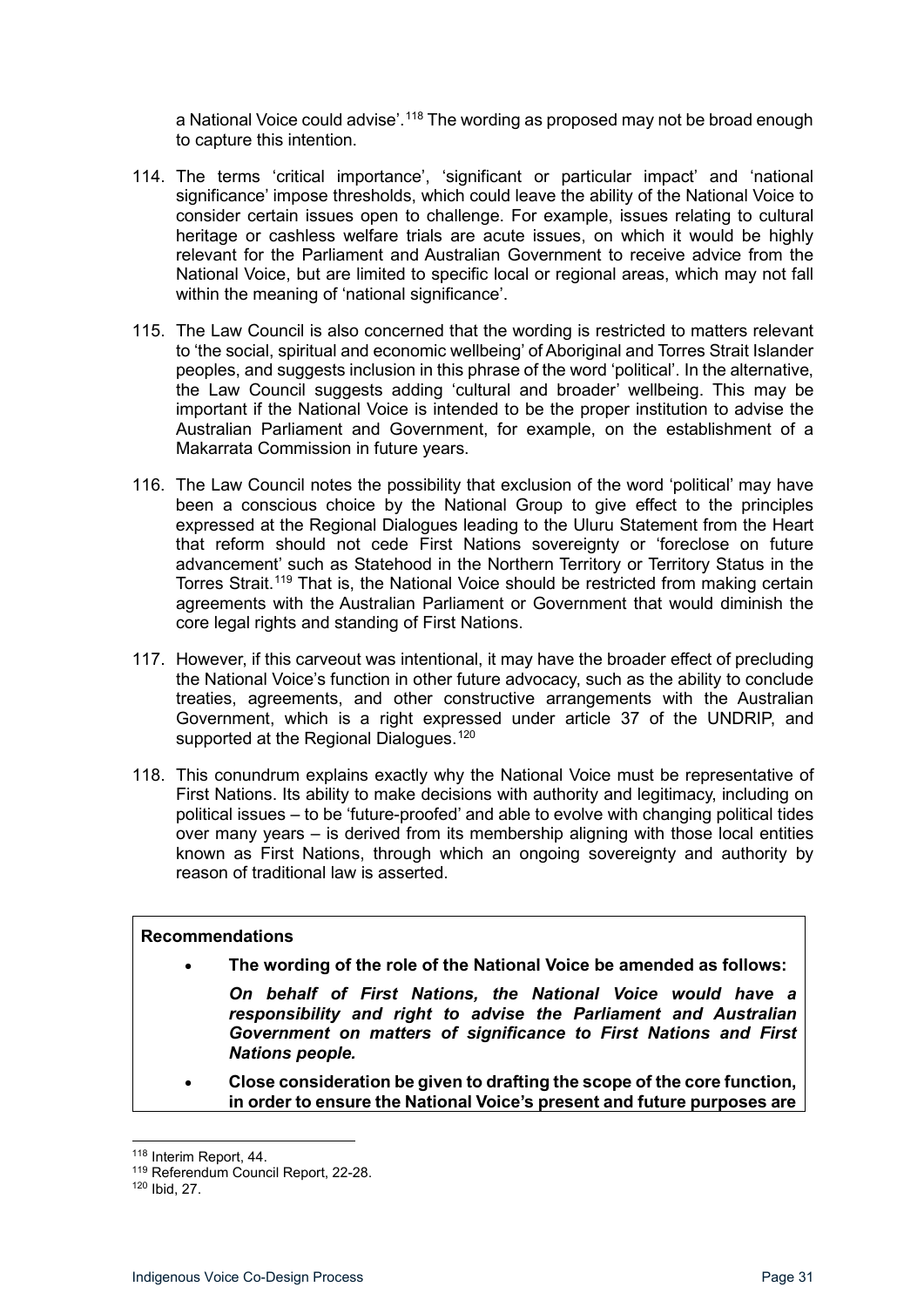#### **not unintentionally foreclosed by the imposition of strict legal thresholds.**

<span id="page-31-0"></span>**Requirements on the Australian Government and Parliament to Consult and Engage the National Voice**

- 119. The National Group proposes a three-tiered framework for requirements on the Australian Government and Parliament to consult and engage the National Voice. This would include:
	- (a) an obligation to consult and engage within a narrow clearly defined scope, this being limited to proposed laws which are exclusive to Aboriginal and Torres Strait Islander peoples;
	- (b) an expectation to consult and engage more broadly on particular issues and at multiple points of the legislation and policy processes on areas of significant impact on Aboriginal and Torres Strait Islander peoples; and
	- (c) an unencumbered ability to consult and engage on any matter which is critically important or which has a significant or particular impact on Aboriginal and Torres Strait Islander peoples.<sup>[121](#page-31-2)</sup>

#### <span id="page-31-1"></span>**Obligation to Consult**

- 120. The Law Council considers that the obligation to consult should not be 'limited to proposed laws which are *exclusive* to Aboriginal and Torres Strait Islander peoples'.[122](#page-31-3)
- 121. In defining the scope of the obligation to consult, the National Co-Design Group suggests three triggers, which would apply to both the Australian Government and Parliament:
	- (a) laws proposed under section 51(xxvi) of the Constitution (commonly known as the 'races power', which refers to 'the people of any race for whom it is deemed necessary to make special laws');
	- (b) proposed laws which are special measures under, or which seek to suspend the *Racial Discrimination Act 1975* (Cth) (**RDA**) where they specifically impact Aboriginal and Torres Strait Islander peoples; and
	- (c) laws proposed under section 122 of the Constitution (commonly known as the 'territories power').<sup>[123](#page-31-4)</sup>
- 122. The Law Council agrees that each of the above suggestions should be included as triggers on the obligation. However, it considers that this proposed scope should be broadened.
- 123. The Law Council notes the reflection of the National Co-Design Group that:

*Many laws which have significant or particular impacts on Aboriginal or Torres Strait Islander peoples would not be covered by any of the triggers for an obligation to consult and engage.[124](#page-31-5)*

<span id="page-31-2"></span><sup>121</sup> Interim Report, 51.

 $122$  Cf ibid.

<span id="page-31-4"></span><span id="page-31-3"></span><sup>123</sup> Interim Report, 52.

<span id="page-31-5"></span><sup>124</sup> Ibid, 53.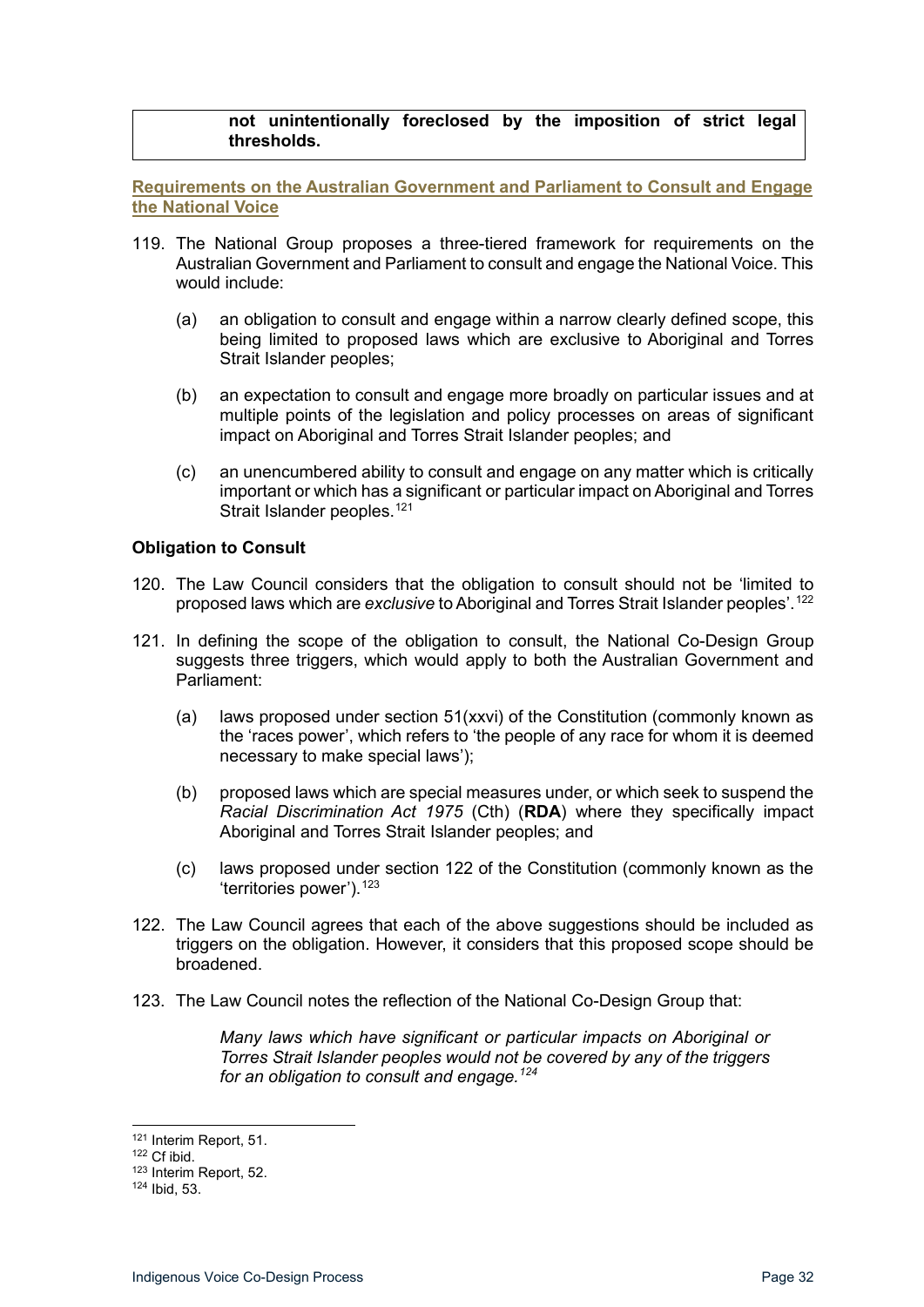- 124. For example, legislation underpinning the *Corporations (Aboriginal and Torres Strait Islander) Act 2006* (Cth) could rely on the corporations power. Legislation in respect of marine parks and regulating fishing could have a devastating effect on native title rights, but could be enacted without reliance on any of the three proposed triggers. The domestic implementation of international instruments such as the Convention on the Rights of the Child (and possibly even the UNDRIP<sup>[125](#page-32-0)</sup>) might rely on the external affairs power, while the Commonwealth Government has indicated it may seek to rely on the power conferred by section 51(xxvii) relating to 'immigration and emigration' to legislate to deport Aboriginal Australians who are 'non-aliens, non-citizens'.<sup>[126](#page-32-1)</sup>
- 125. Further, there are laws that are not intended to specifically target Aboriginal or Torres Strait Islander people, but have a disproportionate (and adverse) impact on Indigenous peoples.
- 126. Such examples include social security legislation, such as the cashless debit card, and more recently, proposed consumer protection legislation that seeks to wind back responsible lending obligations.<sup>[127](#page-32-2)</sup> As set out in the Law Council's submission regarding the cashless debit card, it is unlikely that this legislation could be characterised as a special measure.<sup>[128](#page-32-3)</sup>
- 127. It would also be appropriate for a National Voice to be represented, for example, on the Joint Standing Committee on Northern Australia in regards to the inquiry into the destruction of the caves at Juukan Gorge, because the terms of reference of that inquiry include examination of federal legislation engaging Indigenous rights (*Aboriginal and Torres Strait Islander Heritage Protection Act 1984* (Cth)). The insufficient protection of this legislation to protect cultural heritage at the federal level has been a core focus of this inquiry. [129](#page-32-4) The current inability of the *Environment Protection and Biodiversity Conservation Act 1999* (Cth) to do so has also been in its

<span id="page-32-0"></span><sup>125</sup> See *Koowarta v Bjelke-Petersen* (1982) 153 CLR 168, 224-225 and 234 (Mason J), including: 'I should not wish it to be thought from what I have said that the existence of a treaty is an essential prerequisite to the exercise of the power. That is certainly not my view. … Moreover, as Professor Zines points out in The High Court and the Constitution (1981), p. 230, "the reasoning in Burgess's case and Airlines [No. 2] would support an Australian law giving effect to an obligation arising under rules of customary international law". Further, it seems to me that a matter which is of external concern to Australia having become the topic of international debate, discussion and negotiation constitutes an external affair before Australia enters into a treaty relating to it.' See also *R v Burgess* (1936) 55 CLR 608, 644; *Walker v Baird* (1892) AC 491; *Tasmanian Dam Case* (1983) 158 CLR 1; Elise Edson, 'Section 51(xxix) of the Australian Constitution and "Matters of International Concern": Is There Anything to be Concerned About?' (2008) 29 *Adelaide Law Review* 269, 277 and 298; Sarah Murray, 'Back to ABC after XYZ: Should we be Concerned about "International Concern"?' (2007) 35(2) *Federal Law Review* 315 quoting *XYZ v Commonwealth* (2006) 227 ALR 495.

<span id="page-32-1"></span><sup>126</sup> See *Love v Commonwealth; Thoms v Commonwealth* [2020] HCA 3 (Kiefel CJ); Paul Karp and Calla Wahlquist, 'Coalition seeks to sidestep High Court ruling that Aboriginal non-citizens can't be deported', *Guardian* (online, 12 February 2020) [<https://www.theguardian.com/australia-news/2020/feb/12/coalition](https://www.theguardian.com/australia-news/2020/feb/12/coalition-seeks-to-sidestep-high-court-ruling-that-aboriginal-non-citizens-cant-be-deported)[seeks-to-sidestep-high-court-ruling-that-aboriginal-non-citizens-cant-be-deported>](https://www.theguardian.com/australia-news/2020/feb/12/coalition-seeks-to-sidestep-high-court-ruling-that-aboriginal-non-citizens-cant-be-deported).

<span id="page-32-2"></span><sup>127</sup> See, eg, Law Council of Australia, Submission to the Senate Community Affairs Legislation Committee, *Inquiry into the Social Security (Administration) Amendment (Continuation of Cashless Welfare) Bill 2020* (2 November 2020) [<https://www.lawcouncil.asn.au/publicassets/b71571c3-2f1f-eb11-9435-](https://www.lawcouncil.asn.au/publicassets/b71571c3-2f1f-eb11-9435-005056be13b5/3910%20-%20Cashless%20Debit%20Card%20Bill%202020%20submission.pdf)

[<sup>005056</sup>be13b5/3910%20-%20Cashless%20Debit%20Card%20Bill%202020%20submission.pdf>](https://www.lawcouncil.asn.au/publicassets/b71571c3-2f1f-eb11-9435-005056be13b5/3910%20-%20Cashless%20Debit%20Card%20Bill%202020%20submission.pdf); Law Council of Australia, Supplementary Submission to the Treasury, Consumer Credit Reforms (24 November 2020) [<https://www.lawcouncil.asn.au/publicassets/36e5be68-8233-eb11-9437-005056be13b5/3926%20-](https://www.lawcouncil.asn.au/publicassets/36e5be68-8233-eb11-9437-005056be13b5/3926%20-%20SS%20Consumer%20Credit%20Reforms.pdf) [%20SS%20Consumer%20Credit%20Reforms.pdf>](https://www.lawcouncil.asn.au/publicassets/36e5be68-8233-eb11-9437-005056be13b5/3926%20-%20SS%20Consumer%20Credit%20Reforms.pdf).

<span id="page-32-3"></span><sup>128</sup> Law Council of Australia, Submission to the Senate Community Affairs Legislation Committee, *Inquiry into the Social Security (Administration) Amendment (Continuation of Cashless Welfare) Bill 2020* (2 November 2020) [<https://www.lawcouncil.asn.au/publicassets/b71571c3-2f1f-eb11-9435-005056be13b5/3910%20-](https://www.lawcouncil.asn.au/publicassets/b71571c3-2f1f-eb11-9435-005056be13b5/3910%20-%20Cashless%20Debit%20Card%20Bill%202020%20submission.pdf) [%20Cashless%20Debit%20Card%20Bill%202020%20submission.pdf>](https://www.lawcouncil.asn.au/publicassets/b71571c3-2f1f-eb11-9435-005056be13b5/3910%20-%20Cashless%20Debit%20Card%20Bill%202020%20submission.pdf) 19, [79]; 20, [82].

<span id="page-32-4"></span><sup>129</sup> Parliament of Australia, Joint Standing Committee on Northern Australia, 'Terms of Reference', *Inquiry into the destruction of 46,000 year old caves at the Juukan Gorge in the Pilbara region of Western Australia* (online, undated)

[<sup>&</sup>lt;https://www.aph.gov.au/Parliamentary\\_Business/Committees/Joint/Northern\\_Australia/CavesatJuukanGorge](https://www.aph.gov.au/Parliamentary_Business/Committees/Joint/Northern_Australia/CavesatJuukanGorge/Terms_of_Reference) [/Terms\\_of\\_Reference>](https://www.aph.gov.au/Parliamentary_Business/Committees/Joint/Northern_Australia/CavesatJuukanGorge/Terms_of_Reference).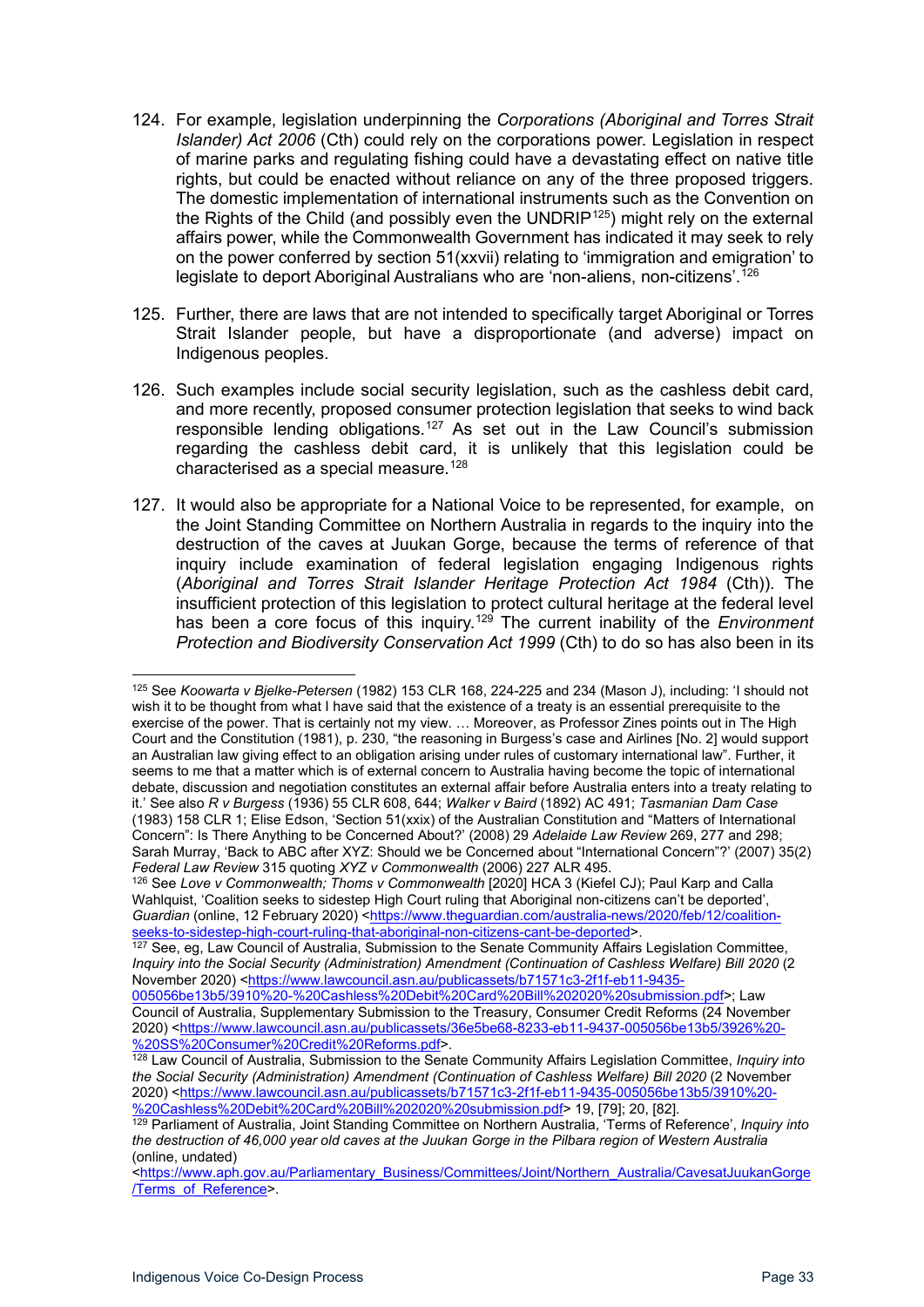sights<sup>[130](#page-33-0)</sup> (as well as being a core focus of recommendations made by Professor Graeme Samuel AC in his recent review of this legislation<sup>[131](#page-33-1)</sup>). These statutes rely on the High Court's interpretation of key heads of power – 'especially the external affairs power, the trade and commerce power, and the corporations power' – for their enactment.[132](#page-33-2)

- 128. The Law Council therefore recommends an obligation to consult or engage with the National Voice arising when the Australian Government or Parliament is considering any law affecting any right articulated or protected by the UNDRIP. In the alternative, the reference could be to any law affecting any right articulated or protected under an international human rights instrument to which Australia is a signatory.
- 129. Consideration should also be given to proposed laws which are 'inconsistent' with the RDA, rather than only those which explicitly seek to suspend it. The Law Council's recent submission regarding the cashless debit card provides an example of a relevant law in this regard.<sup>[133](#page-33-3)</sup>
- 130. The Law Council has also received views that the National Voice should be the body that is consulted by the Australian Government regarding the Closing the Gap Agreement. That is not to say that the Aboriginal and Torres Strait Islander peak bodies may not also have a role in the consultation and negotiation process. However, that should only be a matter for determination between the Voice and those peak bodies.
- 131. It has also been raised with the Law Council whether the scope of the National Voice should include a power to call for the repeal of existing laws, such as those inconsistent with the RDA. The Law Council notes that under the current proposals in the Interim Report, 'there should be no restriction on the matters within the scope of the advisory role on which a National Voice could advise' and 'the National Voice would be able to initiate advice'.<sup>[134](#page-33-4)</sup> It appears the proposals would therefore confer the power raised, which the Law Council supports.
- 132. In addition, the Law Council notes the view of the Law Society of New South Wales that the proposals could refer to the UNDRIP, and articulate the expectation that the Australian Government would seek to obtain the free, prior and informed consent of Aboriginal and Torres Strait Islander peoples before implementing laws that substantially or disproportionately affect them.<sup>[135](#page-33-5)</sup>

#### **Recommendations**

• **The obligation to consult not be limited to proposed laws which are exclusive to Aboriginal and Torres Strait Islander peoples, as many** 

<span id="page-33-2"></span>[<https://epbcactreview.environment.gov.au/resources/final-report>](https://epbcactreview.environment.gov.au/resources/final-report). <sup>132</sup> Independent Review of the EPBC Act, *Scope of the EPBC Act* (20 November 2019) [<https://epbcactreview.environment.gov.au/resources/scope-epbc-act>](https://epbcactreview.environment.gov.au/resources/scope-epbc-act).

<span id="page-33-3"></span><sup>133</sup> Law Council of Australia, Submission to the Senate Community Affairs Legislation Committee, *Inquiry into the Social Security (Administration) Amendment (Continuation of Cashless Welfare) Bill 2020* (2 November 2020) [<https://www.lawcouncil.asn.au/publicassets/b71571c3-2f1f-eb11-9435-005056be13b5/3910%20-](https://www.lawcouncil.asn.au/publicassets/b71571c3-2f1f-eb11-9435-005056be13b5/3910%20-%20Cashless%20Debit%20Card%20Bill%202020%20submission.pdf) [%20Cashless%20Debit%20Card%20Bill%202020%20submission.pdf>](https://www.lawcouncil.asn.au/publicassets/b71571c3-2f1f-eb11-9435-005056be13b5/3910%20-%20Cashless%20Debit%20Card%20Bill%202020%20submission.pdf). 134 Interim Report, 44.

<span id="page-33-0"></span><sup>130</sup> Ibid.

<span id="page-33-1"></span><sup>131</sup> Professor Graeme Samuel, *Final Report of the Independent Review of the Environment Protection and Biodiversity Conservation Act 1999 (EPBC Act)* (October 2020)

<span id="page-33-5"></span><span id="page-33-4"></span><sup>&</sup>lt;sup>135</sup> See also Referendum Council, Final Report, 30: 'There was a concern that the proposed body would have insufficient power if its constitutional function was 'advisory' only, and there was support in many Dialogues for it to be given stronger powers so that it could be a mechanism for providing 'free, prior and informed consent'.'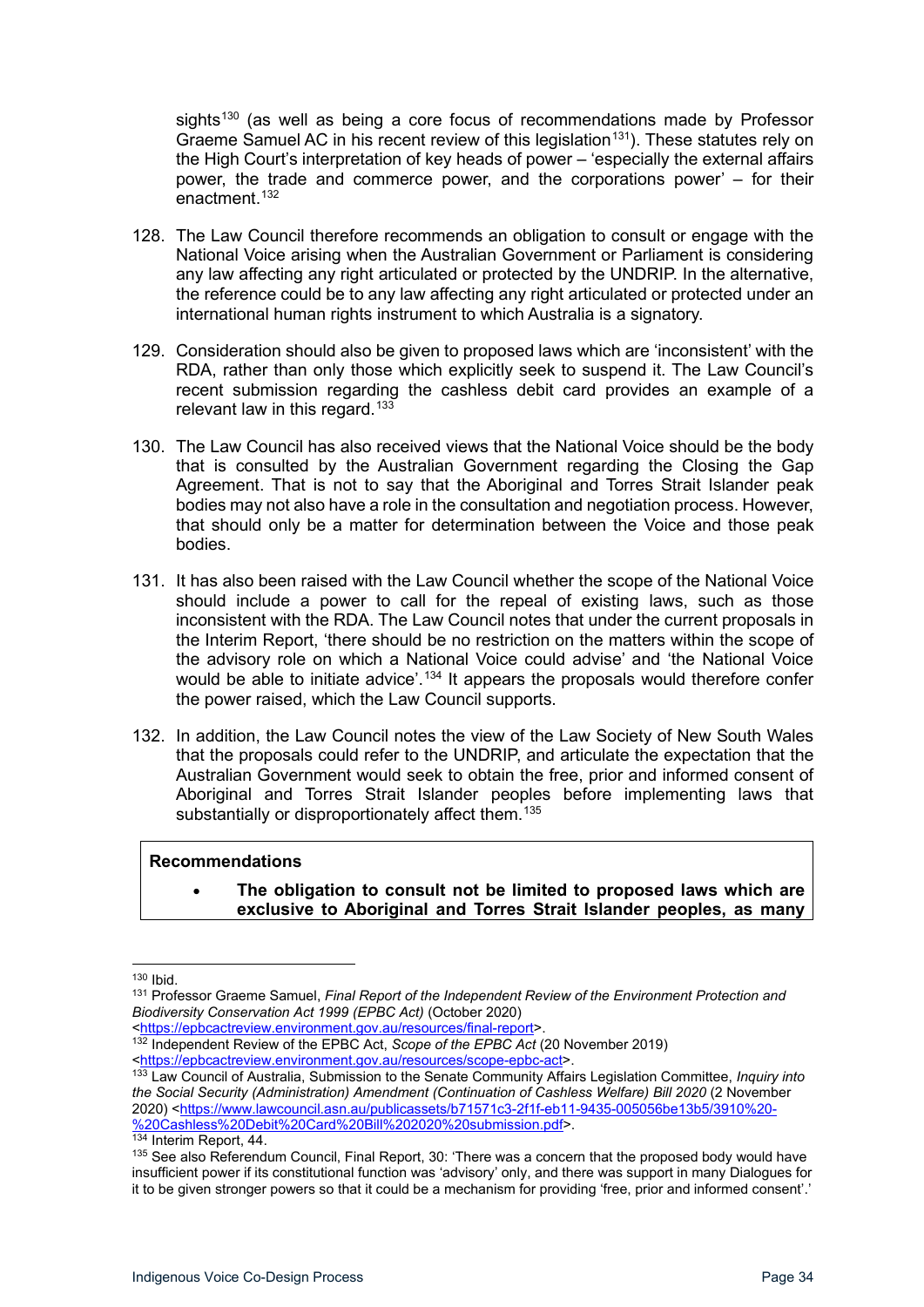|           | laws of seemingly general application have disproportionate or<br>particular impacts on Aboriginal and Torres Strait Islander peoples.                                                   |
|-----------|------------------------------------------------------------------------------------------------------------------------------------------------------------------------------------------|
| $\bullet$ | The triggers of the obligation to consult be expanded to include:                                                                                                                        |
|           | proposed laws affecting any right articulated or protected by the<br>UNDRIP, or, alternatively, under an international human rights<br>instrument to which Australia is a signatory; and |
|           | proposed laws that are inconsistent with the RDA, rather than<br>$\overline{\phantom{a}}$<br>only those that explicitly seek to suspend it.                                              |

#### <span id="page-34-0"></span>**Justiciability**

- 133. Under the proposals for the National Voice discussed in the Interim Report, the obligation to consult would be non-justiciable and the recommendations made by the National Voice would not affect the validity of any laws.<sup>[136](#page-34-1)</sup> Members of the Law Council's expert advisory committees are of the view that if, as suggested, the obligation to consult is to be non-justiciable, then it is not an obligation in any legal sense and is rendered meaningless as a legal concept.
- 134. The LIV has submitted to the Law Council that in order to create an effective Voice to empower First Nations peoples, accountability through justiciable decisions is necessary. The LIV submits that the goals of the Voice may never be achieved unless there is in some form an enforceable requirement on Ministers to listen to the Voice.
- 135. The Law Council supports the LIV's proposition that there is an important distinction between placing an obligation on Ministers *to respond to* the National Voice's advice and an obligation on Ministers *to act in accordance with* the National Voice's advice.
- 136. As it submitted to the Joint Select Committee, the Law Council suggests 'that serious consideration should be given to imposing a duty upon the relevant Minister to respond to the comments of the Voice' within a certain timeframe. [137](#page-34-2)
- 137. The Minister's compliance with the duty might then be reviewable by courts and tribunals.
- 138. The Law Council accepts the LIV's concerns that without such a mechanism, the obligation to consult may not differ in any substantial respect from the regular communication that stakeholders in this space are able to have with government. It restates that constitutional enshrinement is also essential to achieving this purpose.<sup>[138](#page-34-3)</sup>

#### **Recommendation**

• **Consideration be given to imposing a duty upon the relevant Minister to respond to the advice of the Voice within a particular timeframe, compliance with which could then be reviewable by courts and tribunals.**

<sup>136</sup> Interim Report, 51.

<span id="page-34-2"></span><span id="page-34-1"></span><sup>137</sup> Law Council of Australia, Submission to Joint Select Committee on Constitutional Recognition Relating to Aboriginal and Torres Strait Islander Peoples, *Interim Report on Constitutional Recognition Relating to Aboriginal and Torres Strait Islander Peoples* (28 September 2018) 10, [35].

<span id="page-34-3"></span><sup>138</sup> See also Geoffrey Lindell, 'The relationship between Parliament and the Voice and the importance of enshrinement', *Indigenous Constitutional Law* (online, 2 March 2021) [<https://www.indigconlaw.org/geoffrey](https://www.indigconlaw.org/geoffrey-lindell-the-relationship-between-parliament-and-the-voice-and-the-importance-of-enshrinement)[lindell-the-relationship-between-parliament-and-the-voice-and-the-importance-of-enshrinement>](https://www.indigconlaw.org/geoffrey-lindell-the-relationship-between-parliament-and-the-voice-and-the-importance-of-enshrinement).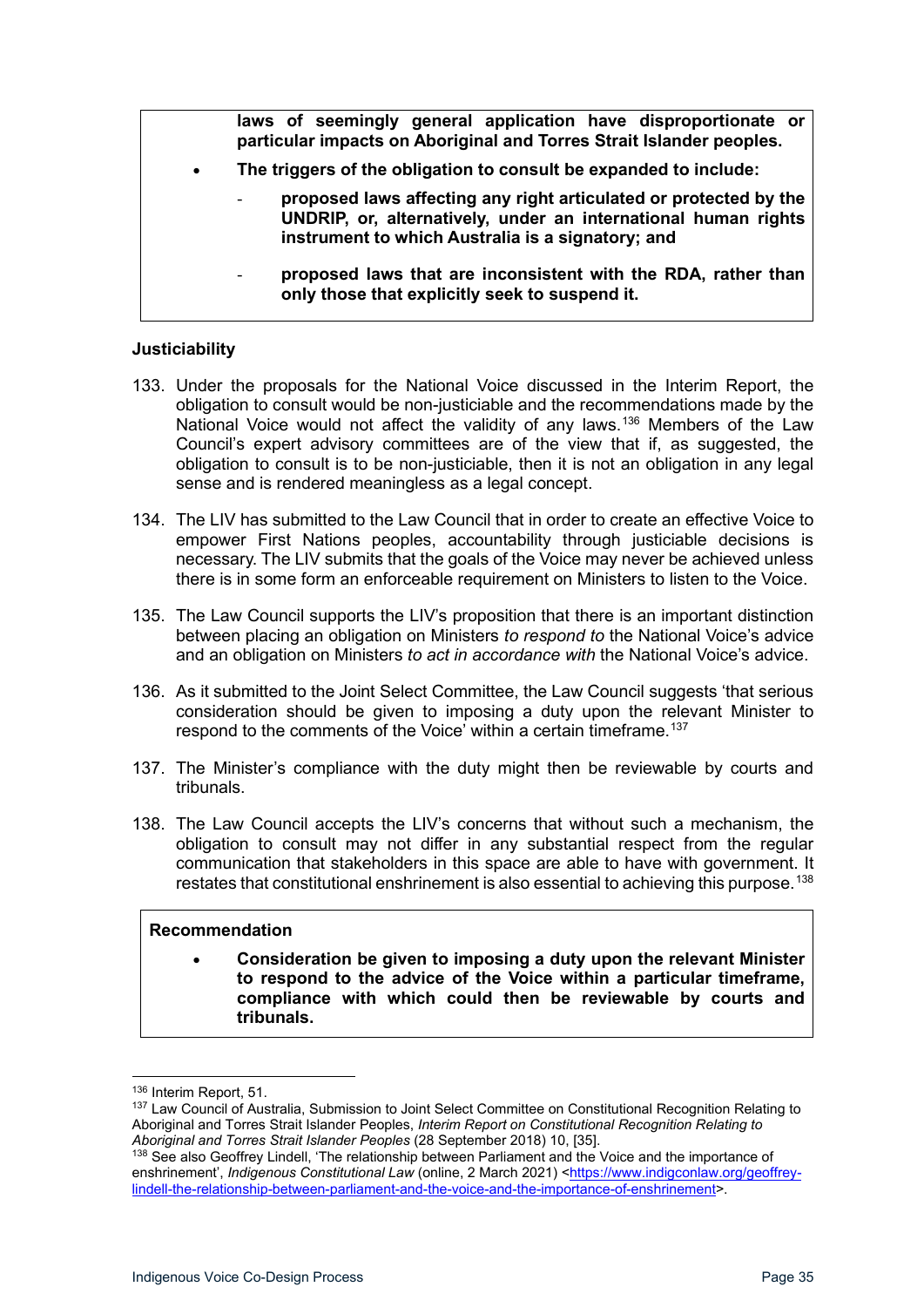#### <span id="page-35-0"></span>**Other Transparency Measures**

- 139. The Interim Report includes the following proposals, which might be characterised as additional transparency measures on the requirements that the Australian Government and Parliament consult and engage with the National Voice:
	- (a) a requirement for relevant bills to include an explanatory statement of consultation, addressing engagement with the National Voice;
	- (b) establishment of a new parliamentary committee to scrutinise engagement and consideration of advice; and
	- (c) where an issue has been referred to the National Voice from Parliament, formal advice must be tabled in Parliament.
- 140. The Law Council supports these proposals, but provides the following additional comments concerning various elements.
- 141. It is not unusual for the explanatory memorandum accompanying a bill to have a statement of compatibility with certain criteria, such as human rights obligations. The Law Council considers that may be a readily adopted process in relation to legislation that triggers the obligation or expectation on the Australian Government or Parliament to consult with the National Voice. The detail provided might include the extent of the consultation, the advice provided, and the reasoning behind the government's decision in relation to the advice, which would align with the submissions above that there be a duty on the relevant Minister to respond to the advice of the National Voice. It is also common enough to establish a function of a parliamentary committee to scrutinise statements of compatibility. Scrutiny may also be a procedure which the Parliament may readily adopt if it chooses. The House of Representatives Standing Committee on Indigenous Affairs may be the appropriate body for this purpose, or a similar purpose body created such as occurred with the Joint Select Committee.
- 142. As currently proposed in the Interim Report, only advice on issues referred to the National Voice from Parliament must be tabled in Parliament. The Law Society of New South Wales has submitted to the Law Council that, in the interests of greater transparency, where advice is proffered at the instigation of the National Voice, the National Voice may elect that the advice be tabled and if the National Voice so elects, the advice must be tabled in Parliament. Further, if the National Voice elects for the advice to be tabled, the proposed law or policy in question should attract the scrutiny of the parliamentary committee established to examine engagement and consideration of advice.
- 143. The Law Council notes that the tabling of advice is not an uncommon procedure for statutory functionaries who provide advice or reports to the Parliament, such as the Commonwealth Ombudsman, the Auditor-General, or the Aboriginal and Torres Strait Islander Social Justice Commissioner. There is no reason why a National Voice should not table all of its reports in Parliament, given that its primary function is intended to be to provide advice and information to the Parliament.
- 144. Finally, the Law Council provides a note on the timing of advice. If the National Voice only has power to comment on proposed laws or policies once developed, the input will often be available too late in the process to have substantive influence. Conversely, however, if the opportunity for input arises only when the proposed laws or policies are being developed, there is a risk the law or policy will change so that the voice of Aboriginal and Torres Strait Islander peoples will be lost. In the Law Council's view, close consideration should be given to the timing of when the